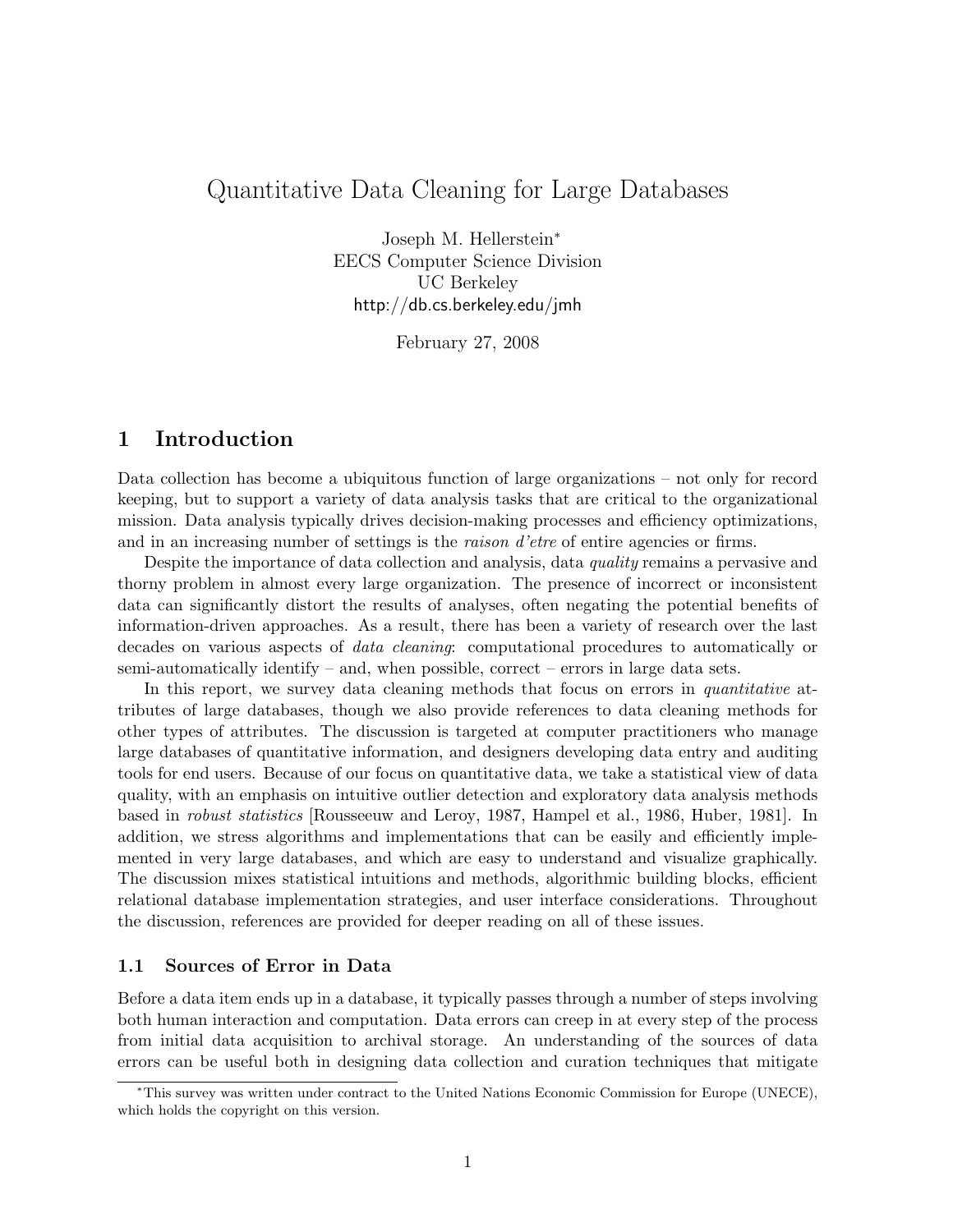the introduction of errors, and in developing appropriate post-hoc data cleaning techniques to detect and ameliorate errors. Many of the sources of error in databases fall into one or more of the following categories:

- Data entry errors: It remains common in many settings for data entry to be done by humans, who typically extract information from speech (e.g., in telephone call centers) or by keying in data from written or printed sources. In these settings, data is often corrupted at entry time by typographic errors or misunderstanding of the data source. Another very common reason that humans enter "dirty" data into forms is to provide what we call *spurious integrity*: many forms require certain fields to be filled out, and when a data-entry user does not have access to values for one of those fields, they will often invent a default value that is easy to type, or that seems to them to be a typical value. This often passes the crude data integrity tests of the data entry system, while leaving no trace in the database that the data is in fact meaningless or misleading.
- Measurement errors: In many cases data is intended to measure some physical process in the world: the speed of a vehicle, the size of a population, the growth of an economy, etc. In some cases these measurements are undertaken by human processes that can have errors in their design (e.g., improper surveys or sampling strategies) and execution (e.g., misuse of instruments). In the measurement of physical properties, the increasing proliferation of sensor technology has led to large volumes of data that is never manipulated via human intervention. While this avoids various human errors in data acquisition and entry, data errors are still quite common: the human design of a sensor deployment (e.g., selection and placement of sensors) often affects data quality, and many sensors are subject to errors including miscalibration and interference from unintended signals.
- Distillation errors: In many settings, raw data are preprocessed and summarized before they are entered into a database. This data distillation is done for a variety of reasons: to reduce the complexity or noise in the raw data (e.g., many sensors perform smoothing in their hardware), to perform domain-specific statistical analyses not understood by the database manager, to emphasize aggregate properties of the raw data (often with some editorial bias), and in some cases simply to reduce the volume of data being stored. All these processes have the potential to produce errors in the distilled data, or in the way that the distillation technique interacts with the final analysis.
- Data integration errors: It is actually quite rare for a database of significant size and age to contain data from a single source, collected and entered in the same way over time. In almost all settings, a database contains information collected from multiple sources via multiple methods over time. Moreover, in practice many databases evolve by merging in other pre-existing databases; this merging task almost always requires some attempt to resolve inconsistencies across the databases involving data representations, units, measurement periods, and so on. Any procedure that integrates data from multiple sources can lead to errors.

# 1.2 Approaches to Improving Data Quality

The "lifetime" of data is a multi-step and sometimes iterative process involving collection, transformation, storage, auditing, cleaning and analysis. Typically this process includes people and equipment from multiple organizations within or across agencies, potentially over large spans of time and space. Each step of this process can be designed in ways that can encourage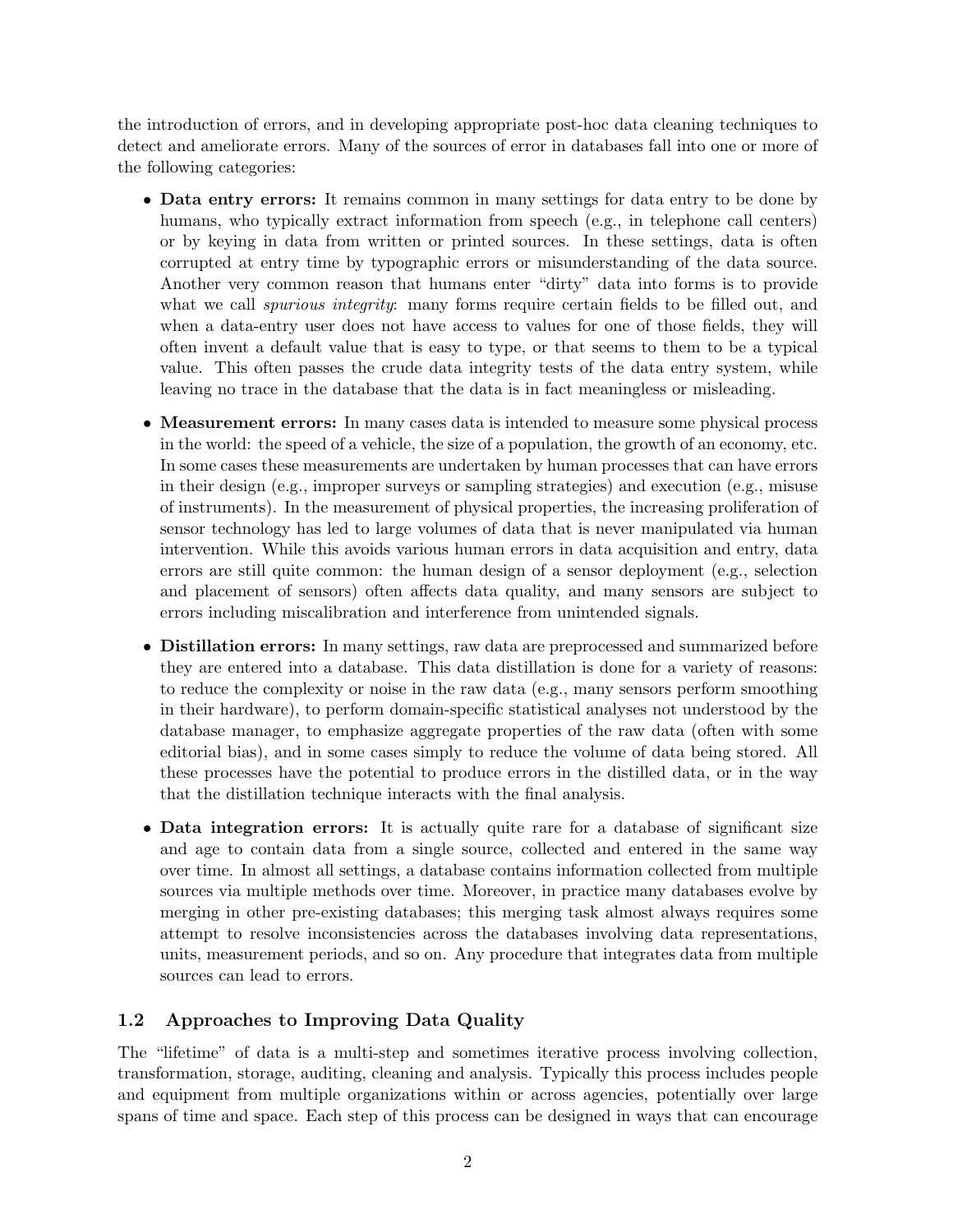data quality. While the bulk of this report is focused on post-hoc data auditing and cleaning, here we mention a broad range of approaches that have been suggested for maintaining or improving data quality:

- Data entry interface design. For human data entry, errors in data can often be mitigated through judicious design of data entry interfaces. Traditionally, one key aspect of this was the specification and maintenance of database integrity constraints, including data type checks, bounds on numeric values, and referential integrity (the prevention of references to non-existent data). When these integrity constraints are enforced by the database, data entry interfaces prevent data-entry users from providing data that violates the constraints. An unfortunate side-effect of this enforcement approach is the spurious integrity problem mentioned above, which frustrates data-entry users and leads them to invent dirty data. An alternative approach is to provide the data-entry user with convenient affordances to understand, override and explain constraint violations, thus discouraging the silent injection of bad data, and encouraging annotation of surprising or incomplete source data. We discuss this topic in more detail in Section 7.
- Organizational management. In the business community, there is a wide-ranging set of principles regarding organizational structures for improving data quality, sometimes referred to as Total Data Quality Management. This work tends to include the use of technological solutions, but also focuses on organizational structures and incentives to help improve data quality. These include streamlining processes for data collection, archiving and analysis to minimize opportunities for error; automating data capture; capturing metadata and using it to improve data interpretation; and incentives for multiple parties to participate in the process of maintaining data quality [Huang et al., 1999].
- Automated data auditing and cleaning. There are a host of computational techniques from both research and industry for trying to identify and in some cases rectify errors in data. There are many variants on this theme, which we survey in Section 1.3.
- Exploratory data analysis and cleaning. In many if not most instances, data can only be cleaned effectively with some human involvement. Therefore there is typically an interaction between data cleaning tools and data visualization systems. Exploratory Data Analysis [Tukey, 1977] (sometimes called Exploratory Data Mining in more recent literature [Dasu and Johnson, 2003]) typically involves a human in the process of understanding properties of a dataset, including the identification and possible rectification of errors. Data *profiling* is often used to give a big picture of the contents of a dataset, alongside metadata that describes the possible structures and values in the database. Data visualizations are often used to make statistical properties of the data (distributions, correlations, etc.) accessible to data analysts.

In general, there is value to be gained from all these approaches to maintaining data quality. The prioritization of these tasks depends upon organizational dynamics: typically the business management techniques are dictated from organizational leadership, the technical analyses must be chosen and deployed by data processing experts within an Information Technology (IT) division, and the design and rollout of better interfaces depends on the way that user tools are deployed in an organization (e.g., via packaged software, downloads, web-based services, etc.) The techniques surveyed in this report focus largely on technical approaches that can be achieved within an IT organization, though we do discuss interface designs that would involve user adoption and training.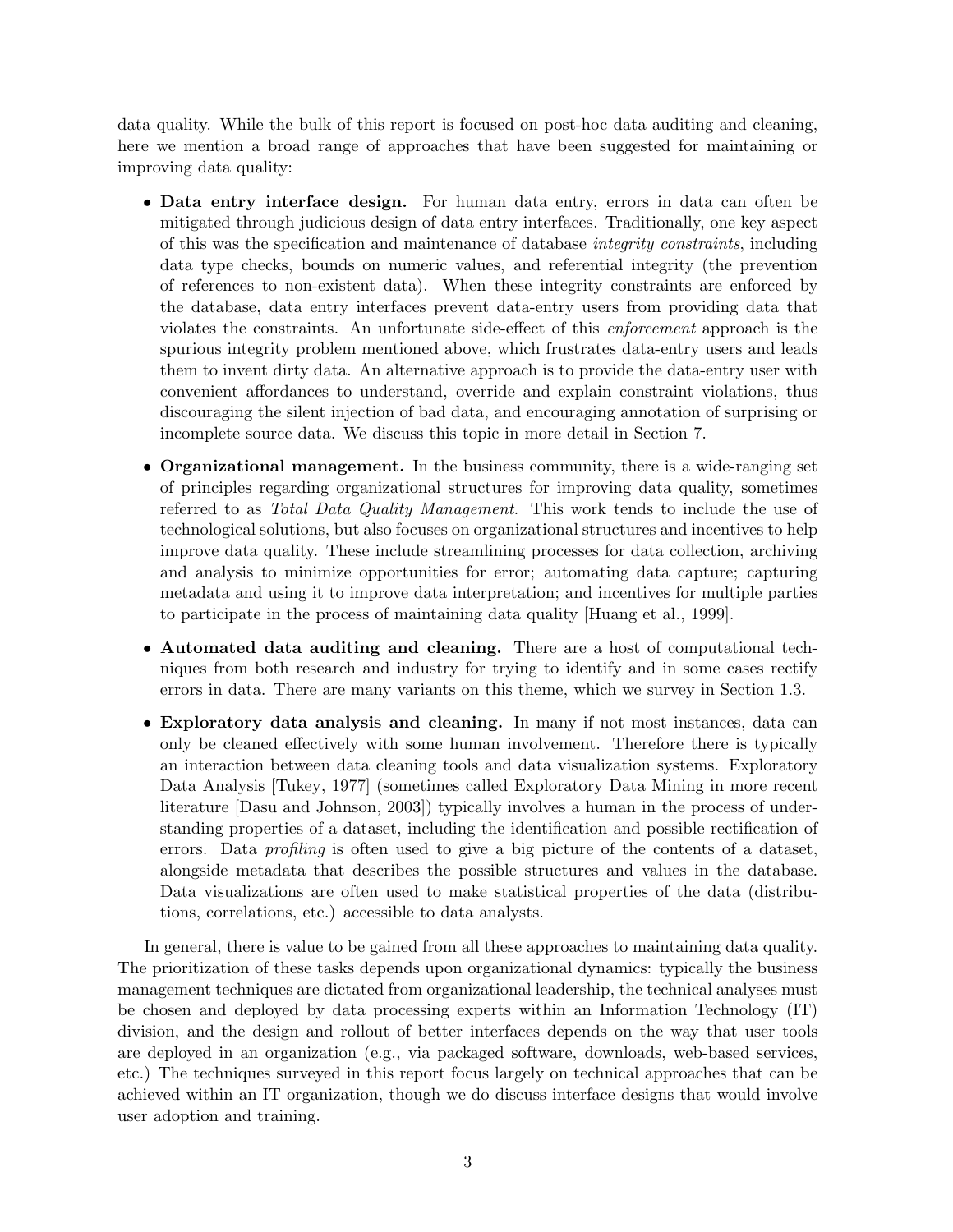### 1.3 Data Cleaning: Types and Techniques

Focusing more specifically on post-hoc data cleaning, there are many techniques in the research literature, and many products in the marketplace. (The KDDNuggets website [Piatetsky-Shapiro, 2008] lists a number of current commercial data cleaning tools.) The space of techniques and products can be categorized fairly neatly by the types of data that they target. Here we provide a brief overview of data cleaning techniques, broken down by data type.

- Quantitative data are integers or floating point numbers that measure quantities of interest. Quantitative data may consist of simple sets of numbers, or complex arrays of data in multiple dimensions, sometimes captured over time in time series. Quantitative data is typically based in some unit of measure, which needs to be uniform across the data for analyses to be meaningful; unit conversion (especially for volatile units like currencies) can often be a challenge. Statistical methods for outlier detection are the foundation of data cleaning techniques in this domain: they try to identify readings that are in some sense "far" from what one would expect based on the rest of the data. In recent years, this area has expanded into the more recent field of data mining, which emerged in part to develop statistical methods that are efficient on very large data sets.
- Categorical data are names or codes that are used to assign data into categories or groups. Unlike quantitative attributes, categorical attributes typically have no natural ordering or distance between values that fit quantitative definitions of outliers. One key data cleaning problem with categorical data is the mapping of different category names to a uniform namespace: e.g., a "razor" in one data set may be called a "shaver" in another, and simply a "hygiene product" (a broader category) in a third. Another problem is identifying the miscategorization of data, possibly by the association of values with "lexicons" of known categories, and the identification of values outside those lexicons [Raman and Hellerstein, 2001]. Yet another problem is managing data entry errors (e.g. misspellings and typos) that often arise with textual codes. There are a variety of techniques available for handling misspellings, which often adapt themselves nicely to specialized domains, languages and lexicons [Gravano et al., 2003].
- Postal Addresses represent a special case of categorical data that is sufficiently important to merit its own software packages and heuristics. While postal addresses are often free text, they typically have both structure and intrinsic redundancy. One challenge in handling postal address text is to make sure any redundant or ambiguous aspects are consistent and complete – e.g. to ensure that street addresses and postal codes are consistent, and that the street name is distinctive (e.g., "100 Pine, San Francisco" vs. "100 Pine Street, San Francisco".). Another challenge is that of *deduplication*: identifying duplicate entries in a mailing list that differ in spelling but not in the actual recipient. This involves not only canonicalizing the postal address, but also deciding whether two distinct addressees (e.g. "J. Lee" and "John Li") at the same address are actually the same person. This is a fairly mature area, with commercial offerings including Trillium, QAS, and others [Piatetsky-Shapiro, 2008], and a number of approaches in the research literature (e.g., [Singla and Domingos, 2006], [Bhattacharya and Getoor, 2007], [Dong et al., 2005]). The U.S. Bureau of the Census provides a survey article on the topic [Winkler, 2006].
- Identifiers or keys are another special case of categorical data, which are used to uniquely name objects or properties. In some cases identifiers are completely arbitrary and have no semantics beyond being uniquely assigned to a single object. However, in many cases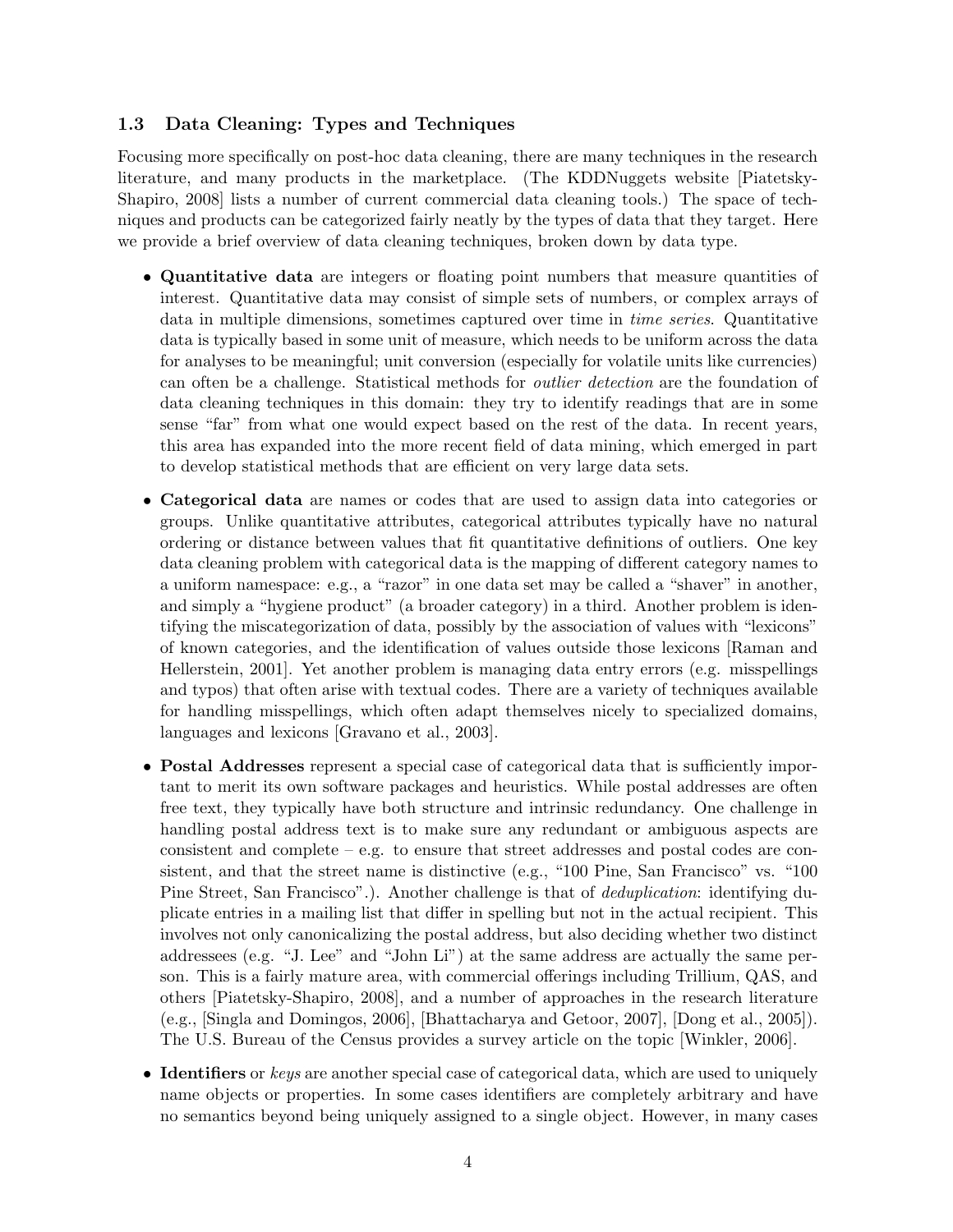identifiers have domain-specific structure that provides some information: this is true of telephone numbers, UPC product codes, United States Social Security numbers, Internet Protocol addresses, and so on. One challenge in data cleaning is to detect the reuse of an identifier across distinct objects; this is a violation of the definition of an identifier that requires resolution. Although identifiers should by definition uniquely identify an object in some set, they may be repeatedly stored within other data items as a form of reference to the object being identified. For example, a table of taxpayers may have a unique tax ID per object, but a table of tax payment records may have many entries per taxpayer, each of which contains the tax ID of the payer to facilitate linking the payment with information about the payer. Referential integrity is the property of ensuring that all references of this form contain values that actually appear in the set of objects to which they refer. Identifying referential integrity failures is an example of finding *inconsistencies* across data items in a data set. More general integrity failures can be defined using the relational database theory of functional dependencies. Even when such dependencies (which include referential integrity as a subclass) are not enforced, they can be "mined" from data, even in the presence of failures [Huhtala et al., 1999].

This list of data types and cleaning tasks is not exhaustive, but it does cover many of the problems that have been a focus in the research literature and product offerings for data cleaning.

Note that typical database data contains a mixture of attributes from all of these data types, often within a single database table. Common practice today is to treat these different attributes separately using separate techniques. There are certainly settings where the techniques can complement each other, although this is relatively unusual in current practice.

### 1.4 Emphasis and Outline

The focus of this report is on post-hoc data cleaning techniques for quantitative attributes. We begin in Section 2 by considering outlier detection mechanisms for single quantitative attributes based on robust statistics. Given that background, in Section 3 we discuss techniques for handling multiple quantitative attributes together, and in Section 4 we discuss quantitative data in timeseries. Section 5 briefly presents alternative methodologies to the robust estimators presented previously, based on the idea of resampling. In Section 6, we shift from the identification of outlying values, to outlying counts or frequencies: data values that are repeated more frequently than normal. In Section 7 we turn our attention to softer issues in the design of interfaces for both data entry and the exploratory side of data cleaning. Throughout, our focus is on data cleaning techniques that are technically accessible and feasibly implemented by database professionals; we also provide algorithms and implementation guidelines and discuss how to integrate them with modern relational databases. While keeping this focus, we also provide references to additional foundational and recent methods from statistics and data mining that may be of interest for further reading.

# 2 Univariate Outliers: One Attribute at a Time

The simplest case to consider – and one of the most useful – is to analyze the set of values that appear in a single column of a database table. Many sources of dirty quantitative data are discoverable by examining one column at a time, including common cases of mistyping and the use of extreme default values to achieve spurious integrity on numeric columns.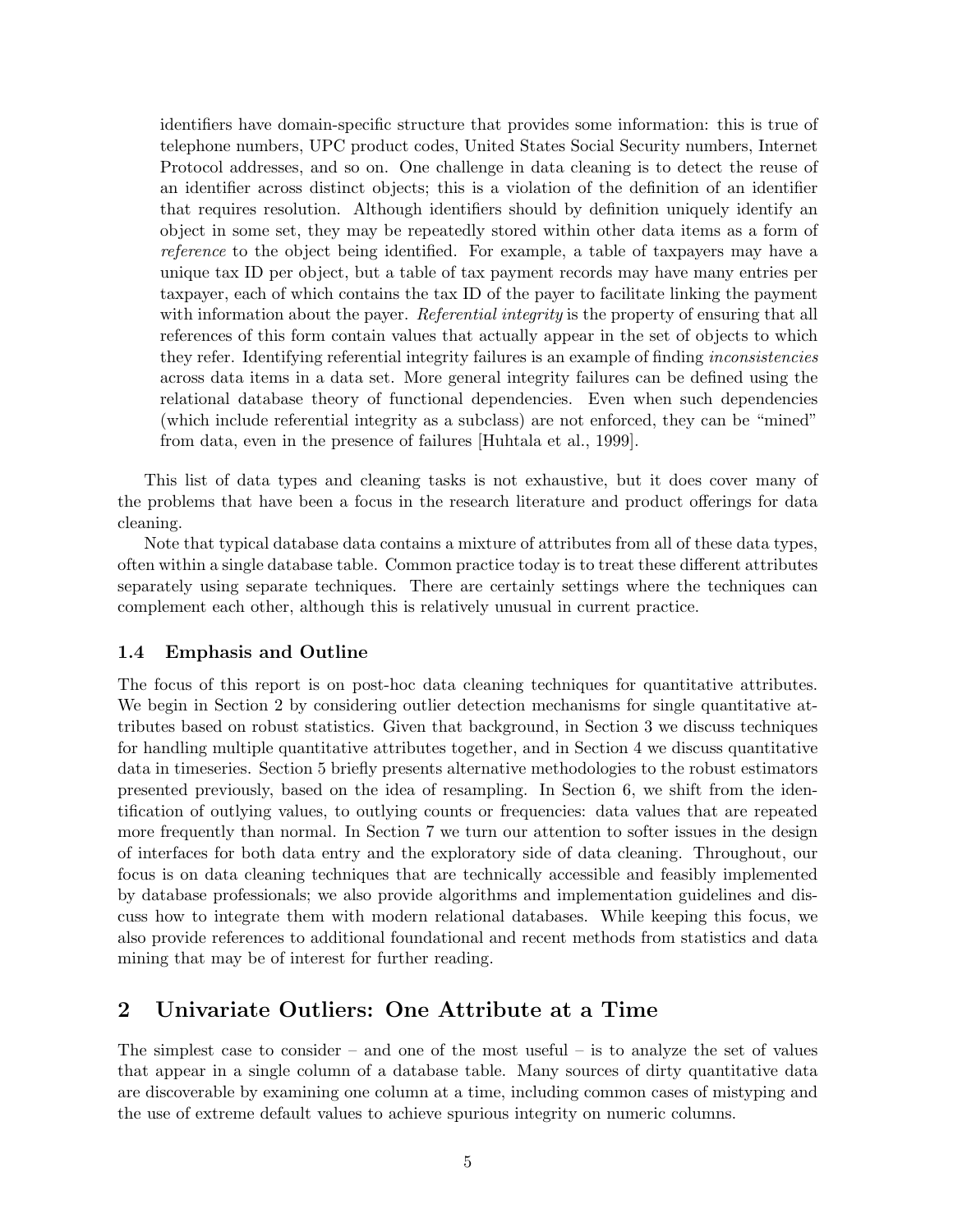This single-attribute, or *univariate*, case provides an opportunity to introduce basic statistical concepts in a relatively intuitive setting. The structure of this section also sets the tone for the next two sections to follow: we develop a notion of outliers based on some intuitive statistical properties, and then describe analogs to those properties that can remain "robust" even when significant errors are injected into a large fraction of the data.

#### 2.1 A Note on Data, Distributions, and Outliers

Database practitioners tend to think of data in terms of a collection of information intentionally input into a computer for record-keeping purposes. They are often interested in descriptive statistics of the data, but they tend to make few explicit assumptions about why or how the values in the data came to be.

By contrast, statisticians tend to think of a collection of data as a sample of some datagenerating process. They often try to use the data to find a statistical description or model of that process that is simple, but fits the data well. For example, one standard statistical model is linear regression, which in the simple two-dimensional case attempts to "fit a line" to the data (Figure 1). Given such a model, they can describe the likelihood (or the "surprise") of a data point with respect to that model in terms of probabilities. They can also use the model to provide probabilities for values that have not been measured: this is useful when data is missing (e.g., in data imputation), or has yet to be generated (e.g., in forecasting). Model-based approaches are often called parametric, since the parameters of a mathematical model describe the data concisely. Approaches that do not require a model are sometimes called nonparametric or model-free.

Outlier detection mechanisms have been developed from both these points of view, and model-free approaches that may appeal to database practitioners often have natural analogs in statistical models, which can be used to provide additional probabilistic tools.

In practice, most database practitioners do not implicitly view data in a strictly model-free fashion. They often use summary statistics like means and standard deviations when analyzing data sets for outliers. As we discuss shortly in Section 2.2, this assumes a model based on the normal distribution, which is the foundation for much of modern statistics.

We will see below that outlier detection techniques can be attacked using both model-free and model-based approaches. We will move between the two fairly often during our discussion, bringing up the distinctions as we go.

#### 2.2 Characterizing a Set of Values: Center and Dispersion

It can be difficult to define the notion of an outlier crisply. Given a set of values, most data analysts have an intuitive sense of when some of the values are "far enough" from "average" that they deserve extra scrutiny. There are various ways to make this notion concrete, which rest on defining specific metrics for the center of the set of values (what is "average") and the dispersion of the set (which determines what is "far" from average, in a relative sense).

The center, or core, of a set of values is some "typical" value that may or may not appear in the set. The most familiar center metric is the mean (average) of the values, which typically is not one of the values in the set<sup>1</sup>. We will discuss other choices of center metrics in the remainder of this report.

<sup>&</sup>lt;sup>1</sup>In statistical terminology, the average of the set of data values is called a *sample mean*; the true mean is defined with respect to the statistical distribution of the model generating those data values. Similarly below, when we speak of the standard deviation, it is the sample standard deviation we are discussing.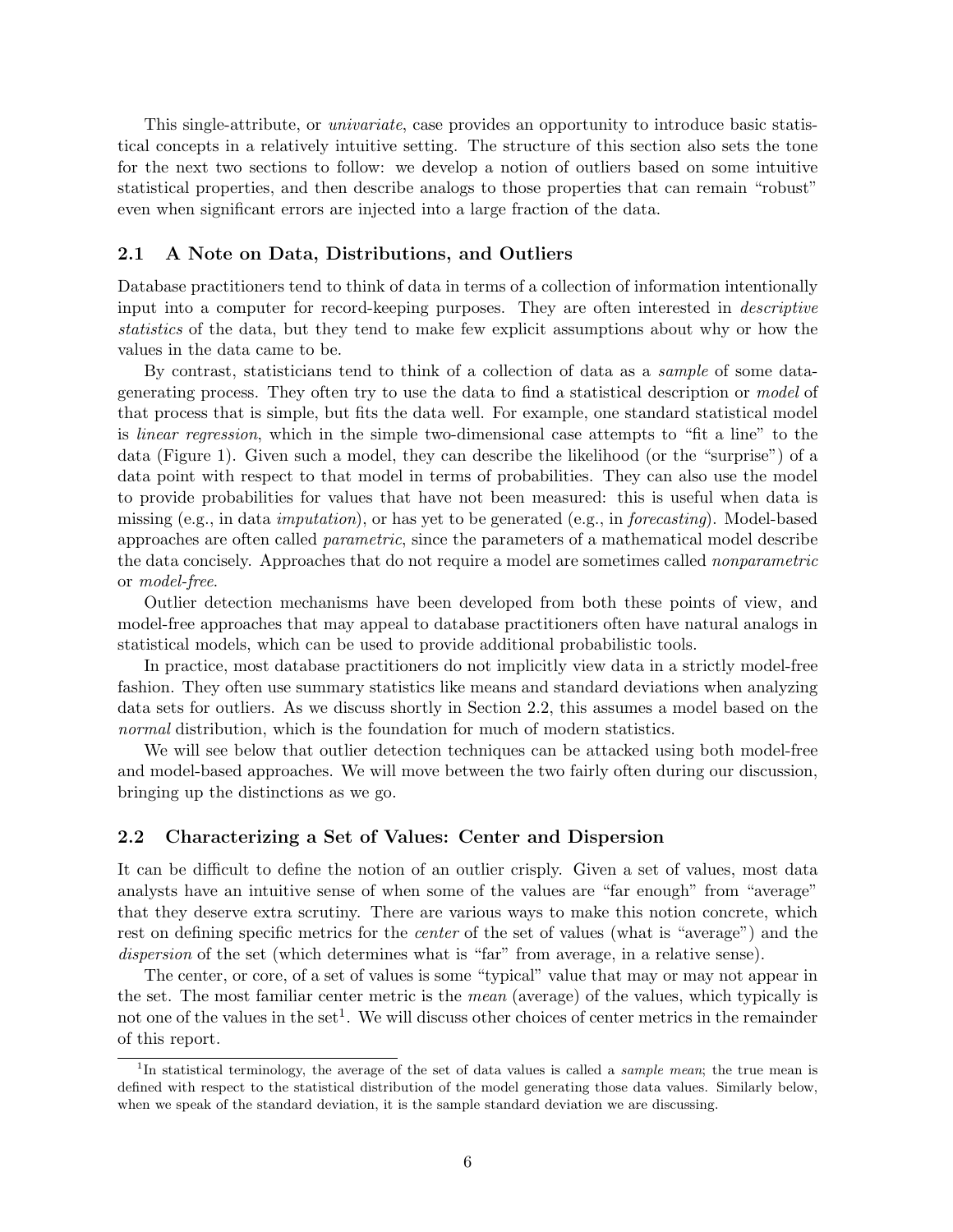



Figure 1: Linear regression applied to a simple two-dimensional dataset.

Figure 2: Probability density function for a normal ("Gaussian") distribution with mean 0 and standard deviation 1. The  $y$  axis shows the probability of each  $x$  value; the area under the curve sums to  $1.0$  (100%).

The dispersion, or spread, of values around the center gives a sense of what kinds of deviation from the center are common. The most familiar metric of dispersion is the *standard deviation*, or the variance, which is equal to the standard deviation squared. Again, we will discuss other metrics of dispersion below.

Our "center/dispersion" intuition about outliers defines one of the most familiar ideas in statistics: the normal distribution, sometimes called a Gaussian distribution, and familiarly known as the bell curve (Figure 2.) Normal distributions are at the heart of many statistical techniques, especially those that focus on measuring the variation of errors. The normal distribution is defined by a *mean* value  $\mu$  and a standard deviation  $\sigma$ , and has the probability density function

$$
p(x) = \frac{1}{\sqrt{2\pi}\sigma} \exp\left(-\frac{(x-\mu)^2}{2\sigma^2}\right)
$$

Plotting that equation yields a characteristic bell curve like that of Figure 2, where the vertical axis roughly shows the probability of each value on the horizontal axis occurring<sup>2</sup>. While the normal distribution is not a good model for all data, it is a workhorse of modern statistics due both to certain clean mathematical properties, and the fact (based on the famous Central Limit Theorem of statistics) that it arises when many small, independent effects are added together – a very common occurrence.

Beyond the center and dispersion, a third class of metrics that is often discussed is the skew of the values, which describes how symmetrically the data is dispersed around the center. In very skewed data, one side of the center has a much longer "tail" than the other. We will return

 $2$ Technically, a continuous probability density function like the normal should be interpreted in terms of the area under the curve in a range on the horizontal axis – i.e., the probability that a sample of the distribution falls within that range.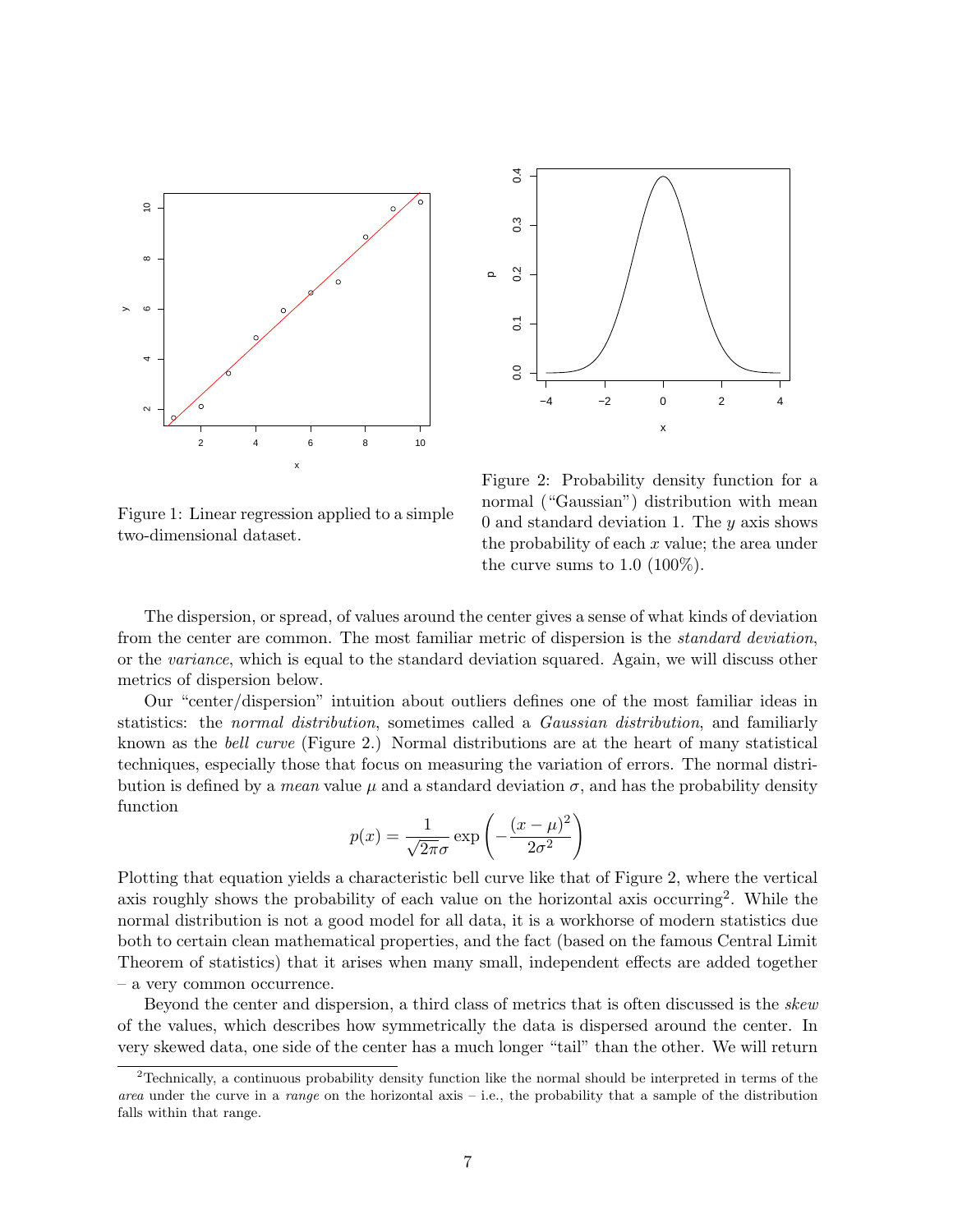

Figure 3: Histogram for example ages; median and mean points are labeled.

to the notion of skew in Section 6.

#### 2.3 Intuition on Outliers and Robust Statistics

Our motivation in defining metrics for the center and dispersion of a data set is to identify outliers: values that are "far away" from the center of the data, where distance is measured in terms of the dispersion. For example, a typical definition of an outlier is any value that is more than 2 standard deviations from the mean. But this definition raises a basic question. If the mean and standard deviation are themselves computed over the entire data set, then aren't they "dirtied" to some degree by the very outliers we are using them to detect?

To get some quick intuition on this problem, consider the following set of numbers, corresponding to the ages of employees in a U.S. company:

12 13 14 21 22 26 33 35 36 37 39 42 45 47 54 57 61 68 450

A histogram of the data is shown in Figure 3.

Our knowledge about U.S. child labor laws and human life expectancy might suggest to us that the first three and last one of these numbers are errors. But an automatic procedure does not have the benefit of this knowledge. The mean of these numbers is approximately 59, and the standard deviation approximately 96. So a simple procedure that flags values more than 2 standard deviations from the mean would exclude data outside the range  $[96-2*59, 96+2*59] =$ [−22, 214]. It would not flag the first three values as outliers. This effect is called "masking": the magnitude of one outlier shifts the center and spread metrics enough to mask other outliers. This is a critical problem in data cleaning, where values can easily be off by orders of magnitude due to data entry errors (pressing a key twice instead of once), incorrect use of units, and other effects.

Robust Statistics is a subfield that considers the effect of corrupted data values on distributions, and develops estimators that are robust to such corruptions. Robust estimators can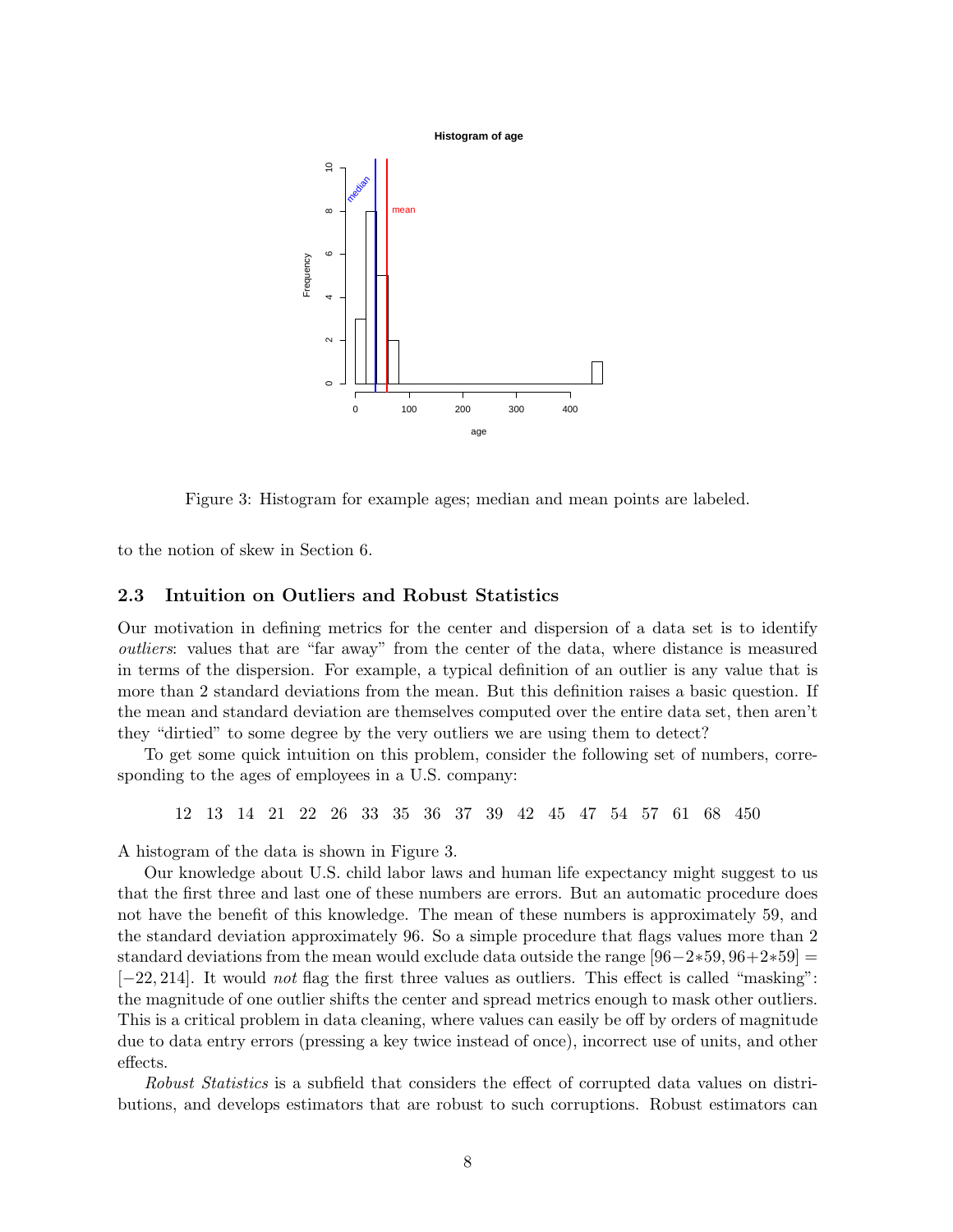capture important properties of data distributions in a way that is stable in the face of many corruptions of the data, even when these corruptions result in arbitrarily bad values. When the percentage of corruptions in a data set exceeds a threshold called the breakdown point of an estimator, the estimator can produce arbitrarily erroneous results. Note that the mean described above can break down with a single bad value. However, the breakdown points for robust estimators can have high breakdown points – as high as 50% of the data. (When more than half the data is corrupted, it is not possible to distinguish true data from outliers.) A main theme in the remainder of this report will be the use of robust estimators for detecting outliers.

#### 2.4 Robust Centers

To avoid the masking effect we saw with computing means and standard deviations, we turn our attention to robust estimators. We begin with robust metrics of the center or "core" of the data.

The median of a data set is that item for which half the values are smaller, and half are larger. (For data sets with an even number of values  $2n$ , the median is defined to be the average of the two "middle" values – those two values for which  $n-1$  are smaller and  $n-1$  are larger.) The median is an optimally robust statistic: it has a breakdown point of 50%, meaning that more than half of the data have to be corrupted before the median is shifted by an arbitrary amount. Returning to our previous example of employee ages, the median value was 37, which seems a lot more representative than the mean value of 96. Now, consider what happens when we "repair" the data by getting the true values of the outliers (12, 13, 14, 450), which should have been  $(21,31,41,45)$  respectively. The resulting set of ages is:

21 21 22 26 31 33 35 36 37 39 41 42 45 45 47 54 57 61 68

The new mean is about 40, and the new median is 39. Clearly the median was more stable with respect to the corruptions. To understand this, notice that the choice of the median element was affected by the *positions* of the outliers in the sort order (whether they were lower or higher than the median before and after being repaired). It was not affected by the values of the outliers. In particular suppose that the original value 450 had instead been 450,000,000 – the behavior of the median before and after data repair would not have changed, whereas the mean would have grown enormously before repair<sup>3</sup>.

Another popular robust center metric is the *trimmed mean*. The  $k\%$  trimmed mean is computed by discarding the lowest and highest  $k\%$  of the values, and computing the mean of the remaining values<sup>4</sup>. The breakdown point of the  $k\%$  trimmed mean is  $k\%$ : when more than  $k\%$  of the values are set to be arbitrarily bad, then one of those values can affect the trimmed

<sup>&</sup>lt;sup>3</sup>The robust estimators we consider in this report are all based on position or *rank* in this way; they are referred to as L-estimators in the Robust Statistics literature. Another popular class of robust statistics are called M-estimators, which are based on model-based maxiumum-likelihood techniques not unlike our linear regression discussion in Section 2.1. These are somewhat less intuitive for most database professionals, and less natural to implement over SQL databases, but widely studied and used in the statistics community. There are a number of other classes of robust estimators as well. The interested reader is referred to textbooks on Robust Statistics for a more thorough discussion of these estimators [Rousseeuw and Leroy, 1987, Hampel et al., 1986, Huber, 1981].

<sup>&</sup>lt;sup>4</sup>When  $k\%$  of the dataset's size is not an integer, the trimmed mean is often computed by finding the two nearest trimmed means (the next lower and higher values of k that produce integers) and averaging the result. For example, the 15% trimmed mean of 10 numbers is computing by averaging the 10% trimmed mean and the 20% trimmed mean. Alternatively, one can round to an integer number of values to trim.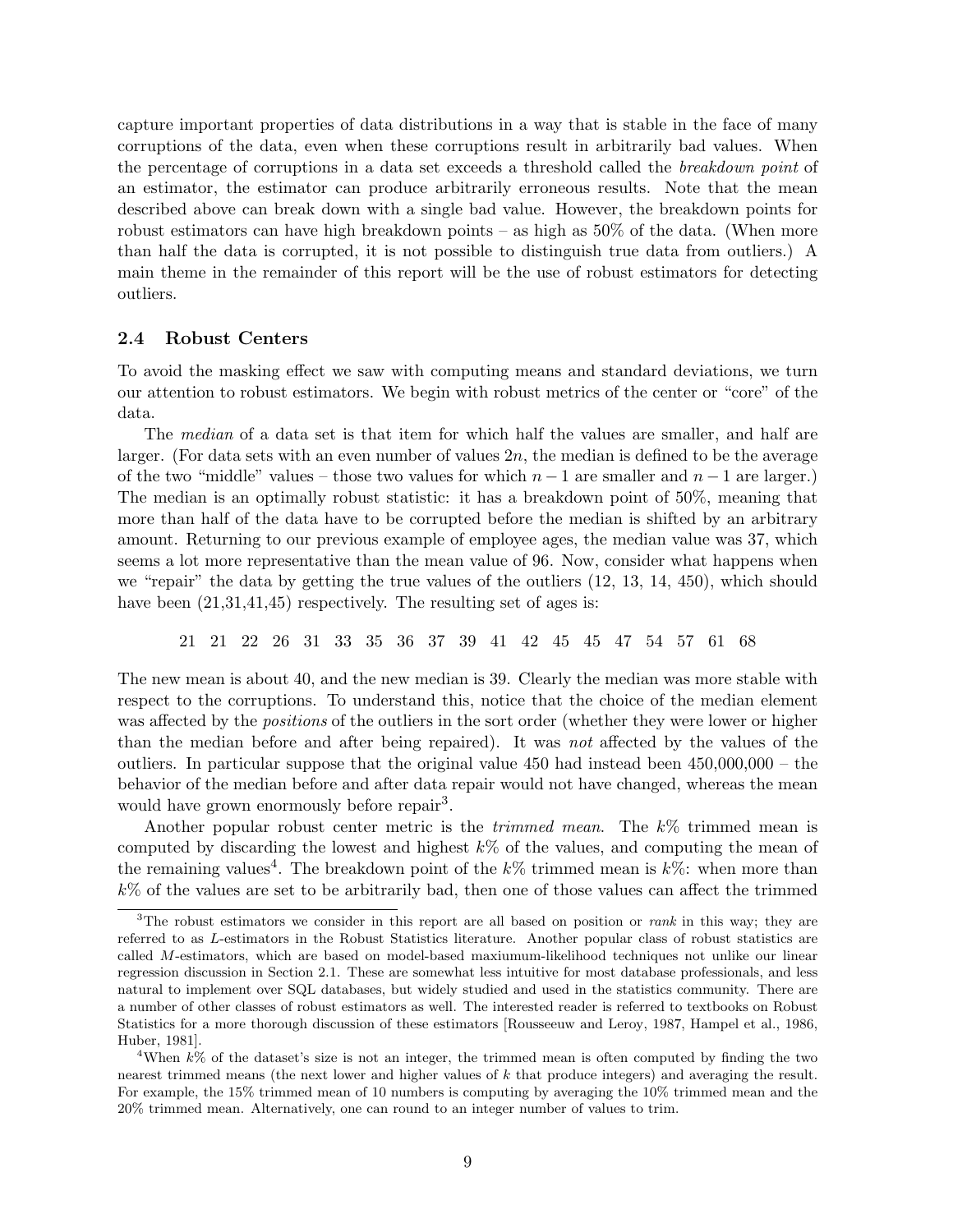mean arbitrarily. A variant of the trimmed mean is the winsorized mean, in which the extreme values are not dropped, they are instead set to be the value of the lowest (or highest) included value. Observe that trimming or winsorizing with  $k \approx 50\%$  is equivalent to computing the median: only the median value remains after trimming or winsorizing, and the resulting mean is equal to the median value.

Looking at our original "dirty" age data, the  $10\%$  trimmed mean is a bit more than 39.4, and the 10% winsorized mean is a bit more than 39.5.

It should be clear that these center metrics are more robust to outliers than the mean. A more difficult question is to decide which of these metrics to choose in a given scenario. As a rule of thumb, one can remember that (a) the median is the "safest" center metric, due to its  $50\%$  breakdown point, but (b) smaller-k trimmed/winsorized means are computed from more data than the median, and hence when they do not break down they are more tightly fit to the data.

As regards the choice between trimming and winsorization, winsorizing does put more weight on the edges of the distribution. This makes it a better choice for normally-distributed (bellcurve) datasets, whereas skewed datasets with "long tails" are more safely handled by trimming, since winsorizing can amplify the influence of unwinsorized outlying values in the tails.

#### 2.4.1 Special Cases: Rates and Indexes

In any discussion of center metrics, there are a few special cases to keep in mind. We discuss two important ones here.

Given a collection of rates or (normalized) indexes, it can be misleading to use traditional center metrics. For example, suppose the rate of inflation of a currency over a series of years is:

$$
1.03 \quad 1.05 \quad 1.01 \quad 1.03 \quad 1.06
$$

Given an object worth 10 units of the currency originally, its final value would be:

$$
10 * 1.03 * 1.05 * 1.01 * 1.03 * 1.06 = 11.926
$$
 units

Now, in computing a center metric  $\mu$  for numbers like rates, it would be natural to pick one that would lead to the same answer if it were substituted in for the actual rates above:

$$
10 * \mu * \mu * \mu * \mu * \mu = 10\mu^5 = 11.926
$$

This is not true of the traditional (arithmetic) mean, as one can verify on the example. The *geometric mean* is defined by this desired property: given n numbers  $k_1 \ldots k_n$ , the geometric mean is defined as the *n*th root of the product of the numbers:

$$
\sqrt[n]{\left(\prod_{i=1}^n k_i\right)}
$$

In practice, the geometric mean is not greatly affected by outlier values on the high end. However it is sensitive to values close to 0, which can pull the geometric mean down arbitrarily; as a result, the geometric mean is not a robust statistic in general.

In some computations of rates, the *harmonic mean* is the appropriate center metric. The canonical example is when computing average speeds over a fixed distance. Supposing you take a trip, traveling 50 kilometers at 10 kph, and 50 kilometers at 50 kph; you will travel 100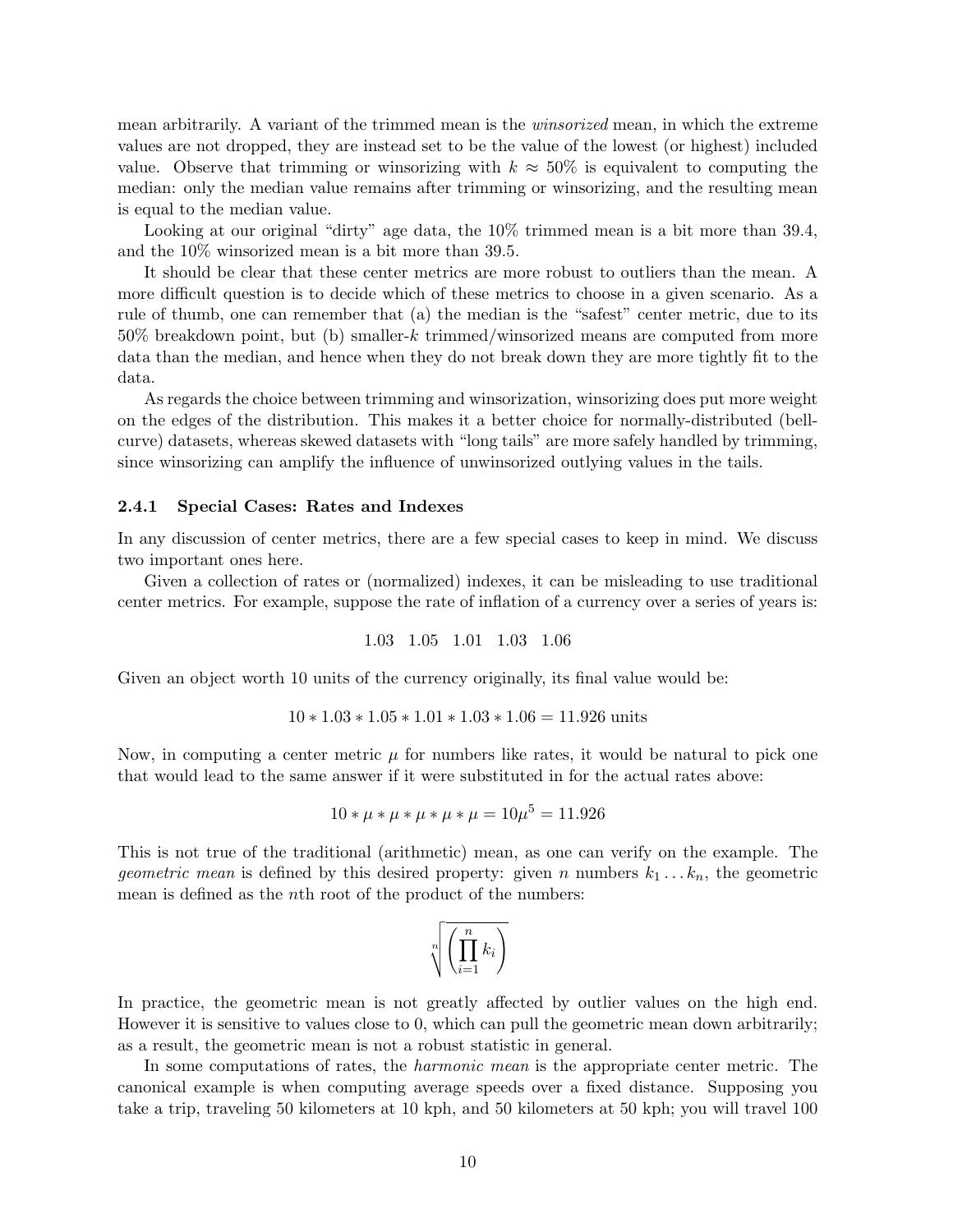kilometers in 6 hours (5 hours at 10kph, one hour at 50 kph). One would like the "average" speed  $\mu$  of the 100k trip to be computed as 100k/6hr = 16.67kph. The general form of this computation on values  $k_1 \ldots k_n$  is the harmonic mean:

$$
\frac{n}{\sum_{i=1}^{n} \frac{1}{k_i}}
$$

i.e. the reciprocal of the average of reciprocals of the speeds  $(\frac{2}{1/10+1/50})$  in our example). Harmonic means are also useful for representing "average" sample sizes across experiments. In general, they are appropriate when the numbers being aggregated have weights associated with them; indeed, the harmonic mean is equivalent to a weighted arithmetic mean with each value's weight being the reciprocal of the value. Like geometric means, harmonic means are sensitive to values close to 0, and are not robust.

In order to make the geometric and harmonic means more robust, trimming can be used. Winsorization does not translate directly to these measures, as the weight of the values being "substituted in" depends on the value. Instead, different substitution rules have been proposed. For geometric means, some practitioners propose substituting in the value 1 (100%), or some value that represents 1/2 of the smallest measurable value, depending on the application. Clearly these approaches can affect estimations significantly, and need to be chosen carefully – they are not well suited to automatic data cleaning scenarios.

In general, a useful rule to know is that for any set of numbers, the harmonic mean is always less than or equal to the geometric mean, which in turn is always less than or equal to the arithmetic mean. So in the absence of domain information, it can be instructive to compute all three (or a robust version of all three).

#### 2.5 Robust Dispersion

Having established some robust metrics for the "center" or "core" of a distribution, we also would like robust metrics for the "dispersion" or "spread" of the distribution as well.

Recall that the traditional standard deviation is defined in terms of each value's distance from the (arithmetic) mean:

$$
\sqrt{\frac{1}{n}\sum_{i=1}^{n}(k_i-\mu)^2}.
$$

where  $\mu$  is the arithmetic mean of the values  $k_1 \ldots k_n$ .

When using the median as a center metric, a good robust metric of dispersion is the *Median* Absolute Deviation or MAD, which is a robust analogy to the standard deviation: it measures the median distance of all the values from the median value:

$$
\text{MAD}\{k_i\} = \text{median}\{|k_i - \text{median}\{k_j\}|\}
$$

When using the trimmed (resp. winsorized) mean as the center metric, the natural dispersion metric is the trimmed (winsorized) standard deviation, which is simply the standard deviation of the trimmed (winsorized) data.

#### 2.6 Putting It All Together: Robust Univariate Outliers

Having defined robust definitions of center and dispersion metrics, we can now fairly naturally come up with robust definitions of an *outlier*: a value that is too far away (as defined by the robust dispersion metric) from the center (as defined by the robust center metric).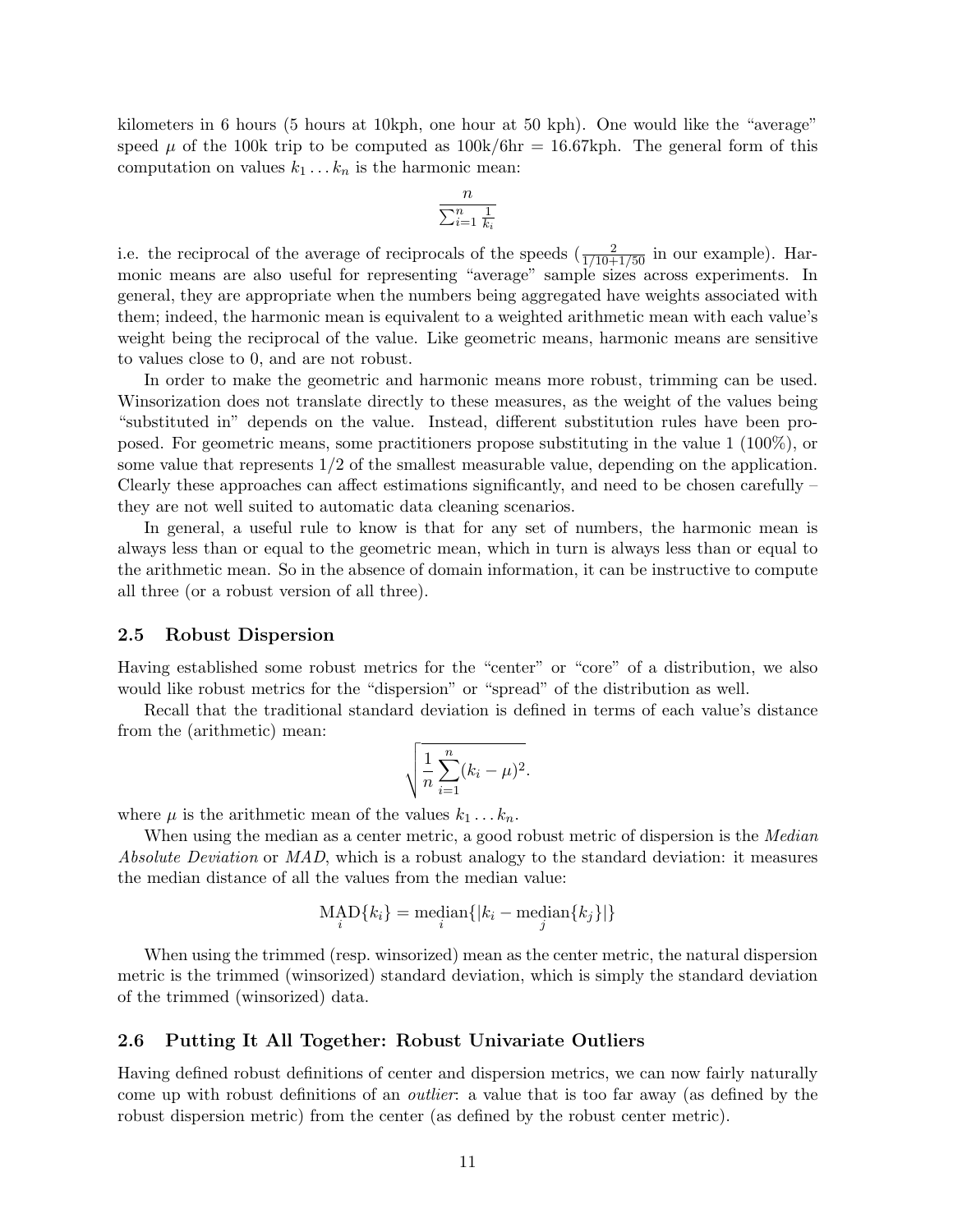The median and MAD lead to a robust outlier detection technique known as Hampel X84 which is considered quiet reliable in the face of many outliers because it can be shown to have an ideal breakdown point of 50%. A simple version of Hampel X84 labels as outliers any data points that are more than  $1.4826x$  MADs away from the median, where x is the number of standard deviations away from the mean one would have used in the absence of outliers<sup>5</sup>. For example, we used 2 standard deviations from the mean in Section 2.3, so we would want to look  $1.4826 * 2 = 2.9652$  MADs from the median. Recall the example data:

12 13 14 21 22 26 33 35 36 37 39 42 45 47 54 57 61 68 450

The median is 39, and the MAD is 15. So the Hampel x84 outliers are numbers outside the range  $[39 - 2.9652 \times 15, 39 + 2.9652 \times 15.] = [-5.478, 83.478]$ . This still does not pick up the first three outliers. But if we compare it to the mean/standard-deviation range of Section 2.3, which was [−22, 214], the robust methods cover many fewer unlikely ages. To emphasize this, consider the case of one standard deviation, corresponding to 1.4826 MADs. The non-outlier range using Hampel X84 is  $[39 - 1.4826 * 15, 39 + 1.4826 * 15] = [16.761, 61.239]$ , while the mean/standard-deviation range is [37, 155]. In this case, both techniques catch the outliers, but the robust estimators flag only one non-outlier incorrectly (68), while the mean/standarddeviation approach flags six non-outliers incorrectly (21, 22, 26, 33, 35, 36).

Another approach is to trim or winsorize the data and compute means and standard deviations on the result. To briefly consider trimming our example, note that we have 19 values, so trimming the bottom and top value corresponds to approximately a 5% trim. The trimmed mean and standard deviation that result are approximately 38.24 and 16.05. Two standard deviations from the mean gives us the range [6.14, 70.34]; one standard deviation from the mean gives us the range [22.19, 54.29].

### 2.7 Database Implementations of Order Statistics

Relational databases traditionally offer data aggregation facilities in the SQL language. The built-in SQL aggregation functions include:

- MAX, the maximum value in a column,
- MIN, the minimum value in a column,
- COUNT, the count of rows,
- SUM, the sum of the values in a column,
- AVG, the (sample) mean of all values in a column,
- STDEVP, the (sample) standard deviation of all values in a column,
- VARP, the (sample) variance of all values in a column,
- STDEV, the (sample) standard deviation of a random sample of values in a column,
- VAR, the (sample) variance of a random sample of values in a column

 $5$ The constant 1.4826 is used because for a normal distribution, one standard deviation from the mean is about 1.4826 MADs.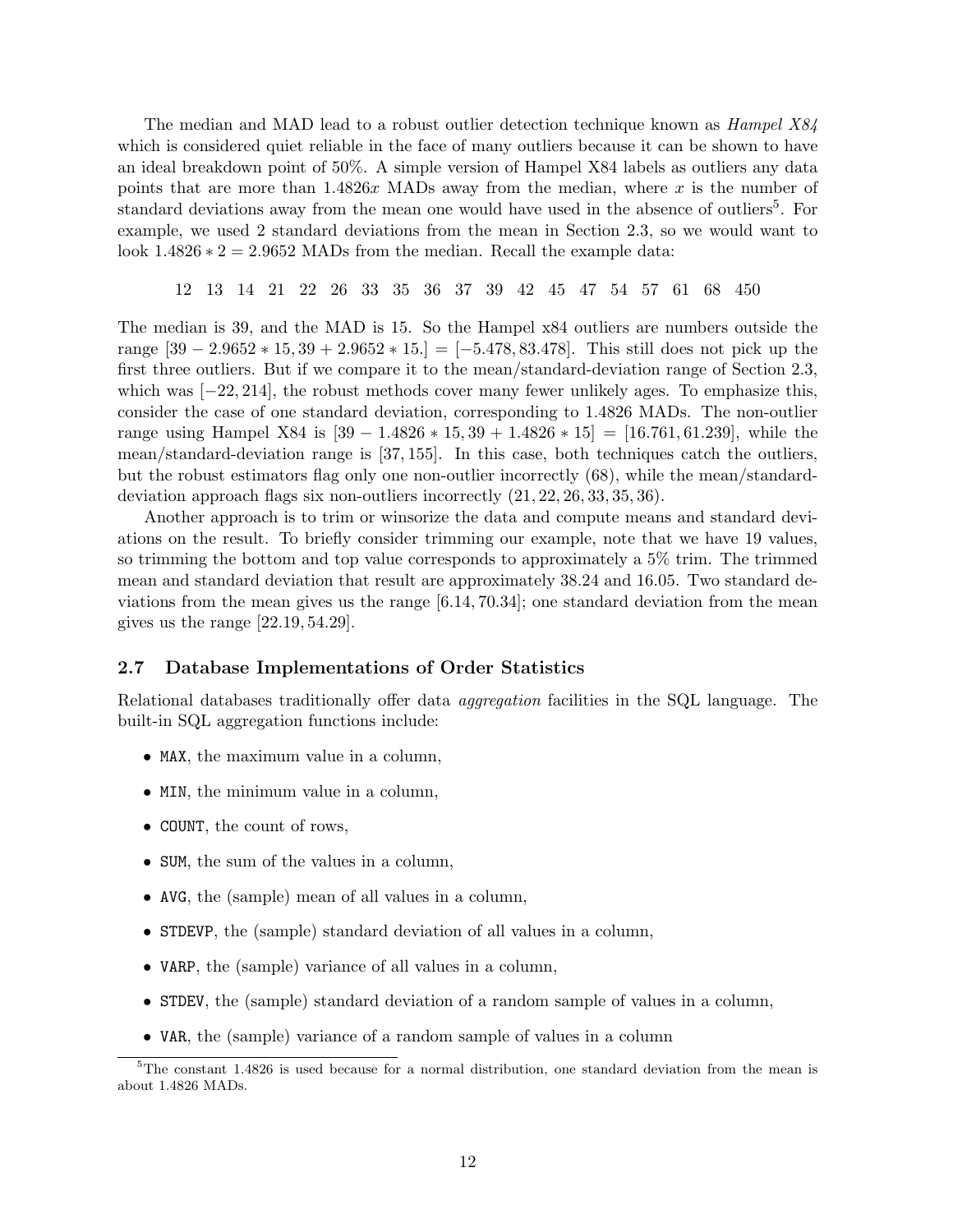Obviously these aggregation functions allow outlier detection via traditional metrics such as the mean and standard deviation. Unfortunately, standard SQL offers no robust statistics as aggregate functions built into the standard language. In this section we discuss various approaches for implementing robust estimators in a relational database.

#### 2.7.1 Median in SQL

We begin by discussing "vanilla" SQL expressions to compute the median. Later we will consider using somewhat less standard extensions of SQL to improve performance.

The basic idea of the median can be expressed declaratively in SQL by its definition: that value for which the number of values that are lower is the same as the number of values that are higher. For a column c of table T, a simple version is as follows:

```
-- A naive median query
SELECT c AS median
  FROM T
 WHERE (SELECT COUNT(*) from T AS T1 WHERE T1.c < T.c)
     = (SELECT COUNT(*) from T AS T2 WHERE T2.c > T.c)
```
Unfortunately that definition requires there to be an odd number of rows in the table, and it is likely to be slow: the straightforward execution strategy rescans T two times for every row of T, an  $O(n^2)$  algorithm that is infeasible on a fair-sized dataset. A more thorough approach [Rozenshtein et al., 1997] gathers distinct values by using SQL's GROUP BY syntax, and (by joining T with itself) for each distinct value of c computes the number of rows with values less or greater, accounting for the case with an even number of rows by returning the lower of the two "middle" values:

```
-- a general-purpose median query
SELECT c as median
FROM T x, T y
GROUP BY x.c
HAVING
   SUM(CASE WHEN y.c \le x.c THEN 1 ELSE 0 END) >= (C{\text{OUT}}(*)+1)/2AND
   SUM(CASE WHEN y.c >= x.c THEN 1 ELSE 0 END) >= (COUNT(*)/2)+1
```
This approach is also somewhat more efficient than the previous, since the naive execution strategy scans T only once per row of T. However, this is still an  $O(n^2)$  algorithm, and remains infeasible on even modest-sized tables.

#### 2.7.2 Sort-Based Schemes using SQL

The obvious algorithm for any order statistic is to sort the table by column c, count the rows, and identify the values at the appropriate position. Clearly this can be done by code running outside the database, issuing multiple queries. Psuedo-code for median might look like the following:

```
// find the median of a column
// first find the number of rows
cnt = exec_sql("SELECT count(*) FROM T");
```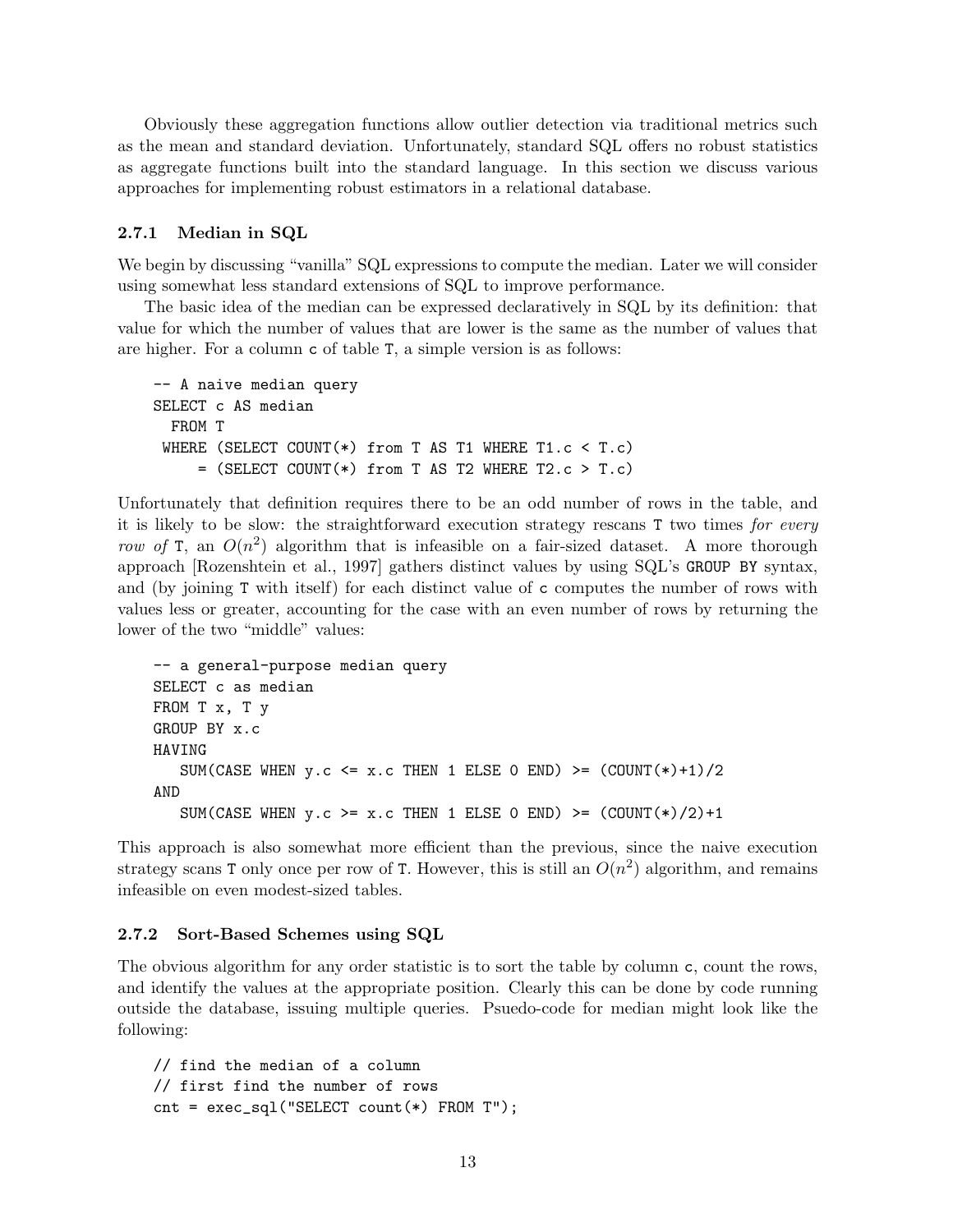```
if (cnt \frac{9}{6} 2 == 1)
  // odd number of rows: find the middle value
  results = exec_sql("SELECT c FROM T
                         ORDER BY c
                         LIMIT 1
                        OFFSET " + \text{cnt}/2;
  median = results.next();else
  // even number: average the two middle values
  median = exec_sql("SELECT c FROM T
                       ORDER BY c
                       LIMIT 2
                       OFFSET " + \text{cnt}/2;
  median = (results.next() + results.next());
```
In some database systems, including recent editions of Microsoft SQL Server, this can be achieved in a single SQL statement that results in roughly the same execution:

```
SELECT MEDIAN(c)
  FROM T
```
While this latter query looks simple, the performance will be about as bad as the previous pseudocode, due to the need to perform a sort of the table to compute the median. Any sorting-based approach takes  $O(n \log n)$  operations. In practice, for a table larger than main memory, sorting requires at least 2 disk passes of the table; for tables larger than the square of the size of available memory, it requires yet more passes [Ramakrishnan and Gehrke, 2002, pp. 100-101].

#### 2.7.3 One-Pass Approximation and User-Defined Aggregates

For very large tables and/or scenarios where efficiency is critical, there are algorithms in the database research literature that can, in a single pass of a massive data set, compute *approximate* values for the median or any other quantile, using limited memory. The approximation is in terms of the rank order: rather than returning the desired value (median, quantile, etc.), it will return some value from the data set that is within  $\epsilon N$  ranks of the desired value. The two most-cited algorithms [Manku et al., 1998, Greenwald and Khanna, 2001] differ slightly in their implementation and guarantees, but share the same general approach. Both work by scanning the column of data and storing copies of the values in memory along with a weight per value; during the scan, certain rules are used to discard some of the values in memory and update the weights of others. At the end of the scan, the surviving values and weights are used to produce an estimate of the median (or quantiles).

Again, these algorithms can be implemented by code running outside the database engine to manage the discard and weighting process. Unfortunately that approach will transfer every value from the database table over to the program running the algorithm which can be very inefficient, particularly if the median-finding program is running across a network from the server. To avoid this, and provide better software modularity, some modern databases allow user-defined aggregate (UDA) functions to be registered with the database. Once a UDA is registered, it can be invoked conveniently from SQL and executed within the server during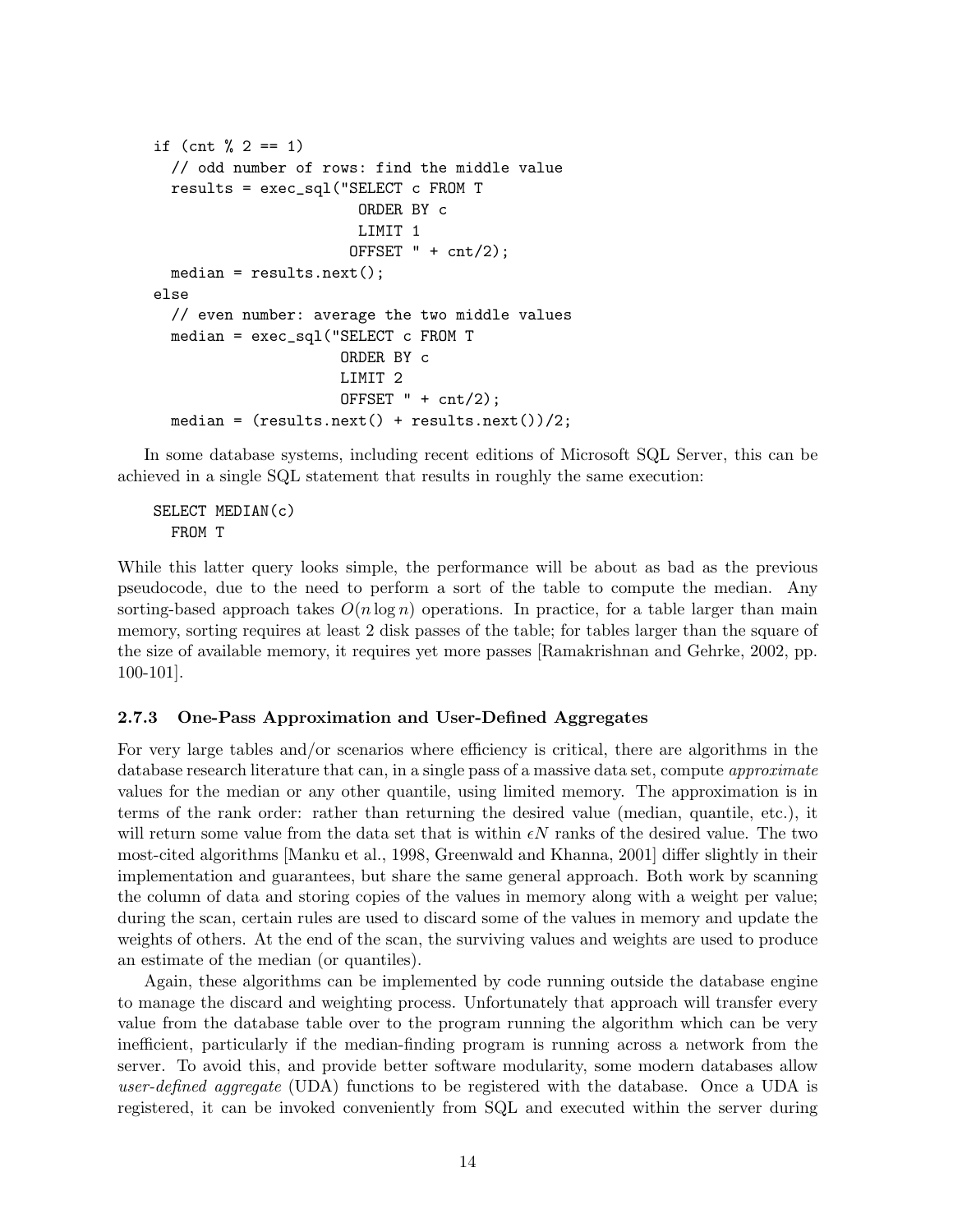query processing. To register a UDA, one must write three "stored procedures" or "user-defined functions": one to initialize any data structures needed during aggregation, one to process the next tuple in the scan and update the data structures, and one to take the final state of the data structures to produce a single answer. This approach, pioneered in the open-source Postgres database system [Stonebraker, 1986], is a natural fit to the approximation algorithms mentioned above, and is a sensible choice for a scalable outlier detection scheme in a modern database system. Having registered a UDA called my approx median, it can be invoked in a query naturally:

```
SELECT my_approx_median(c)
  FROM T
```
Another important practical advantage of the one-pass approximate schemes is queries like the following, that compute medians over multiple columns:

```
SELECT my_approx_median(c1),
       my_approx_median(c2),
       ...
       my_approx_median(cn)
FROM T
```
Using the one-pass approximate approach, all the medians can be computed simultaneously in a single pass of the table. By contrast, the exact median algorithms (including the builtin median aggregate) require sorting the table repeatedly, once per column. Hence even for moderately large tables, the approximate schemes are very attractive.

### 2.7.4 From Medians to Other Robust Estimators

While the previous discussion focused on the median, all the same techniques apply quite naturally for finding any desired quantile – including the approximation techniques. Given that fact, it is fairly easy to see how to compute the other robust estimators above.

For example, consider computing trimmed means. In this example, assume we use a one-pass approximation approach based on a UDA called my approx quantile that takes two arguments: the desired percentile and the column being aggregated. Then the 5% trimmed mean and standard deviation can be computed in SQL as:

```
-- 5% trimming
SELECT AVG(c), STDDEVP(c)
  FROM T,
       (SELECT my_approx_quantile(5,c) AS q5,
               my_approx_quantile,(95,c) AS q95
          FROM T AS T2) AS Quants
 WHERE T.c > Quants.q5
   AND T.c < Quants.q95
```
The 5% winsorized mean and standard deviation can be computed by a similar query:

```
-- 5% winsorization
SELECT AVG(CASE WHEN T.c < Quants.q5 THEN Quants.q5
                WHEN T.c > Quants.q95 THEN Quants.q95
           ELSE T.c),
```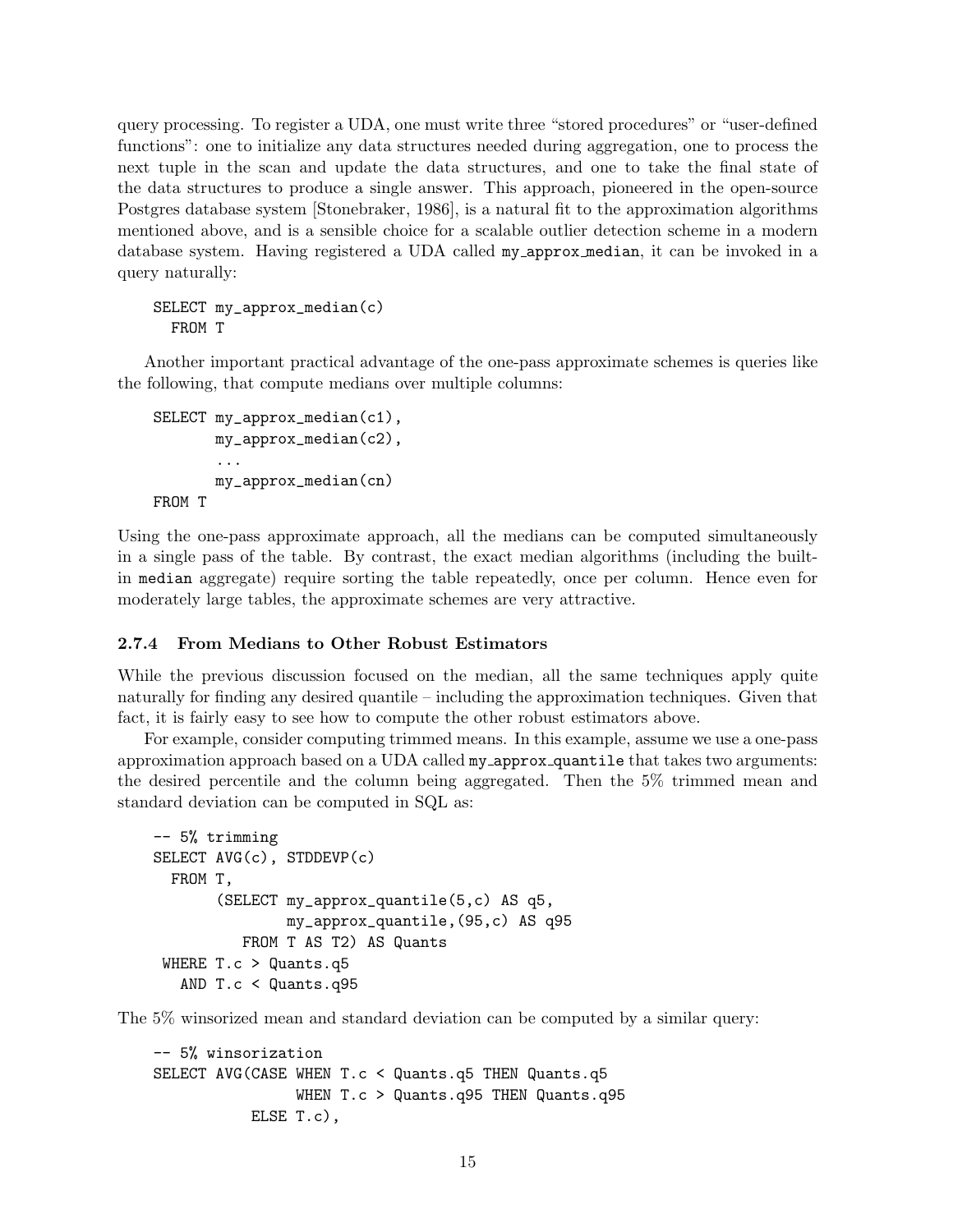```
STDDEVP(CASE WHEN T.c < Quants.q5 THEN Quants.q5
                  WHEN T.c > Quants.q95 THEN Quants.q95
             ELSE T.c)
FROM T,
     (SELECT my_approx_quantile(5,c) AS q5,
             my_approx_quantile,(95,c) AS q95
        FROM T AS T2) AS Quants
```
Finally, given that we have functions for the median, we would like to calculate the MAD as well. For an exact median, this is straightforward:

```
SELECT median(abs(T.c - T2.median))
  FROM T,
       (SELECT median(c) AS median
          FROM T) AS T2
```
It is possible to replace the median aggregate in this query with an approximation algorithm expressed as a UDF; the error bounds for the resulting MAD appear to be an open research question. However, note that even with a one-pass approximation of the median, this query requires two passes: one to compute the median, and a second to compute absolute deviations from the median. An interesting open question is whether there is a direct one-pass, limitedmemory approximation algorithm for the MAD.

### 2.8 Non-Normal Distributions

Much of our discussion was built on intuitions based in normal distributions. Of course in practice, not all data sets are normally distributed. In many cases, the outlier detection schemes we consider will work reasonably well even when the distribution is not normally distributed. However, it is useful to be aware of two commonly occurring cases of distributions that are not normal:

- Multimodal Distributions: In some cases, a data set appears to have many "peaks"; such distributions are typically referred as being *multimodal*. In some cases these distributions can be described via superimposed "bell curves", known as *mixtures of Gaussians*.
- Zipfian Distributions: In many settings with data that varies in popularity, a large fraction of the data is condensed into a small fraction of values, with the remainder of the data spread across a "long tail" of rare values. The Zipfian distribution has this quality; we discuss it in more detail in Section 6.2.

In applying data cleaning methods, it can be useful to understand whether one's data is more or less based in a normal distribution or not. For univariate data, the standard way to do this is to plot a histogram of the data, and overlay it with a normal curve. A Q-Q plot [Barnett, 1975] can also be used to "eyeball" a data set for normality, as we illustrate in Section 7.1. In addition, there are a variety of formal statistical tests for normality [Chakravarti and Roy, 1967, C.E. and W., 1949, Frieden, 2004, Shapiro and Wilk, 1965, D'Agostino and Pearson, 1974]. However, at least one source suggests that these tests are "less useful than you'd guess" [Software, 2008], and cites D'Agostino and Stephens who are also equivocal, saying

Attempting to make final recommendations [for normality tests] is an unwelcome and near impossible task involving the imposition of personal judgements. . . . A detailed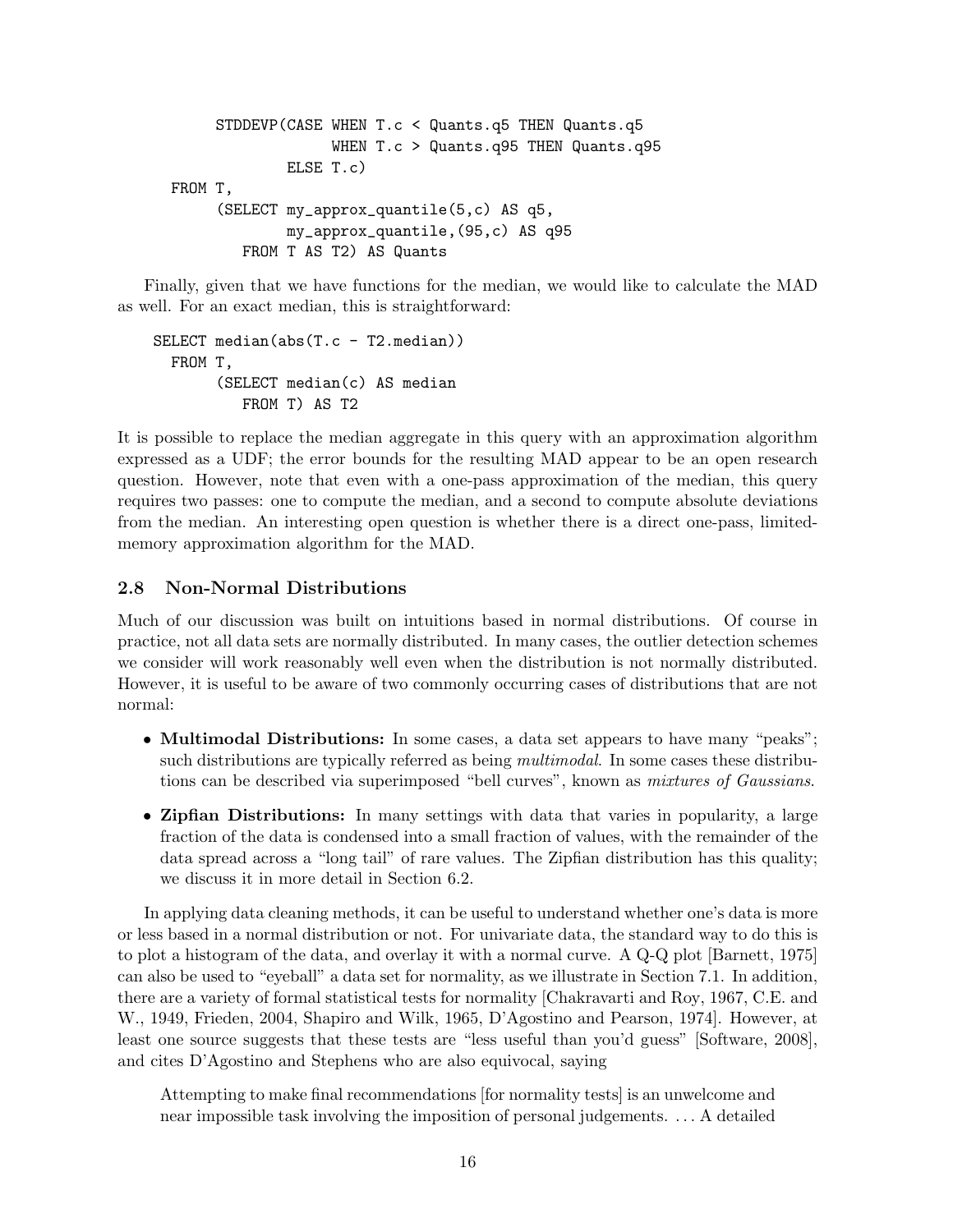graphical analysis involving normal probability plotting should always accompany a formal test of normality [D'Agostino and Pearson, 1974, pp. 405-406].

Note also that outliers can have significant effects on some normality tests; Hartigan and Hartigan's dip statistic is a commonly-cited robust normality test [Hartigan, 1985].

Suppose one decides via some combination of looking at plots (D'Agostino and Stephen's "detailed graphical analysis") and examining statistical tests that a data set is in fact not unimodal. What is to be done at that point to remove outliers? Four approaches are natural:

- 1. Use outlier tests based on the normality assumption. One option that is easy to adopt is simply to ignore the non-normality in the data, and use the outlier detection tests we describe in the subsequent sections that are based in normal assumptions. For multimodal distributions, these tests will continue to identify outliers that are at the extremes of the distrbution. They will not identify outliers that fall "between the bells" of multiple normal curves. They also may incorrectly label data in the edges of the outermost "bells" as being outliers, when they would not be so labeled if each bell were examined alone. However, that kind of concern is always present in outlier detection depending on the setting of threshholds: how much of the data at the "edges" is truly outlying? The answer to this question is always domain-specific and judged by an analyst. With respect to Zipfian distributions, normality assumptions will tend to arbitrarily pick points in the "long tail" as outlying, even though in many cases those points are no more likely to be outliers than points in the tail that are closer to the mean. An analyst's interpretation of these outlying points may be clouded as well, since by definition the "strange" or "unpopular" values are many, and likely to surprise even people familiar with the domain. Knowing that the tail is indeed long can help the analyst exercise caution in that setting.
- 2. Model the data and look for outliers in the residuals. Another approach is to choose a model other than a normal distribution to model the data. For example, if one believes that data is Zipfian, one can try to fit a Zipfian distribution to the data. Given such a model, the distribution of the data can be compared to the model; the differences between the empirical data and the model are called residuals. Residuals of well-chosen models are quite often normally distributed, so standard outlier detection techniques can be applied to the set of residuals, rather than the data – points with outlying residuals represent potential outliers from a model-based point of view. The various techniques in this paper can be applied to residuals quite naturally.
- 3. Data partitioning schemes can either manually or automatically partition a data set into subsets, in hopes that the subsets are more statistically homogeneous and more likely to be normal. Subsequently, outlier detection techniques can be run within each subset, and the subsets themselves examined to see if an entire partition is outlying. This approach is particularly natural for multimodal distributions. Unfortunately Zipfian distributions are "self-similar" – their subsets are also Zipfian. Data partitioning can be done using a variety of manual, automatic and semi-automatic schemes. The standard manual scheme for partitioning database data is to use OLAP or so-called data cube tools to help an analyst manually partition data into sensible "bins" by "drilling down" along multiple attributes. Sarawagi introduced semi-automatic techniques for identifying "interesting" regions in the data cube, which may help the analyst decide how to partition the data [Sarawagi, 2001]. Johnson and Dasu introduce an interesting multidimensional clustering technique called data spheres that build on the notion of quantiles in multiple dimensions [Johnson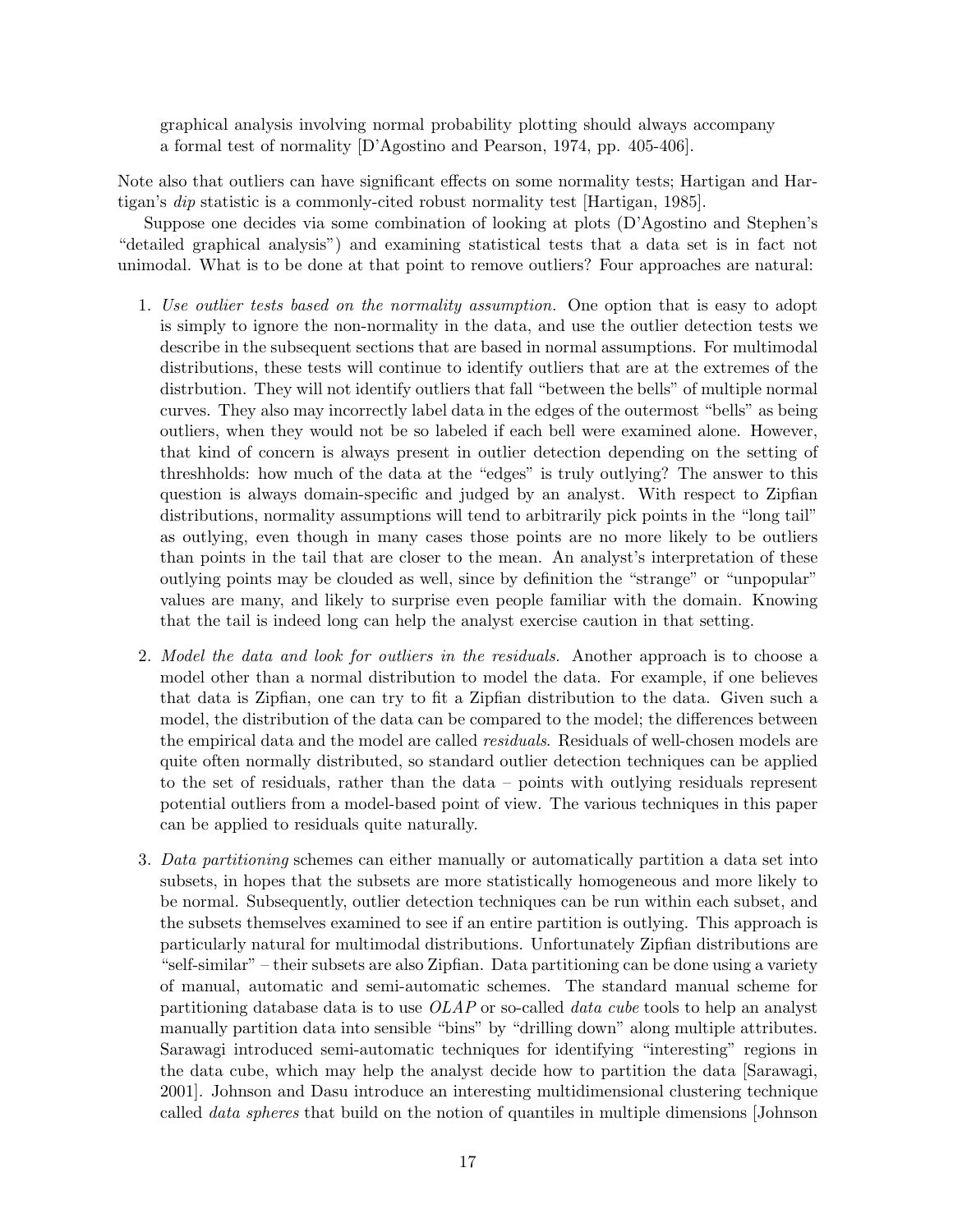and Dasu, 1998]. The standard fully-automated scheme for partitioning data statistically is called clustering, and there are a wide range of techniques in the literature on efficient and scalable clustering schemes [Berkhin, 2002].

4. Non-parametric outlier detection. Another option available for data that deviates significantly from normality is to use non-parametric "model-free" approaches to outlier detection. We survey a number of these techniques in Section 3.3. These techniques have drawbacks and fragilities of their own, which we also discuss.

Clearly, handling outlier detection with non-normal data presents a number of subtleties. The most important conclusion from this discussion is that in *all* settings, outlier detection should be a human-driven process, with an analyst using their judgment and domain knowledge to validate information provided by algorithms. In particular, if an analyst is convinced (e.g., via graphical tests) that a data set is not normal, they need to be particularly careful to choose outlier approaches that accomodate their non-normality. Many experienced data analysts agree that automated techniques should be accompanied by data visualizations before conclusions are drawn. In fact, the choice and parameterization of data cleaning methods is often aided by visualization-driven insights, and it is useful to consider the use of visualizations, analyses, and data cleaning transformations to be integrated into an iterative process [Raman and Hellerstein, 2001].

# 3 Multivariate Outliers

In the previous section, we considered methods to detect outliers in a set of numbers, as one might find in a column of a database table. In statistical nomenclature, this is the univariate (or scalar) setting. Univariate techniques can work quite well in many cases. However, there is often a good deal more information available when one considers multiple columns at a time – the multivariate case.

As an example, consider a table of economic indicators for various countries, which has a column for average household income, and another column for average household expenditures. In general, incomes across countries may range very widely, as would expenditures. However, one would expect that income and expenditures are positively correlated: the higher the income in a country, the higher the expenditures. So a row for a country with a low per-capita average income but a high per-capita average expenditure is very likely an error, even though the numbers taken individually may be well within the normal range. Multivariate outlier detection can flag these kinds of outliers as suspicious.

Multivariate techniques are analogous in some ways to ideas we saw in the univariate case, but the combinations of variables make things both more complicated to define and interpret, and more time-consuming to compute. In this section we extend our basic measures of center and dispersion to the multivariate setting, and discuss some corresponding robust metrics and outlier detection techniques.

#### 3.1 Intuition: Multivariate Normal Distributions

In the univariate case, we based our intuition on the mean and standard deviation of a set of data, leading to the normal or "bell curve" shown in Figure 2.

Extending this in a simple way to two dimensions, one might define some  $(x, y)$  pair as the mean, and a single standard deviation number to define the dispersion around the mean. This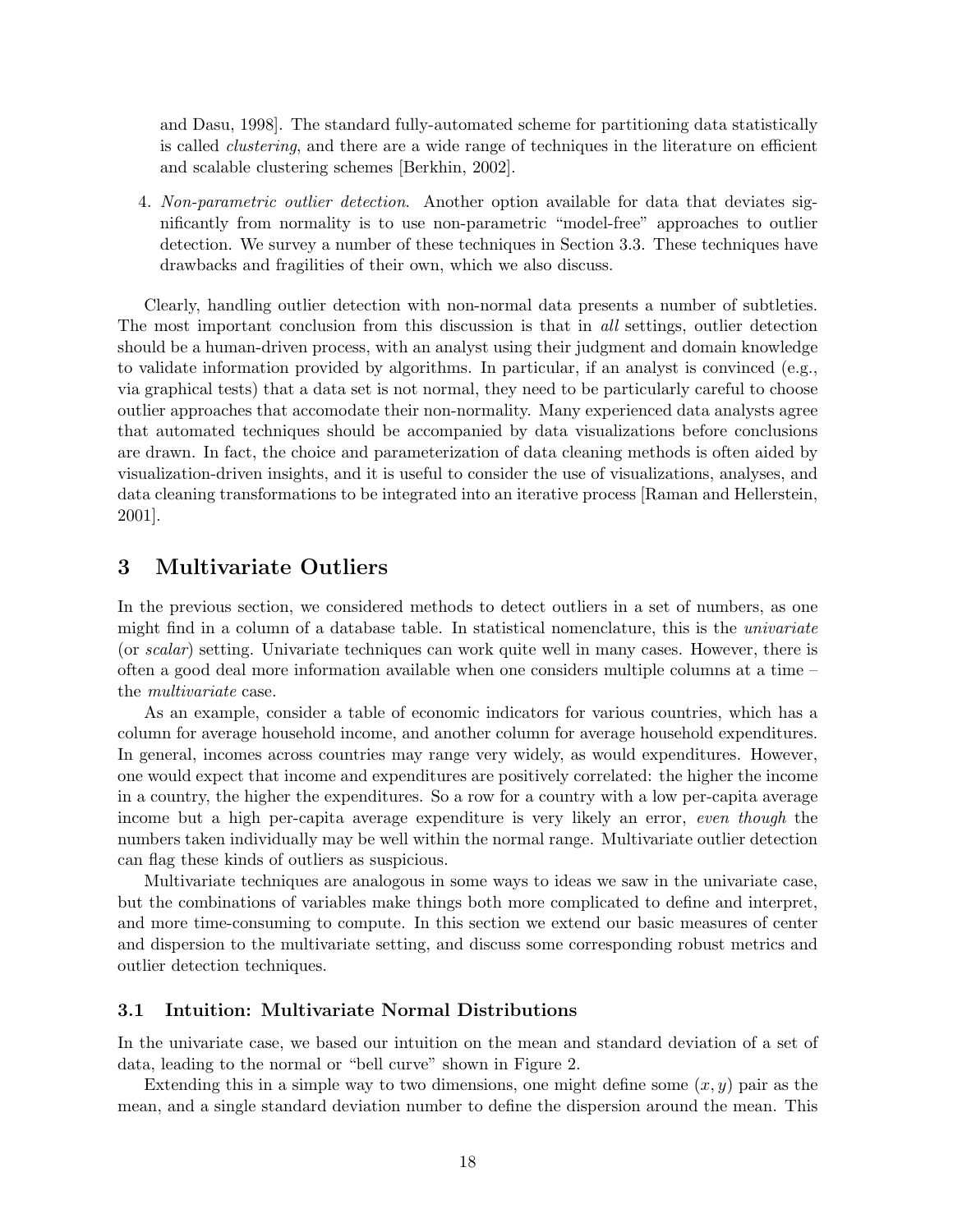

Figure 4: A bivariate normal distribution with no correlation between the variables. The left side shows a three-dimensional plot of the probability density function; the right side shows a contour plot (looking "down" at the bump) of equi-probable  $(x, y)$  pairs.

leads to the three-dimensional plot on the left of Figure 4, where the "horizontal" x and y axes represent possible values of the two fields in the pair, and the "vertical" z axis represents the probability of those two variables taking on that value. Note that all points lying on a circle about the center have the same probability, as shown by the equiprobability contour plot on the right of Figure 4.

The problem with this extension is the use of a single number for the dispersion around the center. That single number can only define distributions that are symmetric about the center as in Figure 4, which is not enough to capture  $x/y$  correlations like the one we saw between income and expenditures. Those correlations should generate equi-probable *ellipses* around the center as in Figure 5, rather than circles. To capture these correlations more generally, a multivariate normal distribution is defined by a multivariate mean and a two-dimensional covariance matrix  $\Sigma$ , which can be thought of as a generalization of the univariate variance to multiple variables. Recall that the variance of a single variable is the standard deviation squared. The covariance matrix essentially captures the variance of each variable individually, and the correlation (covariance) between pairs of variables<sup>6</sup>.

For our purposes in data cleaning, this discussion leads us to a baseline (though non-robust) definition of "center" and "dispersion" on which we can build. The center is the multivariate mean (i.e., the mean along each dimension), and the dispersion is defined by the covariance matrix.

The final question to resolve is how we use the covariance matrix to measure how far any particular point is from the mean. In the univariate case, we care how far the point is from the mean in either direction, relative to the dispersion, as measured by standard deviation. In the multivariate case, we care how far the point is from the mean in all directions, relative to the dispersion as measured by the covariance matrix. The standard metric is known as the

<sup>&</sup>lt;sup>6</sup>Formally, given *n* variables  $X_1, \ldots, X_n$ , an element  $\Sigma_{ij}$  in the multivariate covariance matrix  $\Sigma$  is defined to be  $(X_i - \mu_i)(X_j - \mu_j)$ . Note that the diagonal of the covariance matrix has  $i = j$ , and corresponds to a univariate variances for each variable.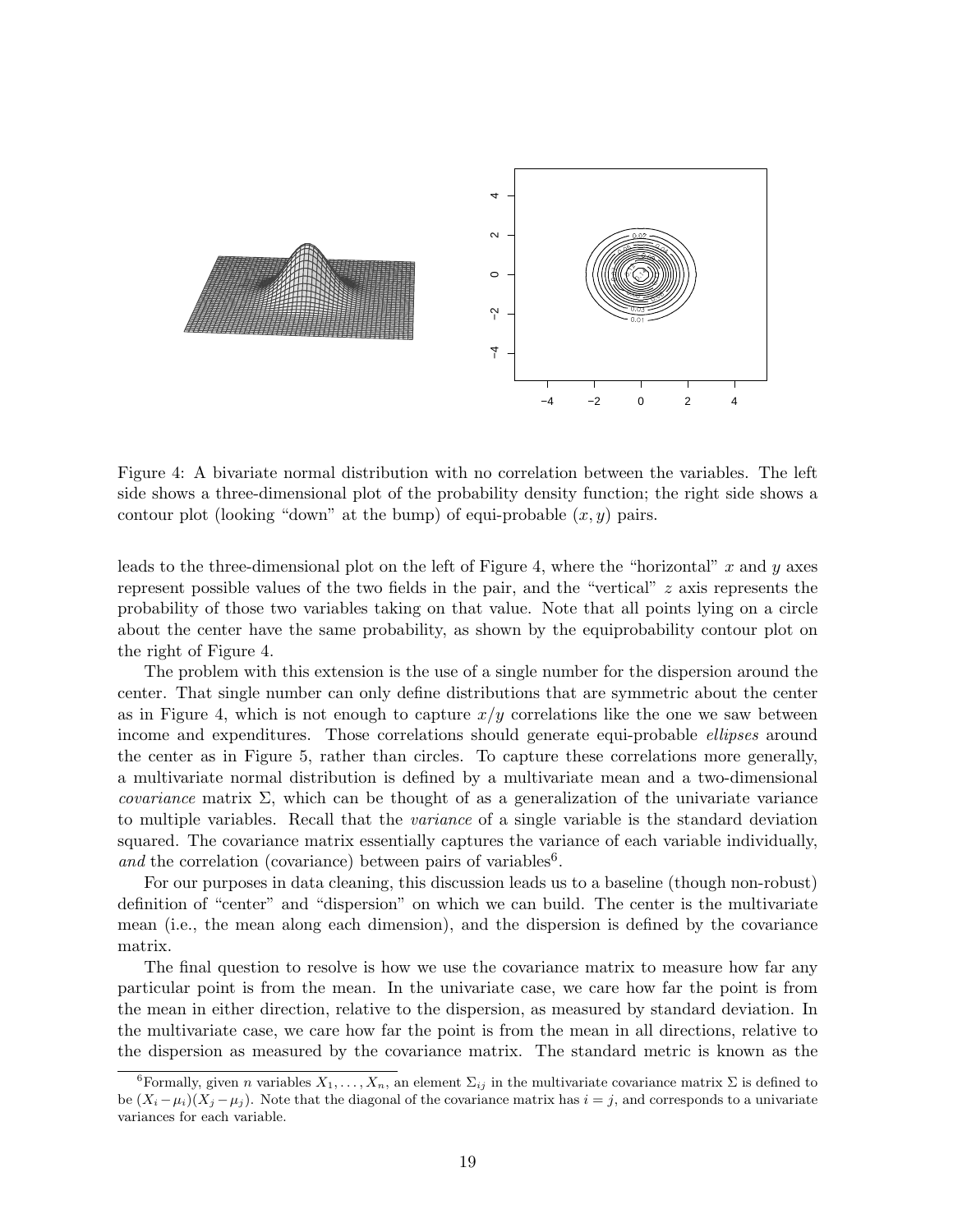

Figure 5: The probability density function of a bivariate normal distribution with significant correlation, viewed in three dimensions and as equi-probable contours.

Mahalanobis depth of the point, which is defined as

$$
\sqrt{(x-\mu)'(\Sigma^{-1}(x-\mu))}
$$

where  $\Sigma^{-1}$  is the inverse of the covariance matrix. The threshold for Mahalanobis depth depends on the number of variables d being considered, and can be compared against quantiles of the chi-squared  $(\chi^2)$  distribution with d degrees of freedom [Rousseeuw and Leroy, 1987, p. 224]. As in univariate data, it is common to look for outliers outside the 5th and 95th percentiles.

#### 3.1.1 Two-dimensional Metrics in SQL

Vanilla SQL does not make it easy to manipulate matrices. In this section we derive simple queries for computing the mean and Mahalanobis distances for a two-dimensional data, and discuss extensions to deal with more dimensions.

Computing the  $k$ -dimensional mean in SQL is no harder than computing the one-dimensional mean. For our two-dimensional example, we will give the result a name, Two-d mean, for reuse later.

CREATE VIEW Two\_d\_mean AS SELECT  $AVG(x)$  AS  $mu_x$ ,  $AVG(y)$  AS  $mu_y$ FROM T;

Note that Two d mean contains a single row due to the AVG function.

The next step is to calculate the Covariance matrix. We will represent it as a table of one row, with the cells of the  $2 \times 2$  matrix stored in table attributes, ordered in row-major form:

```
CREATE VIEW Covariance AS
SELECT SUM((T.x - M.x)*(T.x - M.x)) AS xx,
       SUM((T.x - M.x)*(T.y - M.y)) AS xy,
       SUM((T.y - M.y)*(T.x - M.x)) AS yx,
```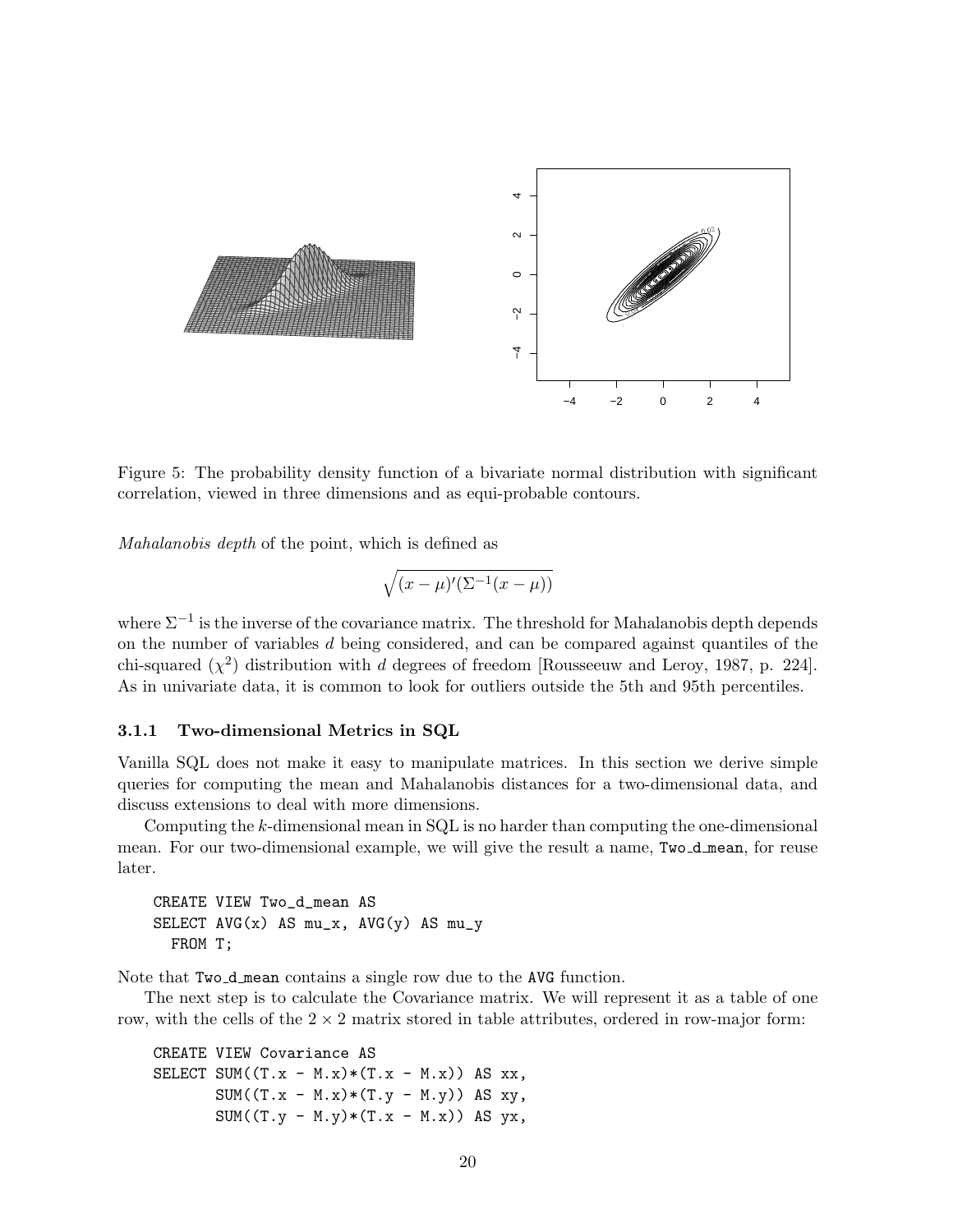SUM( $(T.y - M.y)*(T.y - M.y)$ ) AS yy FROM T, Two\_d\_mean M;

Conveniently, the inverse of a two-dimensional matrix is simply expressed via arithmetic:

```
CREATE VIEW InvCov AS
SELECT (1/(\text{xx*vy} - \text{xy*yx})) * \text{yy AS ul},
        -1*(1/(xx*yy - xy*yx))*xy AS ur,-1*(1/(xx*yy - xy*yx))*yx AS 11,(1/(xx*yy - xy*yx))*xx AS 1rFROM Covariance;
```
Finally, given the inverted covariance matrix, we can compute Mahalanobis distances:

```
CREATE VIEW Mahalanobis AS
SELECT x, y, sqrt(((x-mu_x)*InvCov.u1 + (y-mu_y)*InvCov.l1)*(x-mu_x) +((x-mu_x)*InvCov.ur + (y-mu_y)*InvCov.lr)*(y-mu_y))FROM T, InvCov, Two_d_mean;
```
This completes the implementation of the two-dimensional metrics for center and dispersion. Extending this to more dimensions becomes clumsy in SQL. First, the number of entries in the Covariance matrix equals the square of the number of dimensions, and the lengths of the queries above grow accordingly. Second, computing the inverse of a matrix with more than two dimensions is complex, and not easily represented in SQL: it requires a sophisticated algorithm like Gaussian elimination, LU decomposition, or the like [Strang, 2003].

Hence for more than two dimensions, when feasible it is best to export the data from the relational database to a linear algebra or statistics package to compute the Mahalanobis distances. The leading open-source statistics package is R [R Project].

#### 3.2 Robust Multivariate Estimation

As with the univariate mean and standard deviation, the multivariate mean and covariance are not robust – they have a breakdown point of  $1/n$ , meaning that a single outlier can perturb them arbitrarily. It is natural to extend our univariate techniques above by defining robust multivariate centers and dispersions in some fashion, and computing distances from the center in those terms.

There are a number of techniques in the literature for "robustifying" multivariate estimators of center and dispersion, and this remains an ongoing area of research in statistics and data mining. Here we consider four classes of techniques; the first two can be implemented on large databases via techniques we have covered above.

• Iterative deletion of the max-Mahalanobis points. The main problem with using nonrobust metrics for the center and dispersion is that of masking; a radically high-distance point may move the center and dispersion enough to make less extreme outliers look "reasonable". A simple scheme to combat this is to remove the maximum-distance point from the dataset, recompute the center and dispersion on the trimmed data, and repeat. Several rules are possible for deciding when to stop repeating; a natural one is when the center and dispersion change very little across two iterations. This technique is known to degrade with the number of variables – its breakdown point is at most  $1/V$ , where V is the number of variables [Rousseeuw and Leroy, 1987]. Implementing this in a database is equivalent to repeatedly computing the center and spread as described above.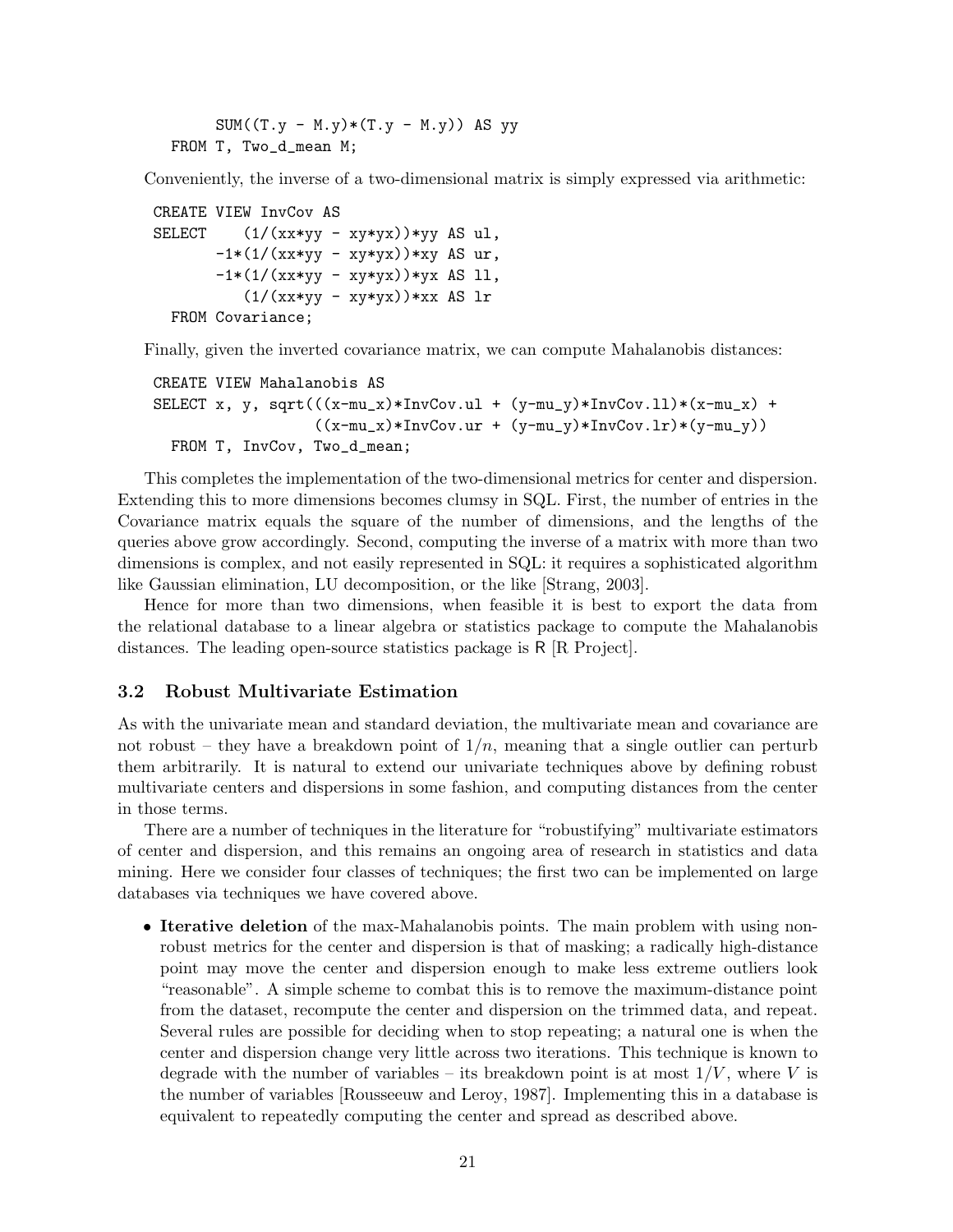- Rescaling via robust componentwise estimators. The idea here is to first compute a center of the data using a robust approach, and then compute the distance of points from that center in standardized units of robust dispersion. This is particularly convenient using componentwise robustification, where each variable is "robustified" separately using a univariate estimator. For example, to compute a center, a robust choice is the componentwise median – the point defined by the median of each variable. (Dasu and Johnson also suggest the componentwise mean, or trimmed componentwise mean, as other options [Dasu and Johnson, 2003].) Given a center metric, the data are rescaled so that each variable is measured in a standardized unit of dispersion, robustified in a manner consistent with the center computation. For example, for a componentwise median, the dispersion metric might be the MAD, whereas for the (trimmed) multivariate mean, the metric might be the (trimmed) standard deviation. Finally, the distance of each rescaled point from the center is computed using a standard distance function (e.g. standard Euclidean distances). At this stage, a threshhold on the distance of a point from the center can be used to detect outliers. Dasu and Johnson offer no analysis of the robustness of this scheme, but assert that in practice, examining data depth layers using this technique works well [Dasu and Johnson, 2003]. An attraction of componentwise methods is that the univariate techniques of the previous section can be applied on large databases.
- Robust estimators for mean and covariance: In a similar vein, but using more statistical machinery, there are a number of techniques that provide optimal-breakdown estimators for the center and dispersion. Given these, Mahalanobis distances from the robust center can be computed for all points using the robust dispersion. The most widely used method is called the Minimum Covariance Determinant (MCD), which computes the subset of h points from the data that minimizes the determinant of the covariance matrix [Rousseeuw and Van Driessen, 1999]. The mean and covariance of these points are used as the center and dispersion for the dataset. These measures can be shown to have an optimal 50% breakdown point for arbitrarily large data sets (particularly data sets with many more rows than columns). Other such robustification techniques include the Minimum Volume Ellipsoid (MVE) [Rousseeuw and Leroy, 1987] and the Orthogonalized Gnanadesikan-Kettering (OGK) [Maronna and Zamar, 2002] approaches. The implementation of these techniques for very large data bases is an open research problem. All of these are implemented in the open source R statistical package, as part of the robustbase and rrcov packages [Todorov, 2006].
- Depth-based techniques. In the univariate setting, the ordering of data points along the single variable determines the "ranks" of the points, which leads to definitions of order statistics like the median (the mid-ranked point) and quantiles. Depth-based techniques attempt to develop an analogy to order statistics in multiple dimensions, where the ordering of the points is not so clearly defined. To borrow a 3-dimensional analogy from Dasu and Johnson [Dasu and Johnson, 2003], consider a stack of oranges at a supermarket. One can define the "depth" of an orange in the stack as the number of other oranges one must remove before reaching the orange in question. The orange of maximum depth is considered to be the center of the stack, akin to a univariate median. Outliers may simply be defined as the outermost (depth 0) layer of oranges. Alternatively, the depth may be used to develop a multivariate version of trimming. First, the a proportion  $\alpha$  of the lowest-depth points are trimmed from the data set. The remaining points are used to compute a trimmed mean and trimmed covariance matrix, leading to a trimmed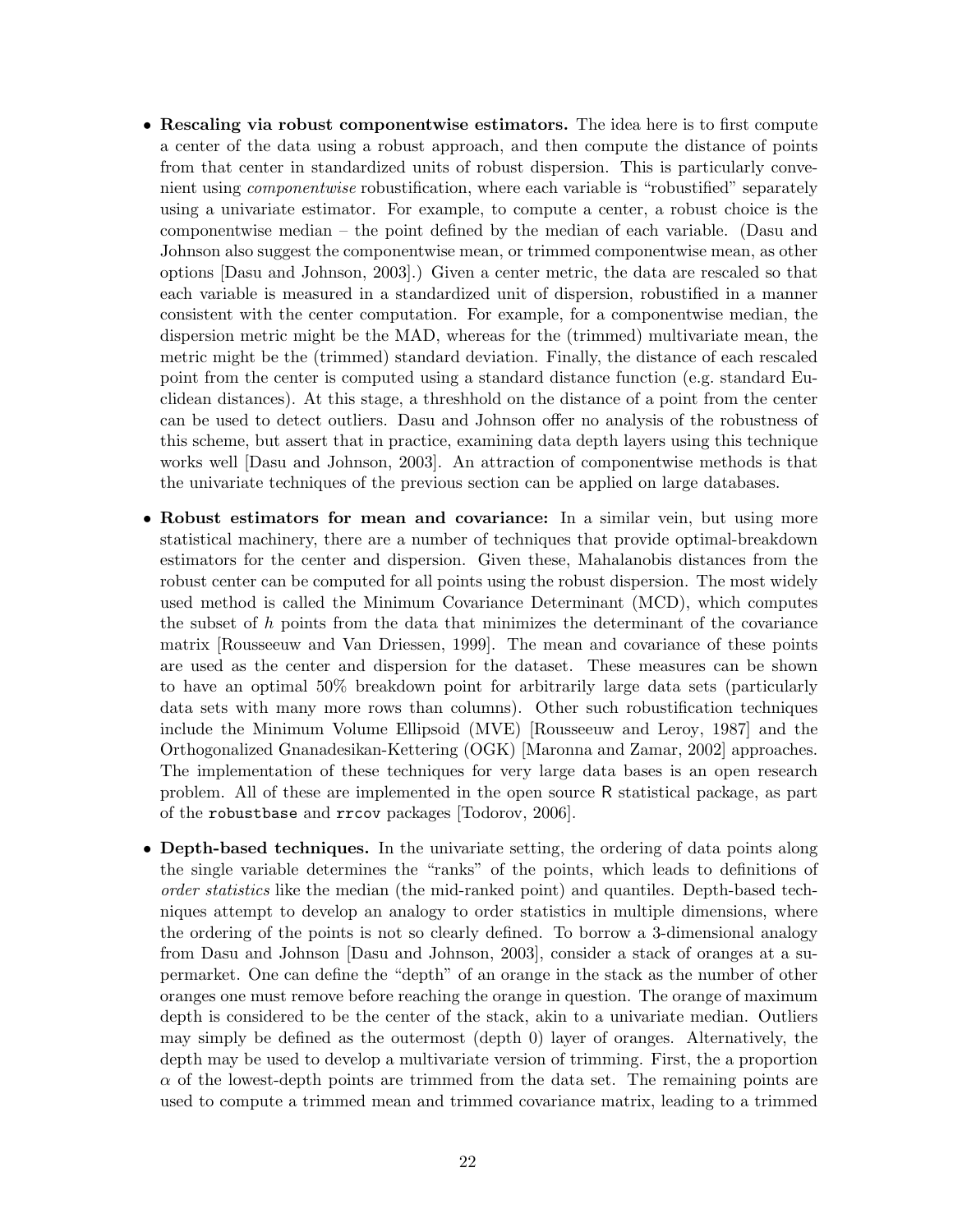Mahalanobis distance metric that can be used to identify outliers.

We have given only an intuitive definition of depth. There are many formalizations in the literature that vary in their statistical properties and their computational difficulty. Dasu and Johnson describe a number of them in a relatively intuitive fashion [Dasu and Johnson, 2003]; Liu, Parelius and Singh provide more detail [Liu et al., 1999]. Depth-trimmed estimators can have breakdown points as low as  $1/(d+1)$  for d variables. However, implementations for very large databases are an open research question.

### 3.3 Distance-Based Outliers: A Different Approach

Our discussion up to now has focused on outliers as defined by various statistical estimators. Underlying the discussion was the idea that an outlier is a data point that has low probability with respect to a model for the majority of the other points.

However, some datasets simply do not fit well into a bell-curve model, and the analyst may be unwilling or unable to suggest an alternative statistical model that fits well, and can lead to a residual-based analysis of outliers (as suggested in Section 2.8). In recent years, the Data Mining literature has developed a number of non-parametric, model-free notions of outliers that do not depend upon finding an appropriately fitting statistical distribution. The intuition with these techniques is simply to measure the pairwise distances between points, and define outliers as those points whose distance from their "neighboring" points is high.

As one example, Kollios, et al. define a data point p to be a  $DB(k, D)$ -outlier if at most k other points lie within a distance D [Kollios et al., 2003]; Bay and Schwabacher present an algorithm with expected running time of  $O(N)$  for this outlier detection metric [Bay and Schwabacher, 2003]. A very similar metric of Knorr and Ng is based on the percentage of objects at a large distance from a point [Knorr and Ng, 1999]. Ramaswamy, et al. define an outlier as one of the top n data elements whose distance to its kth nearest neighbor is above a fixed threshold [Ramaswamy et al., 2000]. All of these metrics suffer in cases where the density of points in different clusters of data can differ widely. Breunig, et al. provide a density-based definition of an outlier center, which is defined as the reciprocal of the "density of the object's neighborhood"; this density can be defined as the average distance of the node to its k nearest neighbors [Breunig et al., 2000].

These metrics are non-parametric: they make no assumptions about probability distributions, and hence can often handle cases like those of multiple clusters described above better. On the other hand, this disconnection from probability distributions brings some handicaps to these schemes. They do not provide probabilistic measures of the "surprisingness" of individual points, and they have the unpleasant property that when given "clean" data, they will typically still identify "outliers". (This latter property was also true of the depth-based approach above that defined outliers as depth-0 items.) They also suffer from the fact that they are not scaleinvariant: changing the units on any dimension can change the definition of outliers entirely. This is not true of many of the more sophisticated techniques (MCD, MVE) mentioned above. And the lack of any underlying distribution assumption means that the kind of normalized rescaling discussed in Section 3.2 is also not an option.

# 4 Timeseries Outliers

Timeseries data differs from traditional numeric data because of the correlations between readings across timesteps: one expects that readings will remain "close" from one timestep to the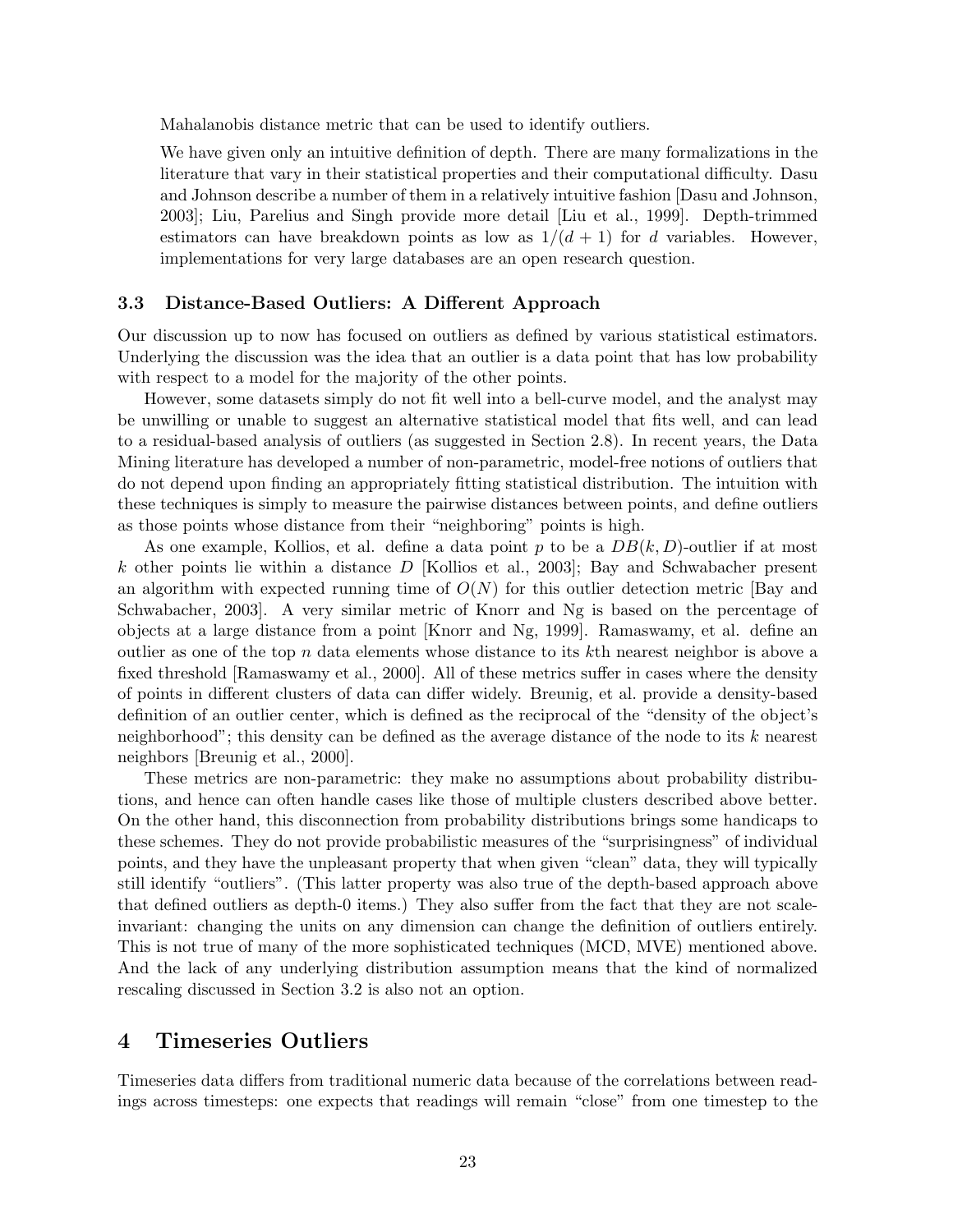next, and the effect of a reading on later readings dampens as time passes. In addition, timeseries data sometimes contains "seasonalities": for example, toy sales tend to grow every fall until Christmas, year after year. These seasonalities can be seen as more coarse-scale correlations in time, e.g., from year to year rather than from month to month.

#### 4.1 Intuition

Timeseries outliers are classically described as being in one of two categories:

- 1. Additive outliers, sometimes called "hiccups", are outlying values that appear in isolation: after the additive outlier, the continuation of the timeseries returns to normal behavior immediately. Additive outliers are typical of data entry errors.
- 2. Innovation outliers are incorrect values that, due to timeseries correlations, contaminate the values that follow them, until their effects dampen out some number of timesteps in the future. Innovation outliers often occur in sensors that themselves exhibit correlations over time; a typical example is a mercury thermometer measuring "room temperature" that is exposed to a localized hot flame – the mercury will cool slowly, even though the overall room temperature remains constant throughout.

Subsequent literature [Tsay, 1988] defines more complex outlier phenomena that affect the "structural" behavior of the timeseries over the long term, including Level Shifts and Variance Changes. Advanced readers may wish to consult the research papers for discussion of these topics.

One typical scheme for dealing with timeseries outliers is to "smooth" the data using windowing. For example, given a daily timeseries  $x_1, \ldots, x_n$ , the 7-day windowed average (sometimes called a *moving* or *rolling* average) at time  $t$  is defined as the unweighted mean of the last 7 days:  $y_t = \frac{1}{7}$  $\frac{1}{7}(x_t + x_{t-1} + \ldots + x_{t-6})$ . The resulting timeseries can be used as a point of comparison to the original data – a point  $x_t$  that is "far away" from the corresponding moving average  $y_t$  can be considered an outlier. The definition of "far away" can be based on standard deviations. Classically, the variance of a timeseries is considered to be constant, and hence can be computed over any window of non-trivial size. It is also easy to compute a windowed standard deviation, which will track changes in variance in a simple way.

The standard generalization of windowing is to place more flexible weights on the influence of past data, where the weight typically goes down smoothly and quickly with the distance in time. The typical scheme here is the *exponentially weighted moving average (EWMA)*, which assigns weights that decrease exponentially in time. It is defined (recursively) as  $y_t = \lambda x_t + (1-\lambda)y_{t-1}$ for some  $0 \leq \lambda \leq 1$ . The EWMA is used in many settings in timeseries analysis. Exponentially Weight Moving Variance (EWMV) schemes have also been used to measure changes in variance; a typical measure is to define the moving variance as  $z_t = (1 - \lambda)z_{t-1} + \lambda(x_t - \mu_o)^2$ , where  $\mu_0$ can be measured in a number of ways: as the mean from time 0 until the current timestep, as a EWMA, or a windowed mean [MacGregor and Harris, 1993].

As a heuristic, it can be useful to look at plots of the windowed or exponentially weighted moving variance as an outlier indicator: outliers in the base timeseries will result in temporary increase in the moving variance, which might otherwise be fairly constant.

Note that seasonal timeseries outliers are not well studied in the literature; Kaiser and Maravall present some recent results [Kaiser and Maravall, 1999].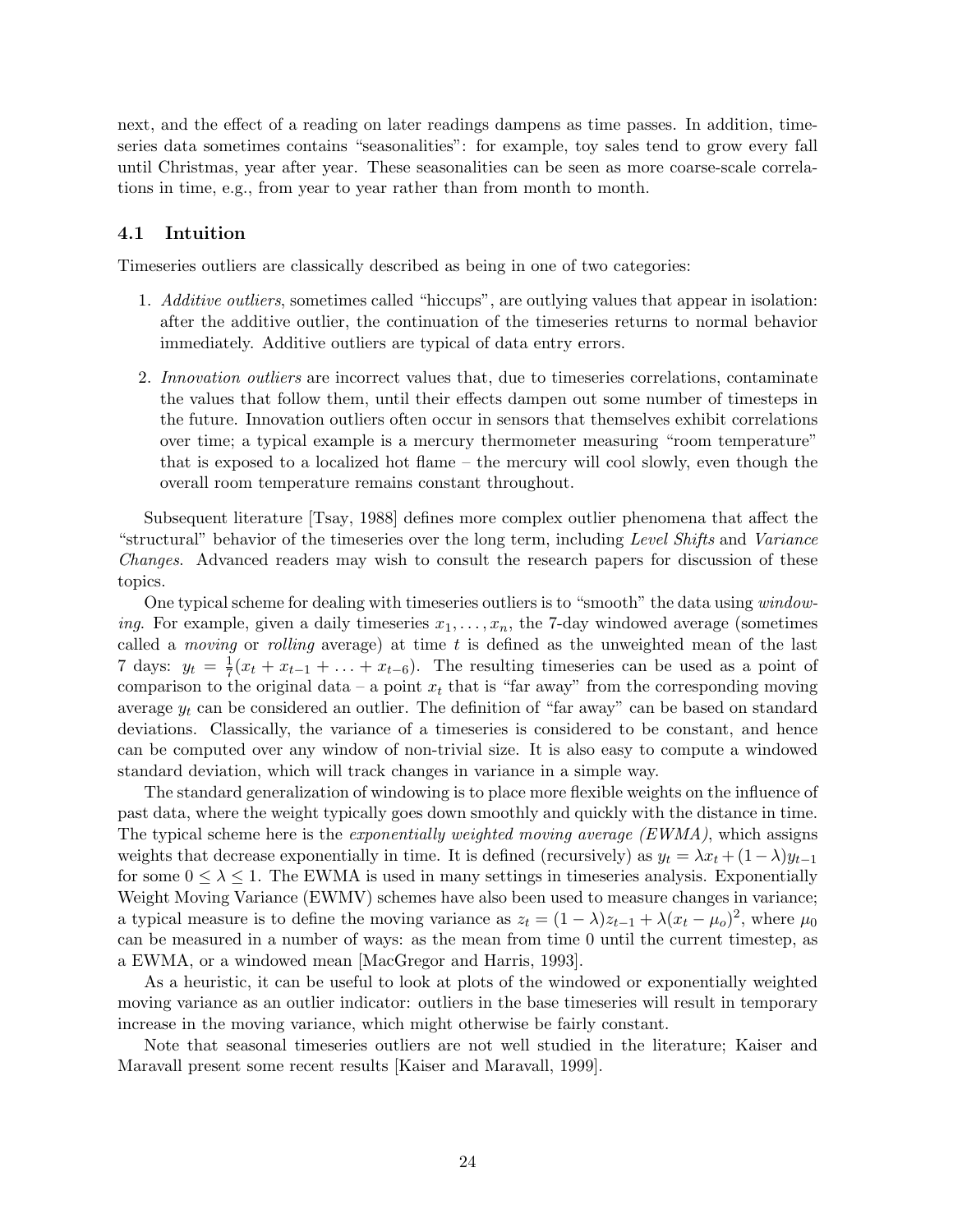#### 4.2 Robust variants

As in the previous sections, the concern with using means and variances is that they can break down with even a single outlier. The statistical literature on robust timeseries methods is still a work in progress: it only began in earnest in the 1990's, and while there is still no textbook treatment of the material that is easily accessible to someone who is not an academic statistician [Maddala and Rao, 1997], there are natural extensions to timeseries that are intuitively attractive and easy to interpret.

A simple technique is to window the timeseries, and use the windowed median and MAD to detect outliers via Hampel X84. As in the prior discussion, the MAD can be computed over the whole timeseries up to that point, or over a suitably large window.

There is no discussion in the literature about applying exponential (or other) timeseries weighting schemes to robust measures like the median; it is unclear what weighting would be appropriate. However, ARIMA [Box et al., 1994] is a popular model for representing timeseries, which builds on moving averages (the "MA" in the ARIMA acronym) for representing timeseries processes and disturbances. Many traditional timeseries tasks including forecasting involve fitting an ARIMA model to data. While this report does not focus on ARIMA (or the simpler ARMA) models, we mention briefly that there has been work in recent years on integrating outlier detection into these models, including [Box et al., 1994, Findley et al., 1998]. Notably, the US Census X-12-ARIMA package contains a built-in outlier detection technique based on work by Otto and Bell [Otto and Bell, 1990]. Bianco, et al. extend this work with robust estimates and show better detection results with many outliers [Bianco et al., 2001].

# 5 Resampling Techniques

In most of this survey we have grounded the detection of outliers in the use of robust estimators. In this section we briefly discuss alternative approaches that use *resampling* methods to get reliable outlier detection with more traditional approaches.

The basic idea in resampling is to repeatedly take samples of a data set in a controlled fashion, compute a summary statistic over each sample, and carefully combine the samples to estimate of a property of the entire data set. Intuitively, rare outliers will appear in few or no samples, and hence will not perturb the estimators used. Given good estimators computed in this fashion, outliers can be found by their divergence from the estimated properties of the data. There are two standard resampling techniques in the literature:

- The basic *bootstrap* method is straightforward: for a dataset of size n, one draws n samples from the data set *with replacement*, and computes the summary statistic of interest to generate an observation. This sample-then-estimate process is repeated thousands of times. The resulting set of observations is called a *sampling distribution*. There is no clear rule for the number of iterations of the bootstrap that is required; typical numbers are in the thousands or millions for smallish data sets.
- The *jackknife* method works by repeatedly recomputing the summary statistic leaving out one data item at a time from the data set. This is repeated a modest number of times, perhaps a few dozen. The resulting set of observations is used as a sampling distribution.

Given a sampling distribution from one of these resampling methods, one can estimate both the mean and variance of the desired summary statistic. Different summary statistics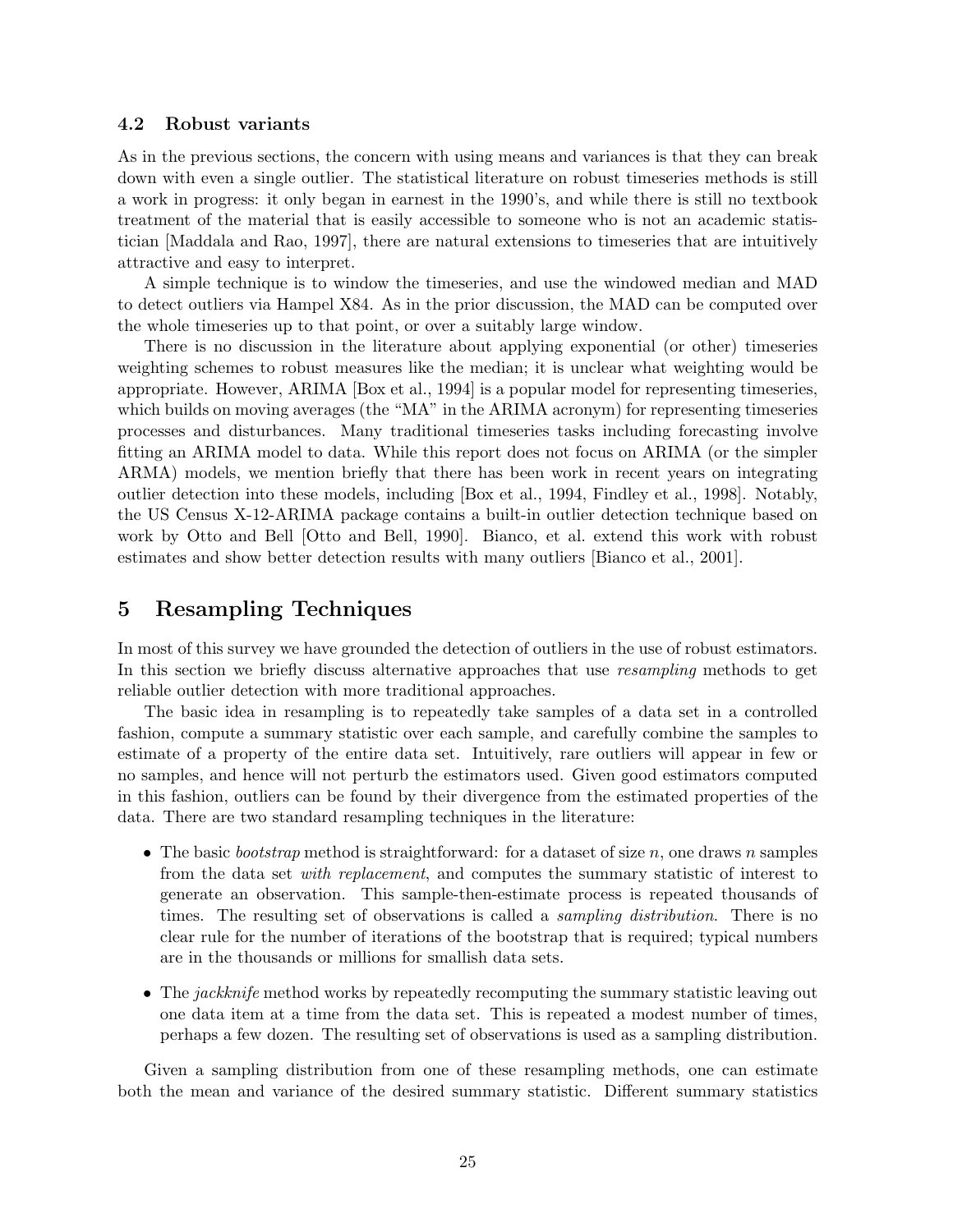(means, medians, etc.) have different known sampling distributions, and hence different rules for computing the mean and variance.

Resampling can be used for more complex summary statistics than simple means and variances of the original data. For example, in bivariate (two-dimensional) data, resampling can be used in conjunction with linear regression to identify outliers from the regression model [Martin and Roberts, 2006].

# 6 Cleaning Up Counts: Frequency Outliers

In some scenarios, the specific values in a column are less important than the number of times each value is repeated in the column – the frequency of the values. Frequency statistics can be important not only for quantitative attributes, but for categorical attributes that do not have an inherent numerical interpretation. For categorical attributes, the "names" of the data values are relevant, but the ordering of values is not. For example, in a database of animal sightings, a "species code" column may be numeric, but it is usually irrelevant whether the code number assigned to iguanas is closer to the code for tigers than it is to the code for mice. For categorical data, the statistical distribution of values is important in terms of the frequencies of occurrence of each value – the number of mice, tigers, and iguanas observed. As a result, the techniques for outlier detection in previous sections are not a natural fit for cleaning dirty data in a key column.

In this section we discuss outlier methods that focus on two extremes of frequencies: "distinct" attributes where nearly every value has frequency 1, and attributes that have high frequency "spikes" at some value.

### 6.1 Distinct Values and Keys

It is quite common for a data set to have key columns that provide a unique identifier for each row. A key can be made up of a single column (e.g., a taxpayer ID number), or of a concatenation of columns (e.g., <cityname,countrycode>). We return to multi-column "composite" keys in Section 6.1.1

In a key with perfect integrity, the frequency of each value is equal to 1, and hence the number of distinct values in the key columns should be the same as the number of rows. However, it is often the case in dirty data that a would-be key contains some duplicated values, due either to data entry errors, or repeated use of some value as a code for "unknown".

There are two scenarios when identifying dirty key columns is important. The simple scenario is one of data repair, where one has knowledge about the column(s) that form a key, and is trying to determine which entries in the key column(s) need to be cleaned. Identifying the potentially dirty rows amounts to identifying duplicated key values, and returning all rows with those key values.

The somewhat more complex scenario is "key discovery", where one is trying to discover which columns might actually be intended as keys, despite the fact that there may be some dirty data. This problem requires coming up with a metric for how "close" a column is to being a key. One intuitive measure for dirty keys is what we call the unique row ratio: the ratio of distinct values in the column to the total number of rows in the table. If this is close to 1.0, the column may be flagged as a potential dirty key. This is the approach used proposed by Dasu and Johnson [Dasu et al., 2002] However, this test is not robust to "frequency outliers": scenarios where there are a small number of values with very high frequency. This problem often occurs due to the spurious integrity problem mentioned in Section 1.1, which lead data-entry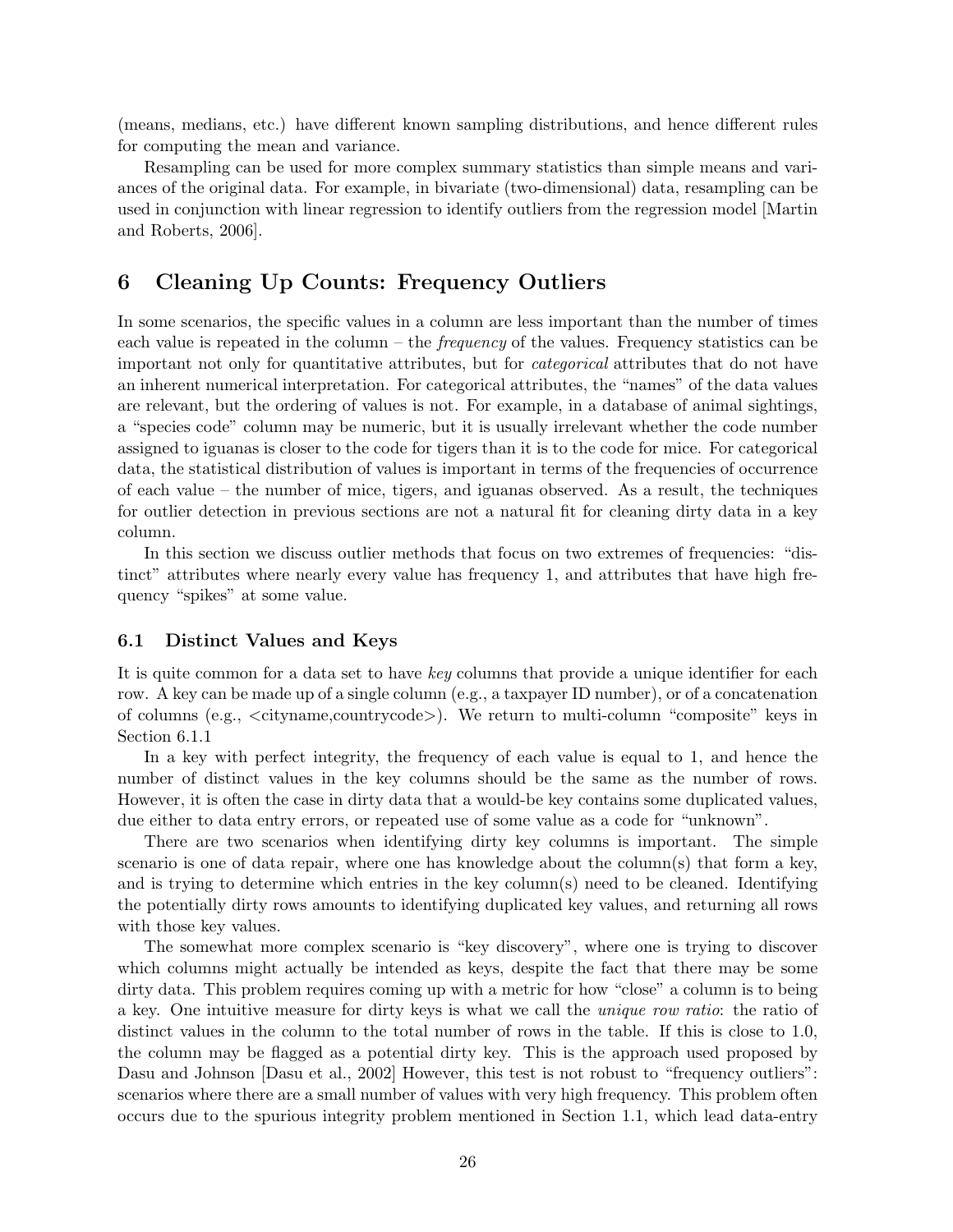users to use common "dummy" values like 00000 or 12345 as a default. A more robust measure is what we call the unique value ratio: the ratio of "unique" values (values with frequency one) to the total number of distinct values in the key column(s).

SQL's aggregation functionality provides language features to compute basic frequency statistics fairly easily. For example, here is a query to compute the unique value ratio mentioned above:

```
SELECT UniqueCount.cnt / DistinctValues.cnt
  FROM
        -- Unique values with frequency 1
        (SELECT COUNT(Uniques.c) AS cnt
         FROM (SELECT c FROM T
               GROUP BY c HAVING COUNT(c) = 1) AS Uniques) AS UniqueCount,
        -- Number of distinct values
        (SELECT COUNT(DISTINCT c) AS cnt FROM T) AS DistinctValues;
```
Unfortunately, this query – or any other deterministic scheme for computing frequencies  $$ can be very resource-intensive and time-consuming. The main problem arises in large tables with columns with contain many distinct values. Counting the number of distinct values requires some scheme to bring all copies of each value together – this is expressed by the GROUP BY and DISTINCT clauses in the SQL query above. This is typically implemented (either in a database engine or application code) by either sorting the table, or using a hashing scheme with one hash "bucket" per distinct value. In either case this requires multiple passes over the data for large tables with many distinct values.

However, there are a number of elegant one-pass approximation schemes for computing frequencies that can be implemented naturally as user-defined aggregates in a relational database. The Flajolet-Martin (FM) Sketch [Flajolet and Martin, 1985] is an important tool here, providing a one-pass approximation to the number of distinct values. The FM sketch is a bitmap that is initialized to zeros at the beginning of a scan. Each bit in the bitmap is associated with a random binary hash function chosen carefully from a family of such functions. As each value is scanned during a pass of the table, the hash function for each bit is evaluated on that value, and if it evaluates to 1 then the corresponding bit in the sketch is turned on. At the end of the scan, the resulting bitmap can be used to estimate the number of distinct values within a factor of  $\epsilon$ , where  $\epsilon$  is a function of the number of bits in the sketch.

FM sketches can be used directly to compute an approximate unique row ratio in a single pass. FM sketches can also be used to compute the denominator of the unique value ratio. However, the numerator is a specific form of what is called an *Iceberg* or *Heavy Hitter* Query: a query that looks for values with frequency above some threshold [Fang et al., 1998, Hershberger et al., 2005]. Unfortunately, the desired threshold for the unique value ratio is extremely low (1 row, or equivalently a  $\frac{1}{N}$  fraction of the N rows in the table). The various approximation algorithms for iceberg queries [Fang et al., 1998, Manku and Motwani, 2002, Hershberger et al., 2005] do not perform well for such low thresholds.

The literature does not appear to contain a one-pass solution to key detection that is robust to frequency outliers. But there is a natural two-pass approach akin to a trimmed unique row ratio. First, an approximate iceberg technique like that of [Manku and Motwani, 2002] is used to identify the set of values S that have frequencies above some sizable threshold – say  $1\%$  of the rows (assuming a table much larger than 100 rows). Then, a second pass uses FM sketches to compute the unique value ratio of those rows that are not in the set of "iceberg" values.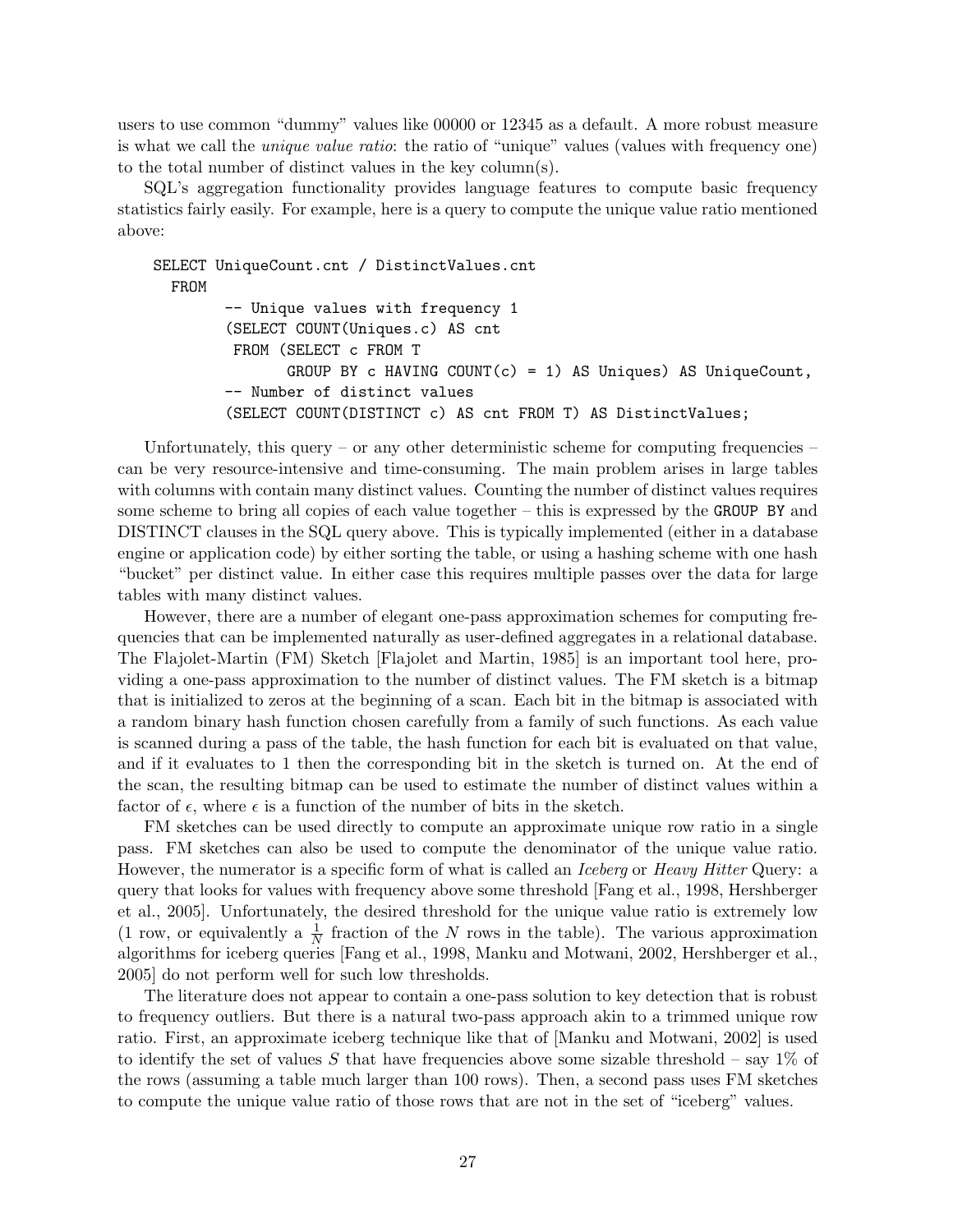

Figure 6: A Zipf Distribution,  $1/x$ .

To our knowledge, the question of analyzing the breakdown points of the unique value ratio or the trimmed unique row ratio are open research questions.

#### 6.1.1 Composite Keys

We have identified a number of metrics for evaluating the likelihood of a column being a key. Any of these metrics can be applied to evaluate the likelihood of a set of columns forming a composite key as well. The problem that arises is that there are exponentially many possible sets of columns to evaluate, and even with one-pass approximations this is infeasibly slow.

Tane is an efficient algorithm for discovering approximate composite keys; it can be used with any of the metrics we describe above. The core of Tane is an efficient algorithm for deciding which combination of columns to text for "key-ness" next, based on the combinations previously tested.

It is not uncommon to uncommon to couple an algorithm like Tane with some heuristics about which combinations of columns could be keys. For example, the Bellman data cleaning system only considers composite keys with 3 or fewer columns. A recent related algorithm called Gordian [Sismanis et al., 2006] was proposed for discovering exact keys (with no duplicates in them); it seems plausible to extend Gordian to handle dirty data, but this is an open question.

#### 6.2 Frequent Values and Zipfian Distributions

In many data sets, it is useful to identify values that have unusually high frequencies [Cormode and Muthukrishnan, 2003, Manku and Motwani, 2002, Hershberger et al., 2005]. It is often useful to report the heavy hitters in a data set – both because they are in some sense "representative" of an important fraction of the data, and because if they are indeed contaminated, they can have a significant effect on the quality of the data overall.

As noted above, heavy hitters frequently arise due to spurious integrity effects in manual data entry settings. They also arise in automatic measurement settings, when devices fall back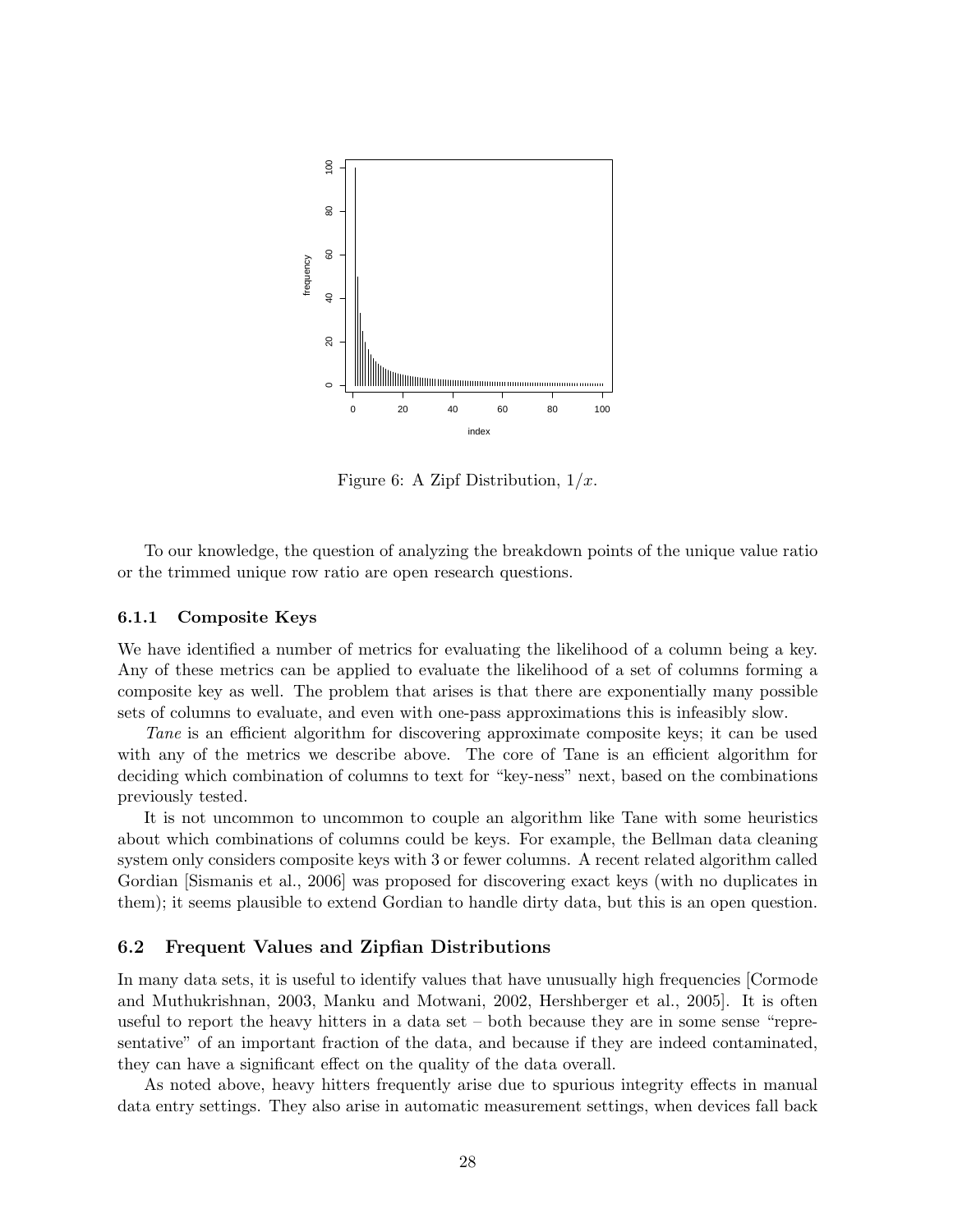to default readings in the face of errors or uncertainty. In these contexts, the heavy hitters often include erroneous values that should be cleaned.

Heavy hitters also become noticeable in data that follows Zipfian [Zipf, 1949] or other power-law distributions [Mitzenmacher, 2004] (Figure 6.2). In popular terminology these are sometimes referred to as "80-20" distributions, and they form the basis of "the long tail" phenomenon recently popularized in a well-known book [Anderson, 2006]. Examples of data that follow these distributions include the frequency of English words used in speech (Zipf's original example [Zipf, 1949]), the popularity of web pages, and many other settings that involve sharp distinctions between what is "hot" and what is not, in terms of frequency. An interesting property of Zipfian distributions is that they are *self-similar*: removing the heavy hitters results in a Zipfian distribution on the remaining values. As a result, in these distributions it is difficult using the techniques discussed earlier to identify when/if the data is "clean": frequency outliers are endemic to the definition of a Zipfian distribution, and removing them results in a new Zipfian which again has a few "hot" items.

Instead, in scenarios where the data is known to be Zipfian, a natural statistical approach is to fit a Zipfian model to the data, and study the residuals: the differences between observed frequencies, and what the best-fitting model predicts. Residuals often fall into a normal distribution, so robust mechanisms can be used to identify outliers among the residuals, which indicate outlying frequencies (outlying with respect to the Zipfian assumption, anyway). The approach of using models and identifying outliers among the residuals is quite common, though the standard models employed in the literature are usually based on linear regression. The interested reader is referred to [Rousseeuw and Leroy, 1987] to learn more about these model-based approaches.

In recent years there have been a number of approximate, one-pass heavy hitter algorithms that use limited memory; Muthukrishnan covers them in his recent survey article on data streams [Muthukrishnan, 2005].

# 7 Notes on Interface Design

Data cleaning can be influenced greatly by the thoughtful design of computer interfaces. This is true at all stages in the "lifetime" of data, from data collection and entry, through transformation and analysis. The field of human-computer interaction with quantitative information is rich and growing; it is the subject of numerous books and research papers. Despite this fact, there is very little work on interface design for data entry and data cleaning. This section touches briefly on both data visualization and data entry. In addition to surveying a few of the leading data visualization techniques used in data cleaning, we provide a less scholarly discussion of some the key design principles in data entry that seem to be both important and largely overlooked.

### 7.1 Cleaning Data Via Exploratory Data Analysis

The human visual system is a sophisticated data analysis engine, and data visualization has been a rich area of research in both statistics and computer science. A few classical techniques stand out for their utility in data cleaning; we them briefly survey here.

Histograms are a natural way to visualize the density of data points across values of a single dimension. The basic idea of a histogram is to partition the data set into bins, and plot the count or probability of items in each bin. Equi-width histograms partition the domain of an attribute (the set of possible values) into bins, and the heights of the bars illustrate the frequencies of the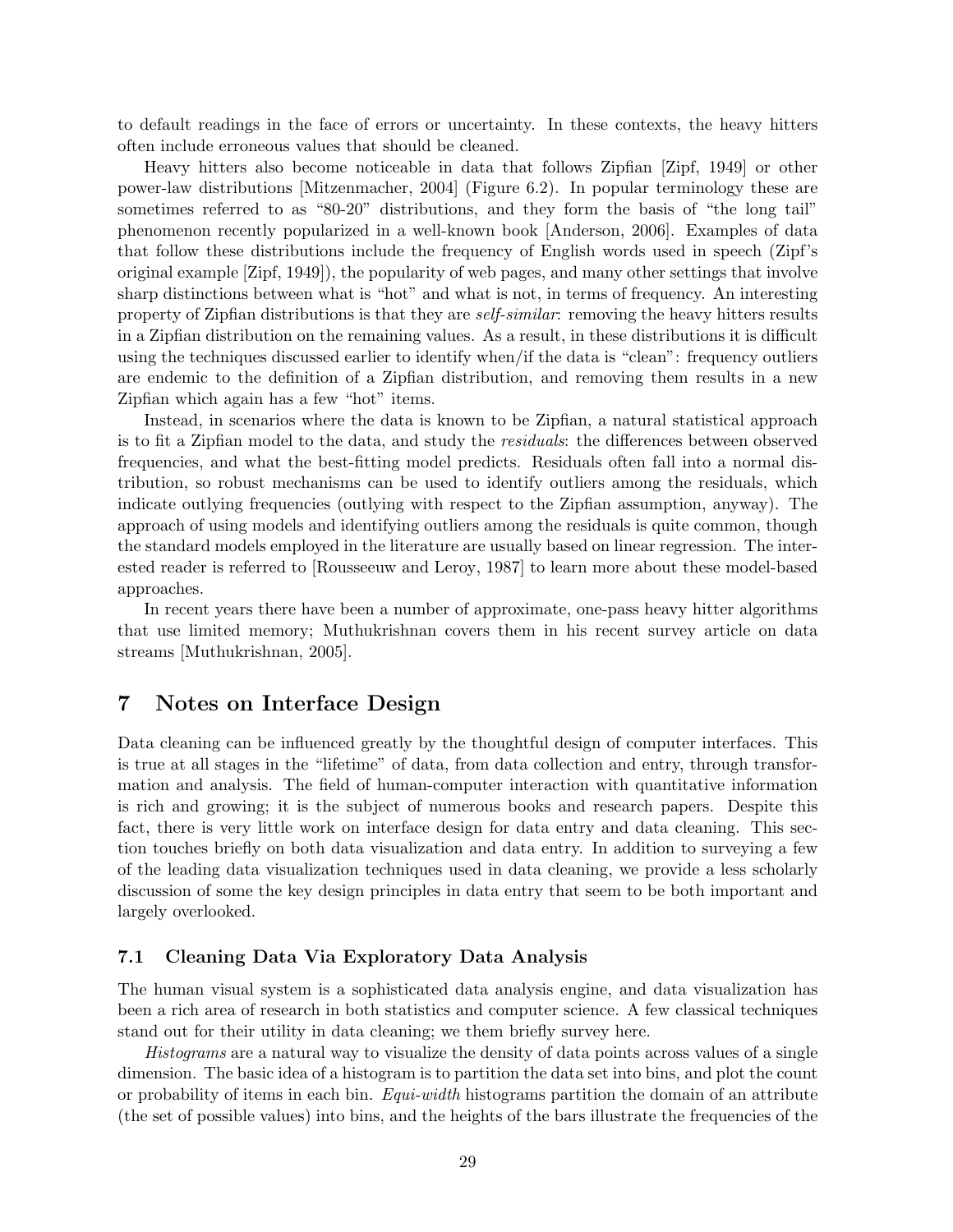

Figure 7: Three five-bin histograms for the dirty age data of Section 2.3. In the rightmost, the vertical axis is normalized to probability density units, so that the area under the histogram sums to 100%.

bins. For clean data, these histograms can look very similar to probability density functions, and hence provide a good intuitive picture of the statistical properties of a data distribution. Extreme outliers can often be seen easily in equi-width histograms (bins at the far right and left, as in Figure 7, left), as can extreme frequency outliers (very tall bins). However, as seen in the leftmost chart of Figure 7, extreme outliers can also swamp more detailed display of other data. Equi-depth histograms construct bins of near-equal count (depth), but the bins differ in the width of their endpoints. The bin boundaries correspond to quantiles in the data, and in essence equi-depth histograms are a visual representation of quantiles. In a simple equidepth histogram (Figure 7, center), the vertical axis represents the count, so each bar is about the same height – hence the vertical axis provides minimal information. However, if the area of each bin in the plot is viewed as a probability mass, the heights of the bins must be adjusted so that their area is the proper proportion of the total area of the histogram (Figure 7, right), and the result captures both the quantiles (horizontally), and the probability densities (vertically).

Given their relationship to quantiles, equi-depth histograms can be good for communicating robust statistics intuition when given dirty data. For example, they focus attention on the robustly estimable aspects of the data, like the location of the median and the "inter-quartile range": the distance between the 25th and 75th percentiles. They are also less susceptible to "masking" effects that are seen in equi-width histograms. Equi-width histograms are easy to construct in a single pass of the data. Equi-depth histograms are constructed by finding quantiles, and can be done using the approaches mentioned above [Greenwald and Khanna, 2001, Manku et al., 1998]. A survey of other histogram types (typically designed for estimation, not for visualization) appears in [Ioannidis, 2003].

The Empirical Cumulative Distribution Function or ECDF (Figure 7.1, left) plots the proportion of data points that fall below each value  $x$ . The ECDF is sometimes described as an "inverse quantile": the ECDF measures the percentile rank y of each value x. The ECDF shares many properties with the equi-depth histogram normalized to probability densities: it displays both value-based information (on the horizontal axis) and quantile-based information (on the vertical.) Steep portions of the ECDF correspond to dense ranges of values – very much like the tall bins of an equi-width histogram. At the same time, order statistics like medians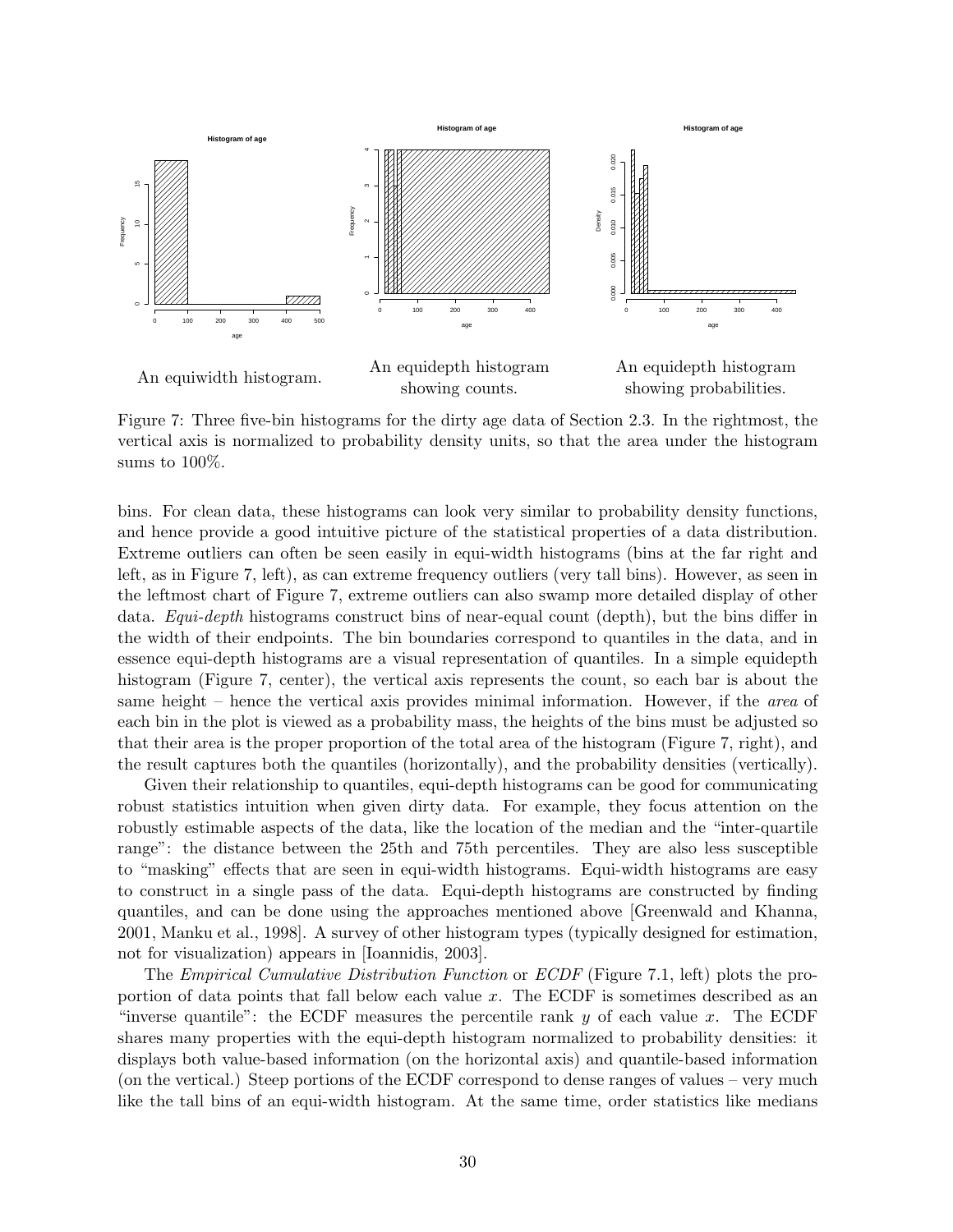

Figure 8: Three visualizations for the age data of Section 2.3.

and inter-quartile ranges can be read off easily via the intersection of horizontal lines from the vertical axis with the ECDF curve. The ECDF is also a nice visual aid for comparing multiple attributes with similar value domains, or for comparing a distribution to a model like a normal distribution.

A box-and-whiskers plot (Figure 7.1, center), sometimes called a box plot, is a compressed representation of a distribution that highlights key robust estimators along with potential outliers. It typically orients the data domain vertically, and places a rectangular box (with some arbitrary width) bounded by the 2nd and 3rd quartiles (the interquartile range), with the median marked in the middle. In addition, a vertical line (the "whiskers") is drawn from a point 1.5 times the box size away from either edge of the box. Any data points that are yet further from the median are plotted explicitly. Of course, a different distance than the interquartile range can be used for the whiskers. Multiple box plots are often placed side-by-side to allow for comparisons of distributions across attributes.

Quantile-Quantile  $(Q-Q)$  Plots are a visual means to compare two distributions [Barnett, 1975]. Typically, they are used to compare an empirical distribution to a model – for example, a normal Q-Q plot (Figure 7.1, right) allows one to "eyeball" an attribute for normality testing. They may also be used to compare two empirical distributions. Each axis in a Q-Q plot represents the quantiles of a distribution, with data points plotted at equi-quantile values from the two distributions. In addition, a reference line is drawn, typically between the first and third quartile points. If the two distributions are identical, the line lies at 45 deg and points fall directly on the line. Trends of the points away from the interquartile line indicate regions of the distributions that differ; outliers are easily seen as individual points that away from the line. Probability-Probability  $(P-P)$  plots are similar, but use the cumulative distribution points on the axes, rather than quantiles.

### 7.2 Interface Design

A traditional mantra of the data processing world was "Garbage In, Garbage Out" (GIGO), meaning that when given imperfect input, a program cannot be expected to produce useful output. At face value, this is as true today as it was in the 1950's when the phrase was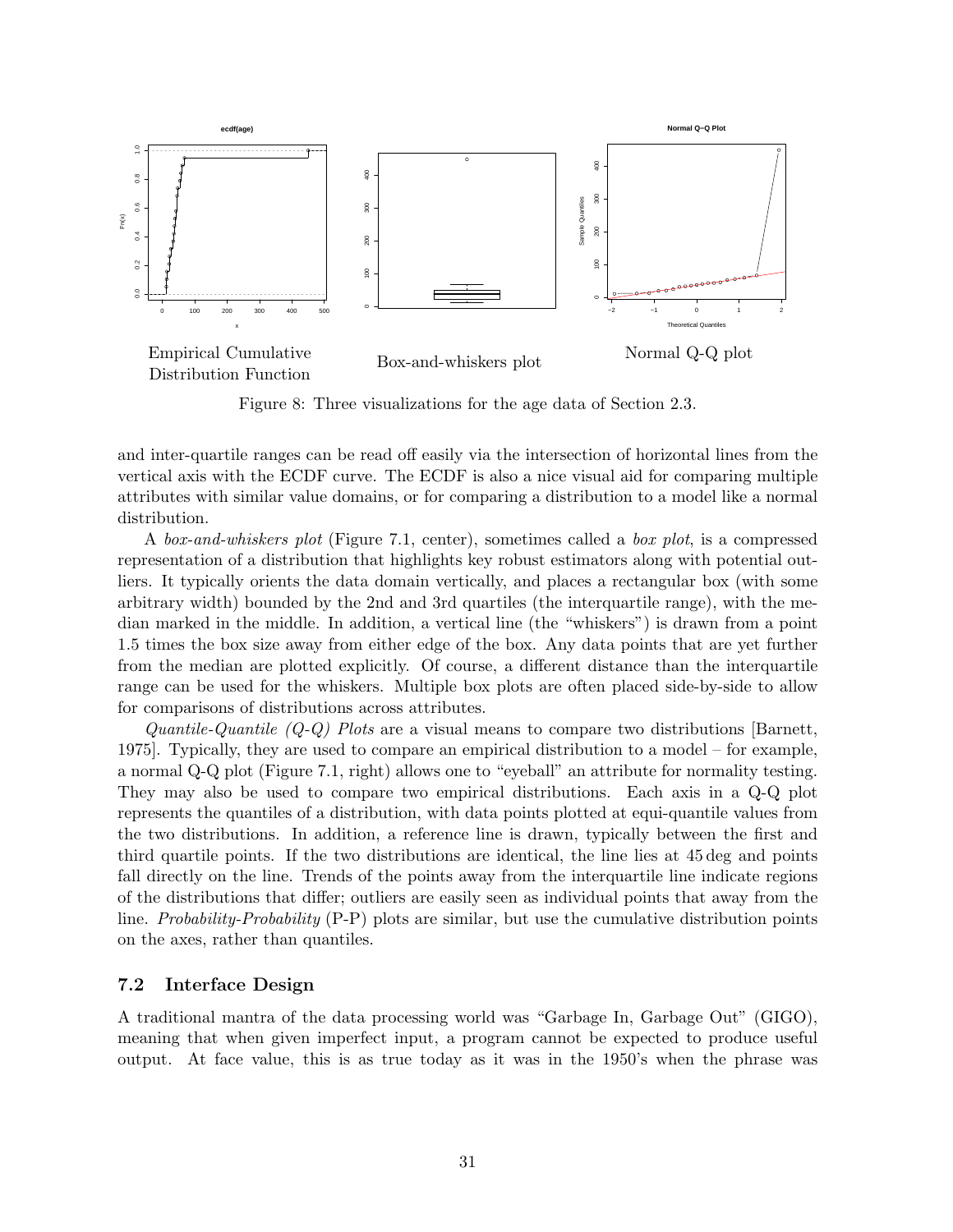apparently coined<sup>7</sup>. However, the phrase was often used as a way to blame users of data entry systems for failures in analysis, and that attitude has been obviated over the years by two factors. First, there is an acknowledgment in many communities (business, medicine, military) that if human error in controlling computers is widespread and costly, that error needs to be mitigated through design. Second, improvements in the robustness of data analysis and cleaning – including the techniques discussed in this paper – have made it possible to extract quality analyses from (somewhat) dirty data. Modern data-driven organizations are wise to embrace both of these approaches. In this section we discuss the design of data entry interfaces, presenting some high-level rules of thumb that leverage statistical and algorithmic advances discussed earlier in the report.

Data entry is repetitive, tedious and unglamorous – almost certainly the least interesting task in the information lifecycle. It is a perennial source of errors, even when undertaken by highly-motivated users of the data who might also devote enormous energy to other steps in the information lifecycle, from data gathering to analysis. When contracted out, it is typically assigned to low-paid and disengaged employees who get no personal benefit from the accuracy of the data. It is also the subject of surprisingly little research in the literature on data-centric Human-Computer Interaction, which by contrast devotes annual conferences to the final step in lifecycle: data visualization. Most of the writing about introducing quality in the data entry process comes from the MIS and business communities (e.g. Huang et al. [1999]).

Precisely because data entry is uninteresting and repetitive, it calls for interface design that is mindful of both the user experience, and the objectives of the data collection process. A balance has to be struck between the desire of the data-entry user to finish a tiresome job quickly, and the importance of precision and completeness in data collection.

#### 7.2.1 Friction and Prediction

We have spoken repeatedly above of the *spurious integrity* problem; it is time to address it at its source. The problem arises in scenarios where a user enters incorrect data simply to get a form to accept their input. The most common reason for this behavior is the enforcement of *integrity* constraints on the data: rules that ensure completeness and consistency of data entered into the system. This includes requirements for certain fields to be non-empty, or to contain values satisfying quantitative or formatting constraints. Some integrity constraints require disparate data items to be interlinked in particular ways ("referential" integrity). Integrity constraints were invented precisely to keep a database "clean", and avoid the GIGO problem.

However, the enforcement of integrity constraints ignores two key issues that affect data entry interfaces:

- 1. Integrity constraints do not prevent bad data. Integrity constraints are typically underspecified, and even when they are rich they cannot prevent bad data altogether. For example, the requirement that a field be non-empty is not sufficient to ensure that a user provides meaningful contents. Similarly, constraining a field to a valid range of numerical values does not ensure that the values chosen are correct.
- 2. Constraint enforcement leads to user frustration. In many scenarios, users performing data entry have little incentive to ensure data quality. At the same time, they often

<sup>7</sup>Online etymologies of the phrase differ. Some attribute it to George Fuechsel, an IBM 305 RAMAC technician/instructor in New York, in the 1950s. Others attribute it to Wilf Hey, in articles for the magazine PC Plus in the 1980s. Connections are also made to the Gestalt Therapy psychology founder Fritz Perls, whose autobiography is entitled In and Out the Garbage Pail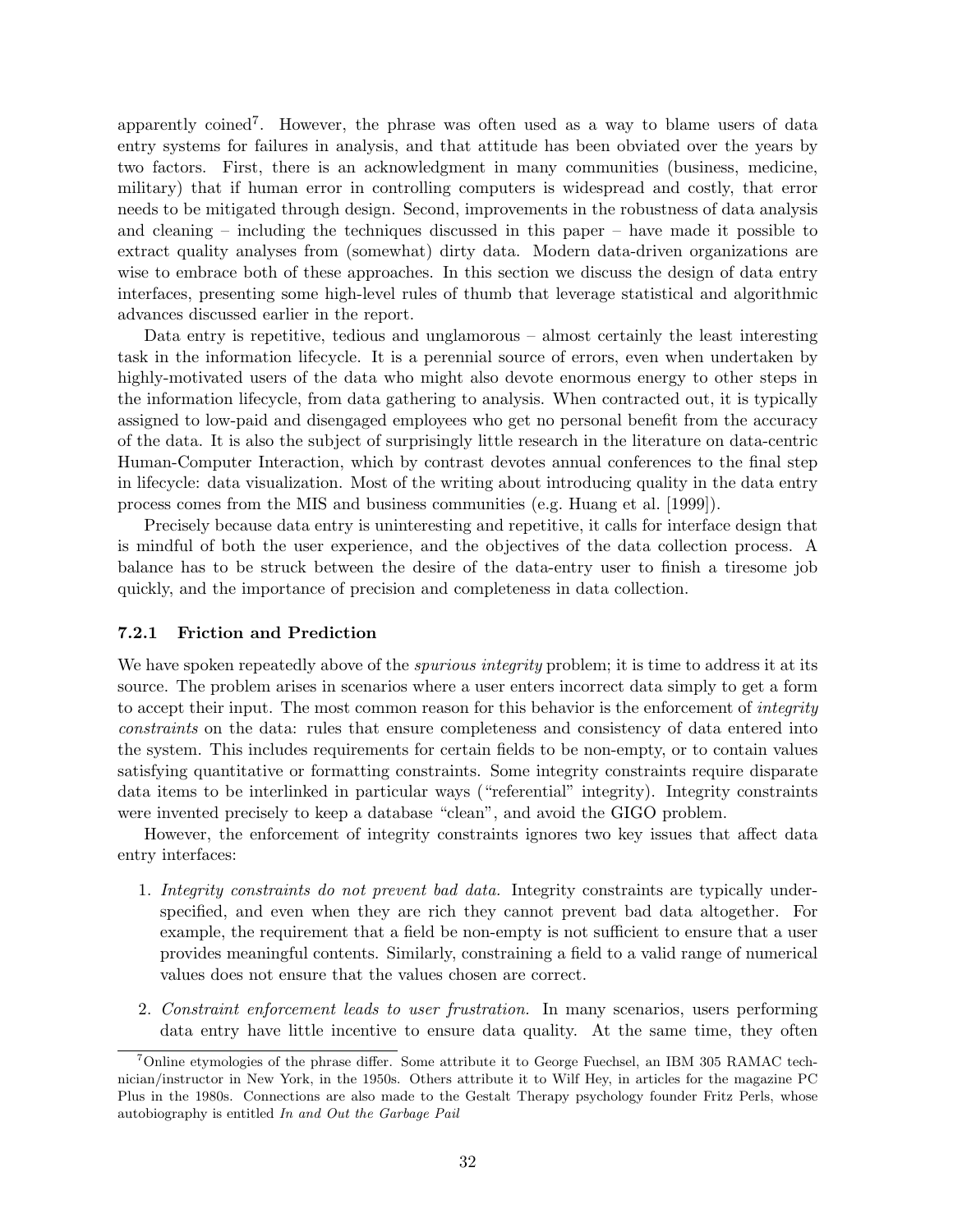have to enter incomplete and inaccurate data, and in many cases they lack the domain knowledge to fill in or correct that data themselves. When the system does not gracefully accomodate this lack of control and expertise, the user is left with very few options for completing their task.

These two issues, taken together, result in the prevalence of spurious integrity: the frustrated data entry user is typically able to force a large class of "garbage" into the system when frustrated, and often that is their path of least resistance for completing their job.

Recognizing the failings of this traditional approach to data integrity, we propose a few guiding principles for the design of data entry interfaces, which can be realized effectively by an integration of interface design and data analysis:

### Principle 1 Data quality should be controlled via feedback, not enforcement. Friction in the feedback should be inversely proportional to likelihood of the data being entered.

This principle is a relaxation and extension of the notion of integrity constraints. First, it discards the traditional dichotomy of accepting or rejecting inputs, favoring instead a more graduated and user-centric metric of the friction a user encounters during data entry. Second, it embraces a more statistical approach to data cleanliness, that moves away from high-level boolean constraints on data (e.g., "no date can be earlier than  $1/1/1970$ "). Instead, it favors softer constraints that compare new data values to what the system believes to be likely. The notion of likelihood can be derived from a statistical model for the data values, which can be parametric (e.g., a normal distribution with a certain mean and standard deviation) or constructed directly from the existing data in the database (e.g., friction could be proportional to the quantile of the value in the intended database column.)

One might thing this principal would require relatively exotic interface designs. But even very simple interfaces can adopt this philosophy. For example, in simple web-based forms, friction arises from each page load and form submission. Additional friction can be introduced by asking a user to fill out an additional form; e.g., to selectively confirm values that would be outliers if inserted in the database.

### Principle 2 Friction merits explanation.

When data entry tasks take unusual amounts of effort, users can get frustrated. A frustrated user is less likely to work toward the objectives of the system; instead they may either abandon their task, or turn their attention towards completing their task by any means possible, rather than by working toward the system designer's goals.

A natural way to mitigate frustration is for the interface to provide an intuitive explanation for why the system wants the user to do additional work. This communicates the system designer's objectives to the user directly, rather than indirectly; it may make the user better appreciate the reason for their added efforts. Good explanations can also provide guidance to a user about how to best achieve the system's objectives. However, explanations of this sort must be simple and cannot distract from the task at hand. Ideally, such explanations should be an integral part of the data entry interface, to the point where the user sees no distinction between the visual effect of the task (clicking, dragging, typing) and the rendering of the explanation for the task. We will see a simple example of this below.

**Principle 3** Annotation should be easier than either omission or subversion.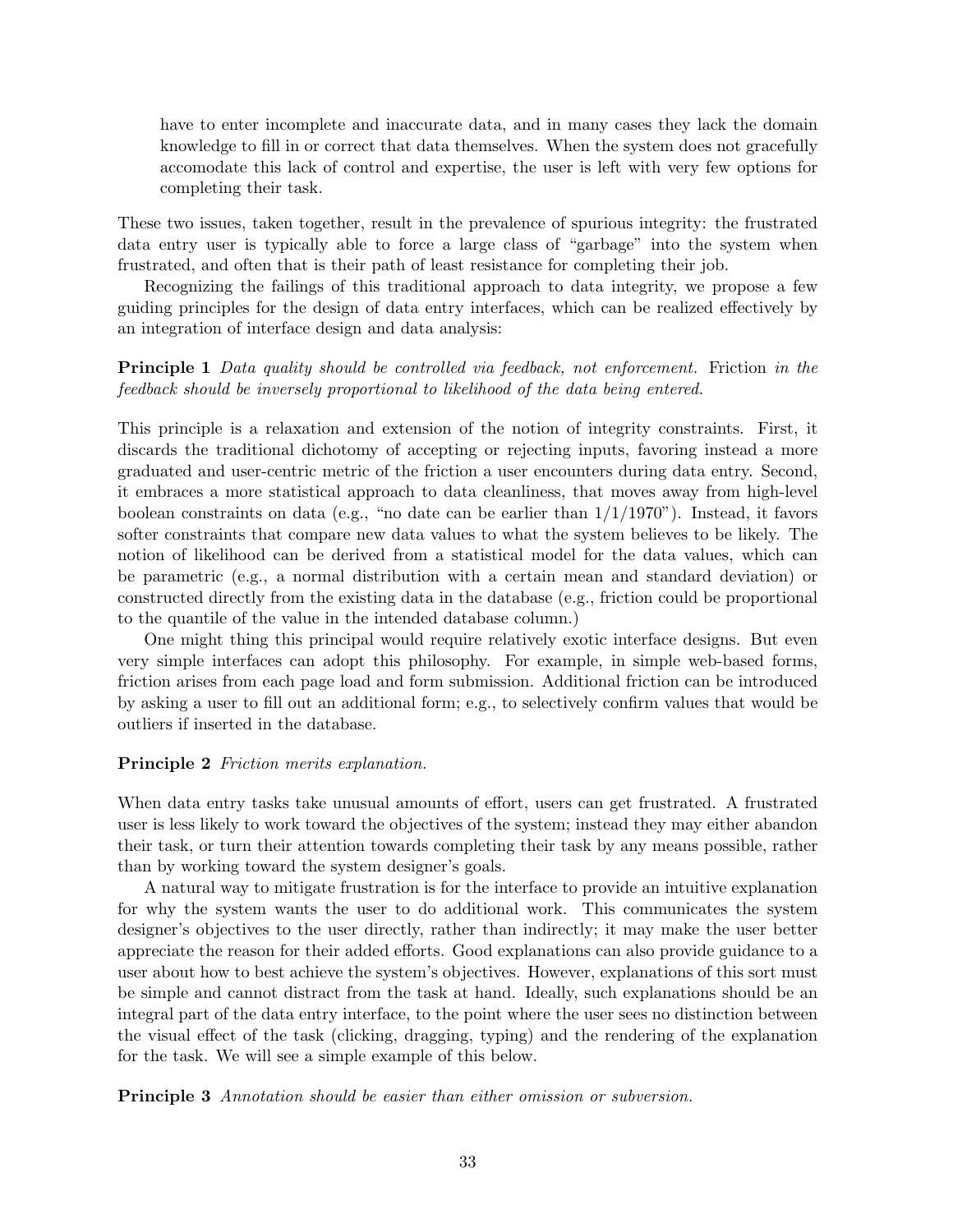

Figure 9: A data entry interface that introduces friction for outliers. Data within the first and third quartiles can be entered via the slider in the leftmost image. When the slider is pulled to the far left, a second slider appears below to allow even lower data to be entered (center image). When that slider is pulled to the far left, an arbitrarily low value may be entered textually (rightmost image).

When faced with an overly high-friction interface, users will often either "give up or give in": i.e., enter no data, or enter data that the system is willing to accept, but which does not correspond to the true data that needs to be entered. Both of these outcomes subvert the goals of the data collection process. Unfortunately, none of the principles above will prevent these results – those principles do not remove the possibility of friction. When friction is significant, users need an alternative mechanism to get as much useful information into the system as possible, and move on to the next task. The best approach here is to (a) allow the user to enter whatever data they have, regardless of integrity, and (b) provide the simplest possible affordances to collect annotations about why the user encountered friction in the interface. Annotations can be as simple as free text tagging, recorded speech (perhaps with subsequent speech recognition to convert to text), or even just a single bit of information from a checkbox or button-click that user was particularly frustrated.

These annotations serve a number of purposes. First, tagging of unusual or incomplete data can be very helpful to post hoc data cleaning processes, and data cleaning can be much more effective when suspect data is tagged, rather than mixed into the "good" data in an undifferentiated way. Second, annotations can help not only detect unusual data, but provide information for subsequent efforts to correct the data. Finally, annotations can be useful input to the redesign of both data collection protocols and data entry interfaces – in essence one is surveying users in the moment when the interface is frustrating their efforts.

In order to harvest annotations, the annotation process must be simpler and more attractive than the generation of missing or dirty data. Note that a certain degree of annotation can be recorded passively by the interface, by automatically tagging data with both the parameters that were used to drive the interface (including previous statistics of the database for datadriven interfaces), and with the user behavior (clickstreams, timing information, etc.) Adding such measures to an interface – and adding facilities to log these usage parameters in the backend database – can serve as a powerful way to identify problems with data and with the data collection and entry processes.

#### 7.2.2 An Example

As an example, we sketch a simple interface for quantitative data entry. Our goal here is not to suggest that this interface is ideal – in fact, it has various flaws unrelated to the scope of this discussion. However, it serves to illustrate the principles above with very familiar and readily available interface widgets. As context, we assume a basic multi-fielded form for entering data into a database.

Consider an integer attribute like temperature, and the following simple interface inspired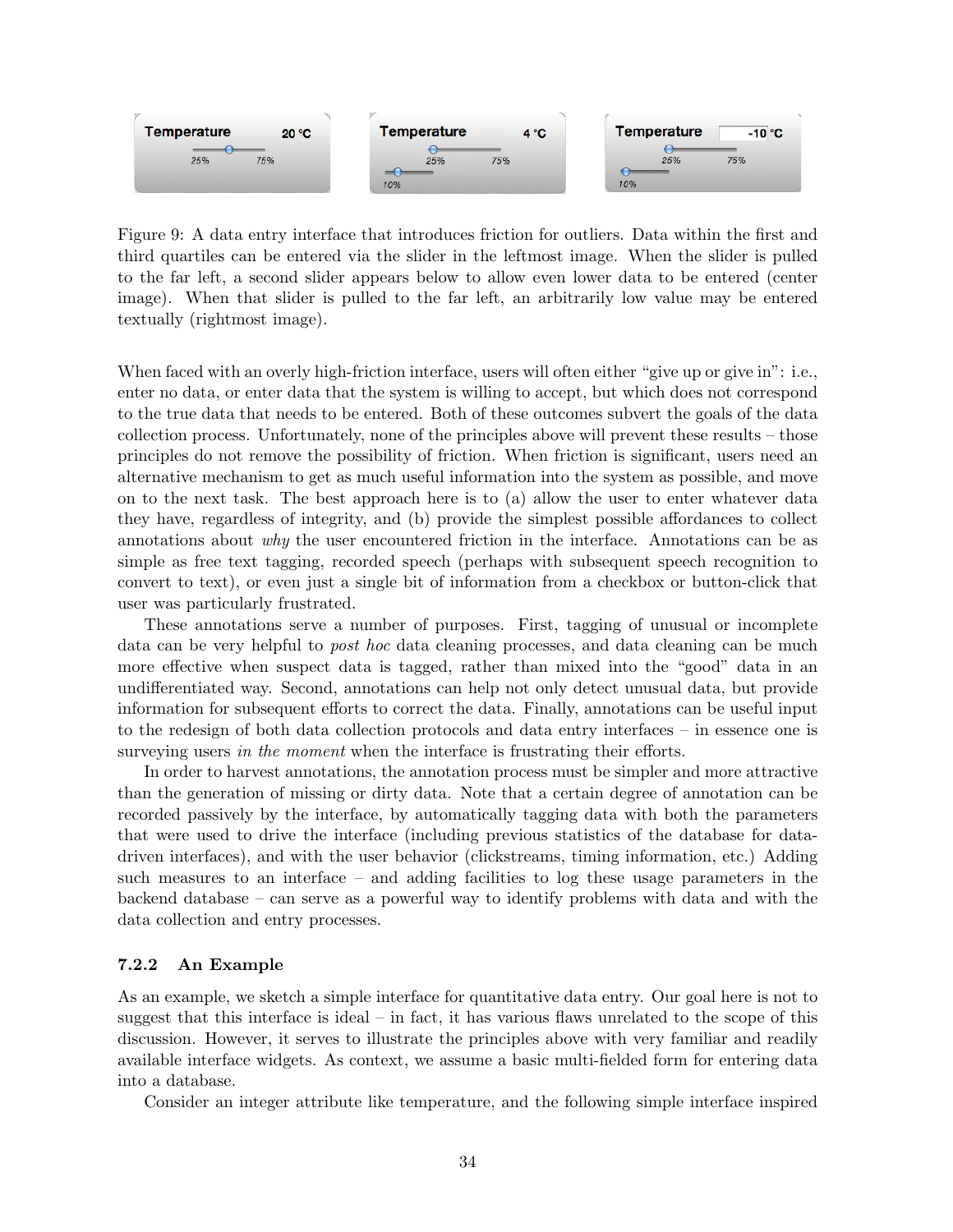by the box-and-whisker plots described in Section 7.1. A "slider" is provided that allows the user to smoothly choose a numeric value from a range; the slider is parameterized with summary data from the database, so that its left and right edges are a modest distance from the median, say the first and third quartiles, akin to the box in a box-and-whisker plot. A mockup is shown on the left of Figure 9. To enter data outside the "usual" range, the user drags the slider fully to one side, which brings up another separate slider to go some distance further, akin to the whiskers in the plot. This is show in the center of Figure 9. If the user needs to go even further, they drag the second slider all the way in the same direction, bringing up a text entry field, allowing them to type in an explicit value; this value could be validated to be beyond the range of values presented by the previous sliders. This is akin to the dots in a box-and-whisker plot, and a mockup is shown on the right of Figure 9. Some salient points to note about this interface:

- The interface predicts that most data will be in the interquartile range of the distribution; it gets the quantile information from the previously-stored values in the database. The least friction occurs for data that is within the interquartile range.
- The interface integrates the user's experience of friction with an interactive exploration of the data distribution. When the user is entering an unusual value, they are shown just how unusual it is relative to other data in the database. The friction in navigating the data entry interface is inseparably linked with a display of how unusual the item is relative to other data.
- This interface grossly violates the notion that annotation should be easier than subversion, because of its naive use of sliders. Sliders have a default value when first rendered, so the least effort results in choosing the default value. A better design would guarantee that choosing an invalid default is harder than annotating the data as being unverified. To that end, an "unknown" button could be placed next to the slider and checked by default; the slider interface would only be enabled when the "unknown" button was unchecked.

We observe that the above interface is unattractive for a number of reasons, not least that it is clumsy to use for entering typical data values, since setting a slider accurately is timeconsuming. However, it illustrates within a simple and traditional interface how outlier metrics from robust statistics can be incorporated into interfaces to help meet the three design principles above relatively easily.

# 8 Recommendations and Additional Reading

Ideally, an organization concerned about data cleanliness will undertake a comprehensive review of the full data lifecycle. It should be understood that improvements to this lifecycle are necessarily iterative: changes in one stage often suggest additional changes at other stages, and a successful campaign to improve data quality will embrace this iterative process over significant periods of time.

Within the scope of this paper, we focus here on a staged implementation of the techniques presented above. As a matter of pragmatism, we focus on the techniques that are relatively easy to understand, explain and implement efficiently.

The first basic step toward post-hoc data cleaning is to implement one or more of the schemes for univariate outlier detection in Section 2. To that end, some simple planning questions can be asked regarding the difficulty of that task. The most basic question is to assess the size of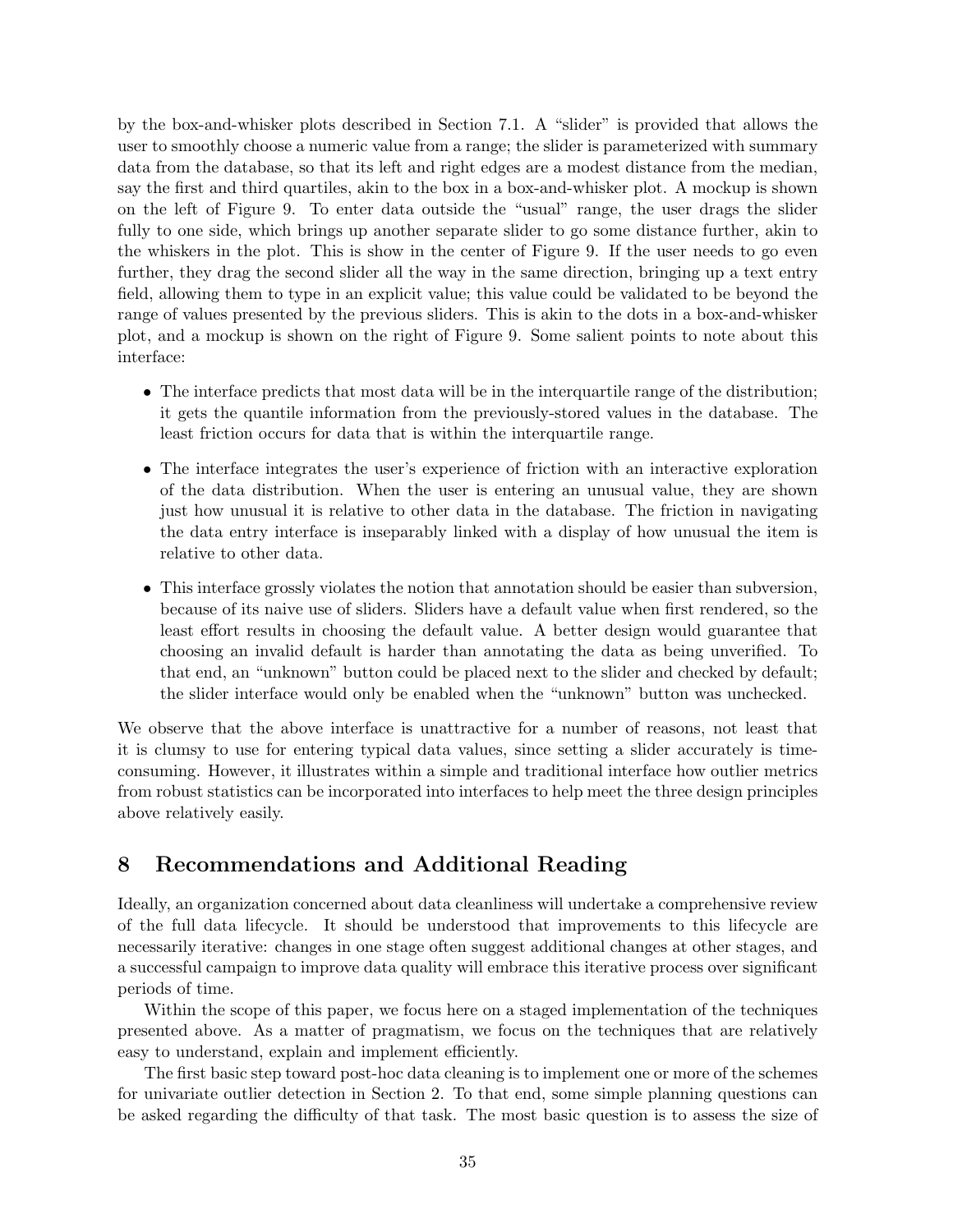the data on which outlier detection will run. If the data is relatively small and will easily fit in RAM, tools like the R project can be used to relatively easily implement robust estimators like the median and MAD, and outlier detection techniques like Hampel X84. Note that R has libraries for robust statistics robustbase and rrcov [Todorov, 2006].

For somewhat larger data, it may be necessary to perform outlier detection within the database, by implementing scalable algorithms for robust quantiles. The "vanilla SQL" of Section 2.7.1 is unlikely to be effective on even medium-sized data. The sort-based implementations of Section 2.7.2 are likely to perform adequately for medium-sized tables with a few quantitative columns, particularly if they are implemented as stored procedures within the database engine. However, for larger tables with more data and/or more numeric columns, it is advisable to research and implement one of the approximate quantile algorithms of Section 2.7.3, since they run in a single pass of the data regardless of data size or the number of columns being analyzed simultaneously. The original algorithm of Manku, et al. [Manku et al., 1998] is a reasonable choice.

Efficient quantile algorithms are a building block not only for robust outlier detection, but for data visualization as well. They directly enable visualizations including boxplots, equidepth histograms, and Q-Q plots. These can be of great use to the analyst performing data cleaning. Note also that they can be very useful for embedding into data entry interfaces, as illustrated in Section 7.

Once univariate outlier detection has been implemented, a next natural task is to implement a univariate "iceberg" or "heavy hitter" query to identify values with unusual numbers of copies. This implementation can be based again on an approximate quantile estimator. Heavy hitters are often best treated by enabling domain experts to "eyeball" them: typically there are only a few, and they are very obviously either reasonable or garbage.

Moving to multivariate approaches is technically challenging. First, in terms of implementation, there is no simple and efficient implementation in SQL beyond two variables at a time. Second, in educational terms, multivariate outliers can be hard to understand and explain, requiring more sophistication from the system designers and end-users. If multivariate approaches are considered important, the simplest implementation strategy for large databases appears to be the "Rescaling via robust componentwise estimators" approach of Section 3.2.

Outlier detection in timeseries data continues to be a topic of research in the Statistics literature, which merits watching over time. Simple schemes based on windowing, as described in Section 4, are reasonably attractive in this context, both for their ease of implementation, and their natural interpretation.

Finally, we emphasize the importance of data entry design, and the linkage between entry and analysis. By feeding properties of the data distribution into the data entry interface as illustrated in Section 7.2, it is possible to give instantaneous visual feedback to data-entry users about potential errors in their data. Even simple and traditional interface widgets can be used in intelligent ways to ensure that users are careful and informed when doing data entry. Richer data visualizations such as those of Section 7.1 can be more creatively incorporated into data entry interfaces as well. These kinds of feedback can help reduce errors in the data, and frustration among data-entry users. An especially important aspect of this issue is to make it easy and natural for data-entry users to annotate any data that may be dirty or incomplete, rather than require them to surreptitiously but intentionally introduce dirty data into a database.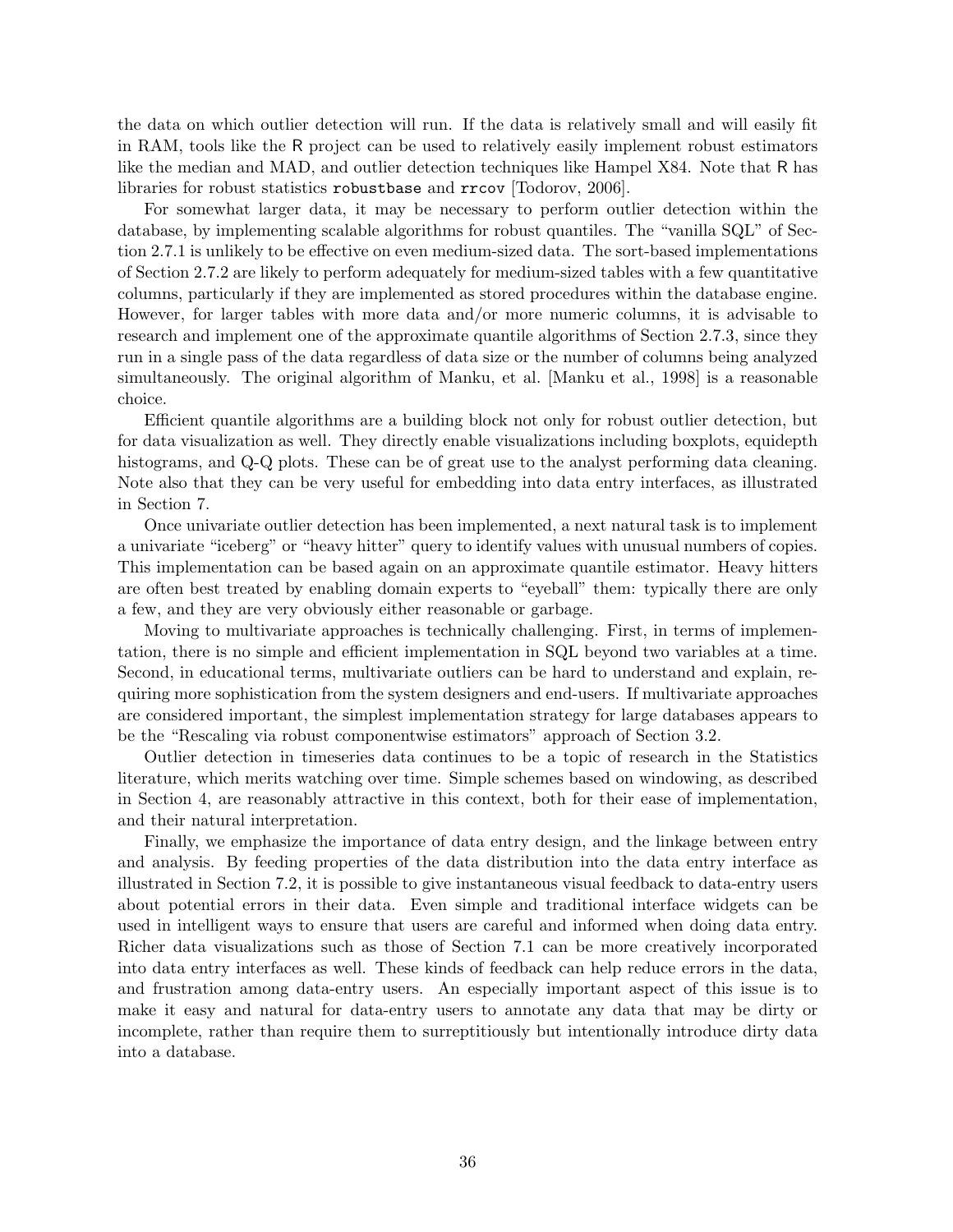#### 8.1 Recommended Reading

One useful introductory resource on data cleaning for database professionals is Dasu and Johnson's book [Dasu and Johnson, 2003]. It surveys the field, and covers a number of the quantitative data cleaning issues addressed here. Another more compressed resource is the survey slide deck on Outlier Detection by Chawla and Sun.

On the statistical front, Rousseeuw and Leroy's book on Robust Statistics is recommended as an introduction to that field that should be digestable to many computer scientists, even if they have modest background in statistics [Rousseeuw and Leroy, 1987]. It is far more approachable than the other classic text in the area by Huber [Huber, 1981]. Jarrell focuses specifically on surveying multidimensional outliers [Jarrell, 1991]. Tukey's classic book Exploratory Data Analysis is still recommended, despite its outdated focus on pencil-and-paper exercises [Tukey, 1977].

Efficient and approximate computation of summary statistics in a single pass has been a topic of interest in the database research community over the last decade. Some of that work covers robust estimators including medians and other order statistics. Garofalakis and colleagues have excellent tutorial slides overviewing this work [Garofalakis and Gibbons, 2001, Garofalakis et al., 2002]. Muthukrishnan has written a survey article on the topic as well [Muthukrishnan, 2005].

A useful counterpoint to this report is the work of Chapman, which focuses on cleaning data in a biodiversity setting [Chapman, 2005]. Some of the focus in that document on special case data like taxonomic labels and geocoding may be of broad use beyond biological applications.

With respect to data visualization, Cleveland's *Visualizing Data* is a useful resource favored by statisticians [Cleveland, 1993]. Few's Show Me the Numbers is a somewhat more approachable discussion of the topic [Few, 2004]. Tufte has a number of very influential and more wide-ranging books on the history, esthetics and communicative power of various data visualization ideas [Tufte, 2001, 1990, 2006]; the strong personal sensibility behind his work has evoked a good deal of interest and controversy over the years.

Piatetsky-Shapiro has a web page with many resources on commercial and research efforts in data cleaning [Piatetsky-Shapiro, 2008].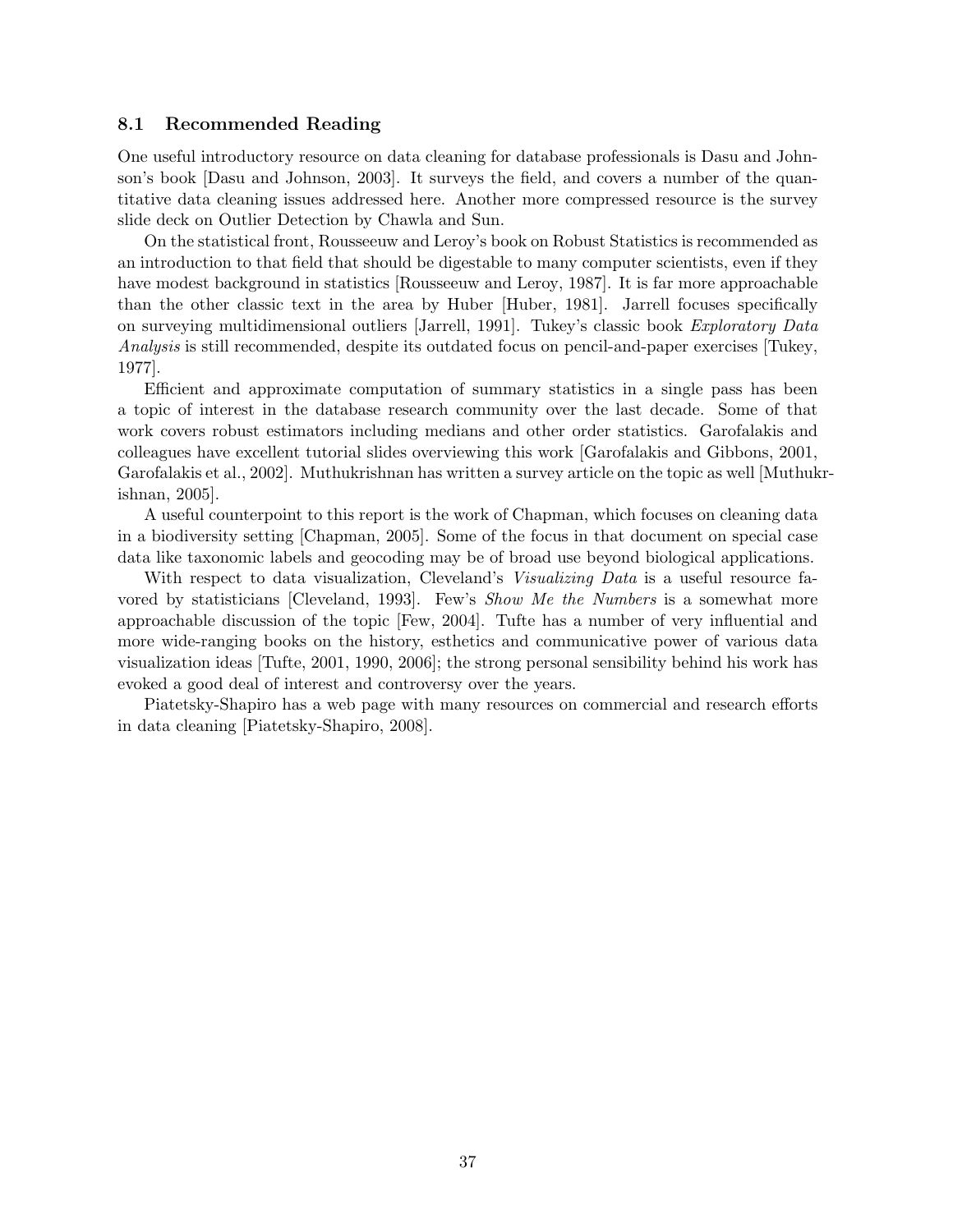# References

- Chris Anderson. The Long Tail: Why the Future of Business is Selling Less of More. Hyperion, 2006.
- V. Barnett. Probability plotting methods and order statistics. Applied Statistics, 24, 1975.
- S. D. Bay and M. Schwabacher. Mining distance-based outliers in near linear time with randomization and a simple pruning rule. In Proc. ACM SIGKDD International Conference on Knowledge Discovery and Data Mining, 2003.
- Pavel Berkhin. Survey of clustering data mining techniques. Technical report, Accrue Software, San Jose, CA, 2002. http://citeseer.ist.psu.edu/berkhin02survey.html.
- I. Bhattacharya and L. Getoor. Collective entity resolution in relational data. ACM Transactions on Knowledge Discovery from Data (TKDD), 1(1), 2007.
- A. M. Bianco, M. Garca Ben, E. J. Martnez, and V. J. Yohai. Outlier detection in regression models with arima errors using robust estimates. Journal of Forecasting, 20(8), 2001.
- George Box, Gwilym M. Jenkins, and Gregory Reinsel. *Time Series Analysis: Forecasting*  $\mathcal{B}$ Control (3rd Edition). Prentice Hall, 1994.
- M. M. Breunig, H.-P. Kriegel, R. T. Ng, and J. Sander. Lof: Identifying density-based local outliers. In Proc. ACM SIGMOD International Conference on Management of Data, 2000.
- Shannon C.E. and Weaver W. The Mathematical Theory of Communication. University of Illinois Press, Urbana and Chicago, 1949.
- Laha Chakravarti and Roy. Handbook of Methods of Applied Statistics, Volume I. John Wiley and Sons, 1967.
- A. D. Chapman. Principles and methods of data cleaning primary species and speciesoccurrence data, version 1.0. Technical report, Report for the Global Biodiversity Information Facility, Copenhagen, 2005. http://www.gbif.org/prog/digit/data\_quality/ DataCleaning.
- William S. Cleveland. Visualizing Data. Hobart Press, 1993.
- Graham Cormode and S. Muthukrishnan. What's hot and what's not: Tracking most frequent items dynamically. In In Proc. ACM Principles of Database Systems (PODS), 2003.
- R.B. D'Agostino and E.S. Pearson. Tests for depature from normality: Empirical results for B. D'Agostino and E.S. Pearson. Tests for departure the distributions of  $b_2$  and  $\sqrt{b_1}$ . Biometrika, 60, 1974.
- Tamraparni Dasu and Theodore Johnson. Exploratory Data Mining and Data Cleaning. Wiley, 2003.
- Tamraparni Dasu, Theodore Johnson, S. Muthukrishnan, and Vladislav Shkapenyuk. Mining database structure; or, how to build a data quality browser. In Proc. ACM SIGMOD International Conference on Management of Data, 2002.
- Xin Dong, Alon Halevy, and Jayant Madhavan. Reference reconciliation in complex information spaces. In Proc. ACM SIGMOD international conference on Management of data, 2005.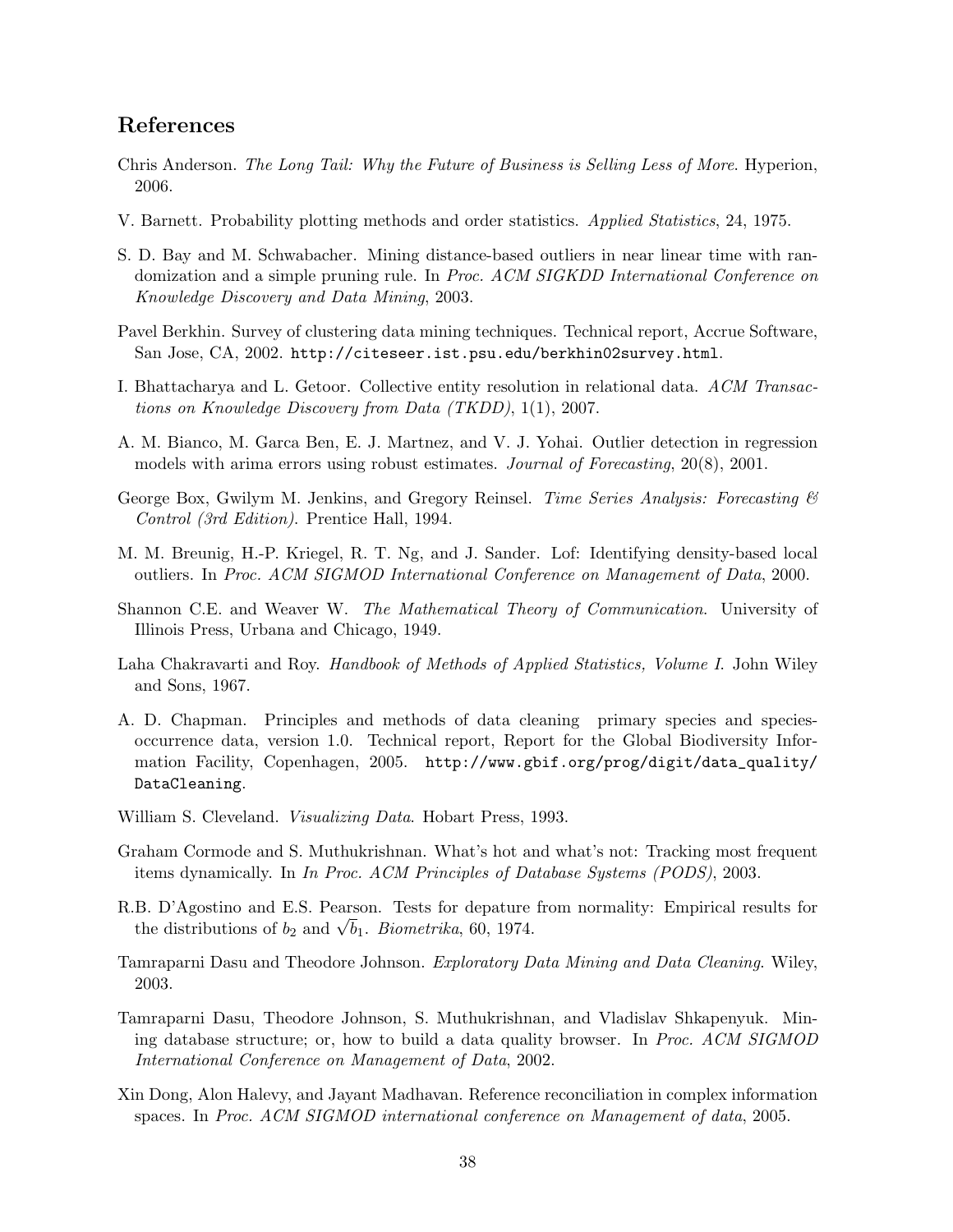- Min Fang, Narayanan Shivakumar, Hector Garcia-Molina, Rajeev Motwani, and Jeffrey D Ullman. Computing iceberg queries efficiently. In Proc. International Conference on Very Large Databases (VLDB), 1998.
- Stephen Few. Show Me the Numbers: Designing Tables and Graphs to Enlighten. Analytics Press, 2004.
- David F. Findley, Brian C. Monsell, William R. Bell, Mark C. Otto, and Bor-Chung Chen. New capabilities and methods of the x-12-arima seasonal-adjustment program. Journal of Business & Economic Statistics, 16(2), 1998.
- Philippe Flajolet and G. Nigel Martin. Probabilistic counting algorithms for data base applications. Journal of Computer and Systems Sciences, 31(2), 1985.
- B. Roy Frieden. Science from Fisher Information. Cambridge University Press, 2004.
- Minos N. Garofalakis and Phillip B. Gibbons. Approximate query processing: Taming the terabytes. In International Conference on Very Large Data Bases (VLDB), 2001. Tutorial. Slides available online at http://www.cs.berkeley.edu/~minos/Talks/vldb01-tutorial. ppt.
- Minos N. Garofalakis, Johannes Gehrke, and Rajeev Rastogi. Querying and mining data streams: You only get one look. In ACM-SIGMOD International Conference on Management of Data, 2002. Tutorial. Slides available online at http://www.cs.berkeley.edu/~minos/ Talks/streams-tutorial02.pdf.
- Luis Gravano, Panagiotis G. Ipeirotis, Nick Koudas, and Divesh Srivastava. Text joins for data cleansing and integration in an rdbms. In Proc. International Conference on Data Engineering (ICDE), 2003.
- Michael Greenwald and Sanjeev Khanna. Space-efficient online computation of quantile summaries. In Proc. ACM SIGMOD International Conference on Management of Data, 2001.
- Frank R. Hampel, Elvezio M. Ronchetti, Peter J. Rousseeuw, and Werner A. Stahel. Robust Statistics - The Approach Based on Influence Functions. Wiley, 1986.
- P. M. Hartigan. Computation of the dip statistic to test for unimodality. Applied Statistics, 34 (3), 1985.
- John Hershberger, Nisheeth Shrivastava, Subhash Suri, and Csaba D. Tóth. Space complexity of hierarchical heavy hitters in multi-dimensional data streams. In Proc. ACM SIGMOD-SIGACT-SIGART Symposium on Principles of Database Systems (PODS), 2005.
- Kuan-Tsae Huang, Yang W. Lee, and Richard Y. Wang. Quality Information and Knowledge Management. Prentice Hall, 1999.
- Peter. J. Huber. Robust Statistics. Wiley, 1981.
- Ykä Huhtala, Juha Kärkkäinen, Pasi Porkka, and Hannu Toivonen. TANE: An efficient algorithm for discovering functional and approximate dependencies. The Computer Journal, 42 (2):100–111, 1999.
- Yannis Ioannidis. The history of histograms (abridged). In *Proc. International Conference on* Very Large Data Bases (VLDB), 2003.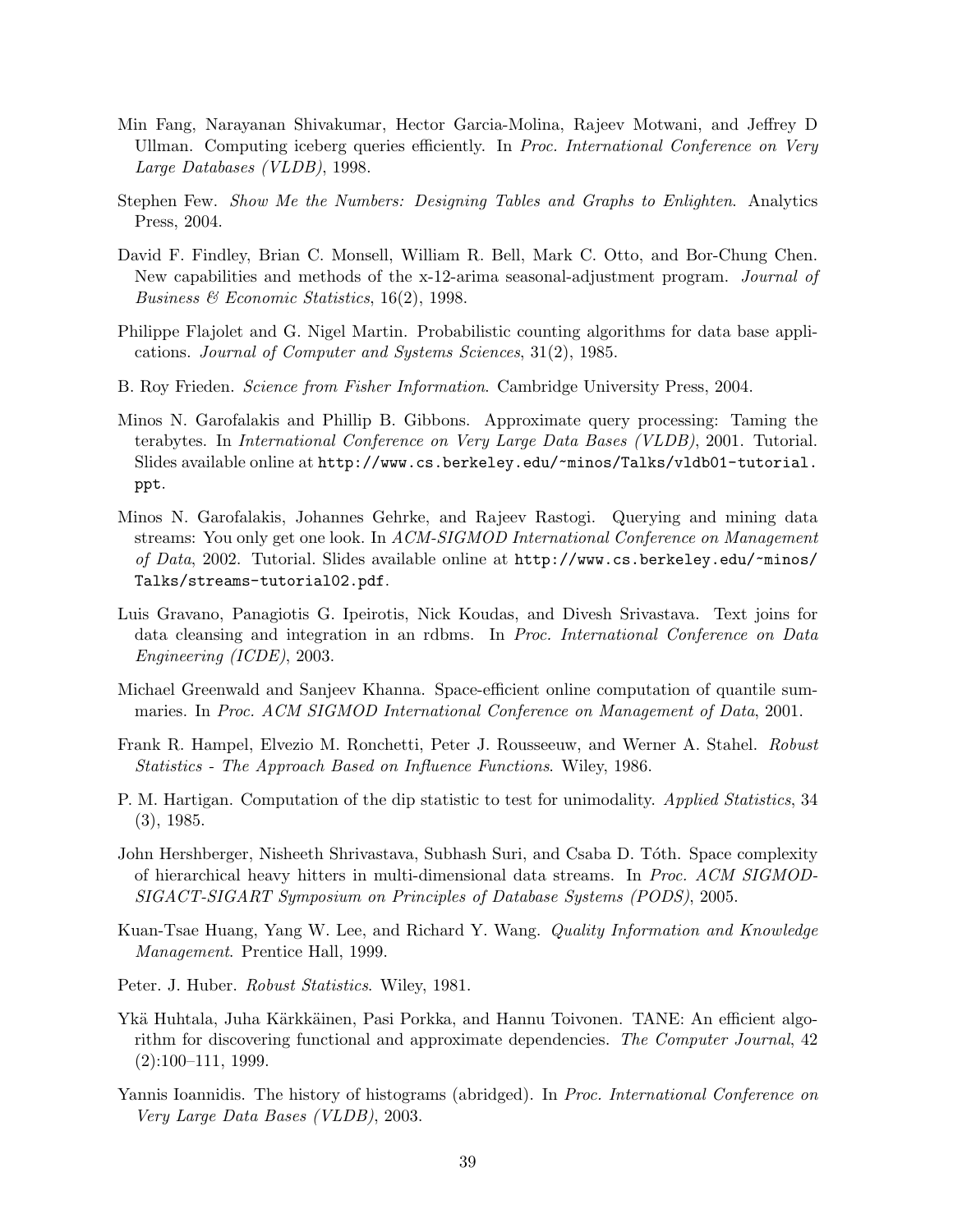- Michele G. Jarrell. Multivariate outliers. review of the literature. In Proc. Annual Meeting of Mid-South Educational Research Association, 1991. http://www.eric.ed.gov/ERICDocs/ data/ericdocs2sql/content\_storage\_01/0000019b/80/23/61/0b.pdf.
- Theodore Johnson and Tamraparni Dasu. Comparing massive high-dimensional data sets. In Knowledge Discovery and Data Mining, 1998.
- Regina Kaiser and Agustín Maravall. Seasonal outliers in time series. Banco de España Working Papers 9915, Banco de España, 1999. available at http://ideas.repec.org/p/bde/wpaper/ 9915.html.
- E. M. Knorr and R. T. Ng. Finding intensional knowledge of distance-based outliers. In Proc. International Conference on Very Large Data Bases, 1999.
- G. Kollios, D. Gunopulos, N. Koudas, and S. Berchtold. Efficient biased sampling for approximate clustering and outlier detection in large data sets. IEEE Transactions on Knowledge and Data Engineering, 15(5), 2003.
- Regina Y. Liu, Jesse M. Parelius, and Kesar Singh. Multivariate analysis by data depth: descriptive statistics, graphics and inference. Annals of Statistics, 27(3), 1999.
- J.F. MacGregor and T.J. Harris. The exponentially weighted moving variance. Journal of Quality Technology, 25(2), 1993.
- G.S. Maddala and C.R. Rao. Handbook of Statistics 15: Robust Inference. Elsevier, 1997.
- Gurmeet Singh Manku and Rajeev Motwani. Approximate frequency counts over data streams. In Proc. International Conference on Very Large Data Bases (VLDB), 2002.
- Gurmeet Singh Manku, Sridhar Rajagopalan, and Bruce G. Lindsay. Approximate medians and other quantiles in one pass and with limited memory. In Proc. ACM SIGMOD International Conference on Management of Data, 1998.
- R. Maronna and R. Zamar. Robust estimation of location and dispersion for high-dimensional data sets. Technometrics, 44(4), 2002.
- Michael Martin and Steven Roberts. An evaluation of bootstrap methods for outlier detection in least squares regression. Journal of Applied Statistics, 33(7), 2006.
- M. Mitzenmacher. A brief history of generative models for power law and lognormal distributions. Internet Mathematics, 1(2), 2004.
- S. Muthukrishnan. Data streams: Algorithms and applications. Foundations and Trends in Theoretical Computer Science, 1(1), 2005.
- M.C. Otto and W.R. Bell. Two issues in time series outlier detection using indicator variables. In Proc. American Statistical Association, Business and Economics Statistics Section, 1990.
- Gregory Piatetsky-Shapiro. Kdnuggets : Solutions : Data providers and data cleaning, 2008. http://www.kdnuggets.com/solutions/data-cleaning.html.
- R Project. The R project for statistical computing, 2008. http://www.r-project.org/.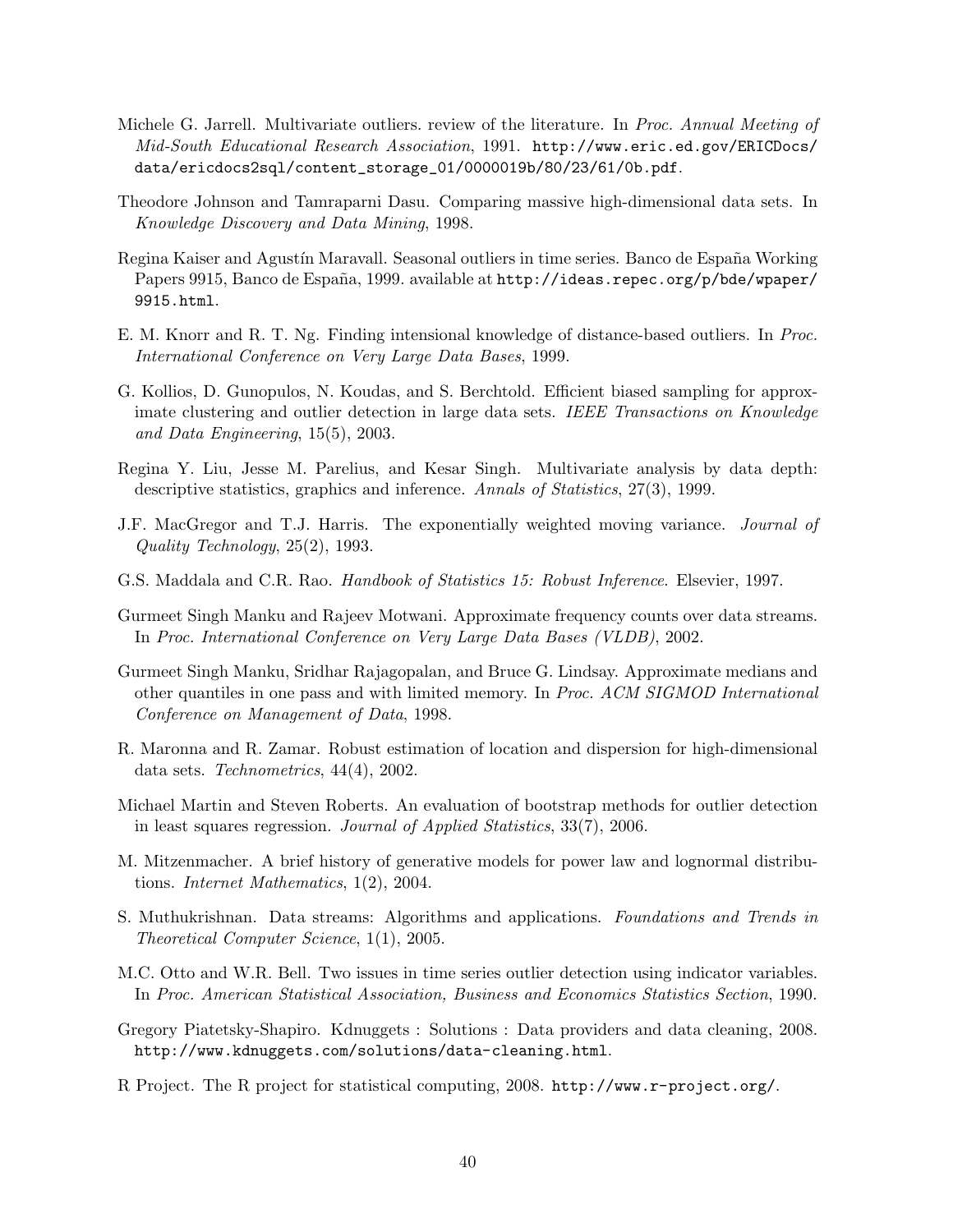- Raghu Ramakrishnan and Johannes Gehrke. Database Management Systems, 4th Edition. McGraw-Hill, 2002.
- Vijayshankar Raman and Joseph M. Hellerstein. Potter's wheel: An interactive data cleaning system. In Proc. International Conference on Very Large Data Bases (VLDB), 2001.
- S. Ramaswamy, R. Rastogi, and K. Shim. Efcient algorithms for mining outliers from large data sets. In Proc. ACM SIGMOD International Conference on Management of Data, 2000.
- P. J. Rousseeuw and K. Van Driessen. A fast algorithm for the minimum covariance determinant estimator. Technometrics, 41(3), 1999.
- Peter J. Rousseeuw and Annick M. Leroy. Robust Regression and Outlier Detection. Wiley, 1987.
- David Rozenshtein, Anatoly Abramovich, and Eugene Birger. *Optimizing Transact-SQL : Ad*vanced Programming Techniques. SQL Forum Press, 1997.
- S. Sarawagi. User-cognizant multidimensional analysis. The VLDB Journal, 10(2), 2001.
- S. S. Shapiro and M. B. Wilk. An analysis of variance test for normality (complete samples). Biometrika, 52(3 and 4), 1965.
- P. Singla and P. Domingos. Entity resolution with markov logic. In IEEE International Conference on Data Mining (ICDM), 2006.
- Yannis Sismanis, Paul Brown, Peter J. Haas, and Berthold Reinwald. Gordian: efficient and scalable discovery of composite keys. In Proc. International Conference on Very Large Data Bases (VLDB), 2006.
- Graphpad Software. Normality tests, 2008. http://www.graphpad.com/index.cfm?cmd= library.page&pageID=24&categoryID=4.
- Michael Stonebraker. Inclusion of new types in relational data base systems. In *Proc. Interna*tional Conference on Data Engineering, 1986.
- Gilbert Strang. Introduction to Linear Algebra, Third Edition. SIAM, 2003.
- Valentin Todorov. Robust location and scatter estimators for multivariate analysis. In useR!, The R User Conference, 2006. http://www.r-project.org/user-2006/Slides/Todorov. pdf.
- Ruey S. Tsay. Outliers, level shifts, and variance changes in time series. Journal of Forecasting, 7(1), 1988.
- Edward R. Tufte. The Visual Display of Quantitative Information, 2nd Edition. Graphics Press, 2001.
- Edward R. Tufte. Envisioning Information. Graphics Press, 1990.
- Edward R. Tufte. Beautiful Evidence. Graphics Press, 2006.
- John Tukey. Exploratory Data Analysis. Addison-Wesley, 1977.